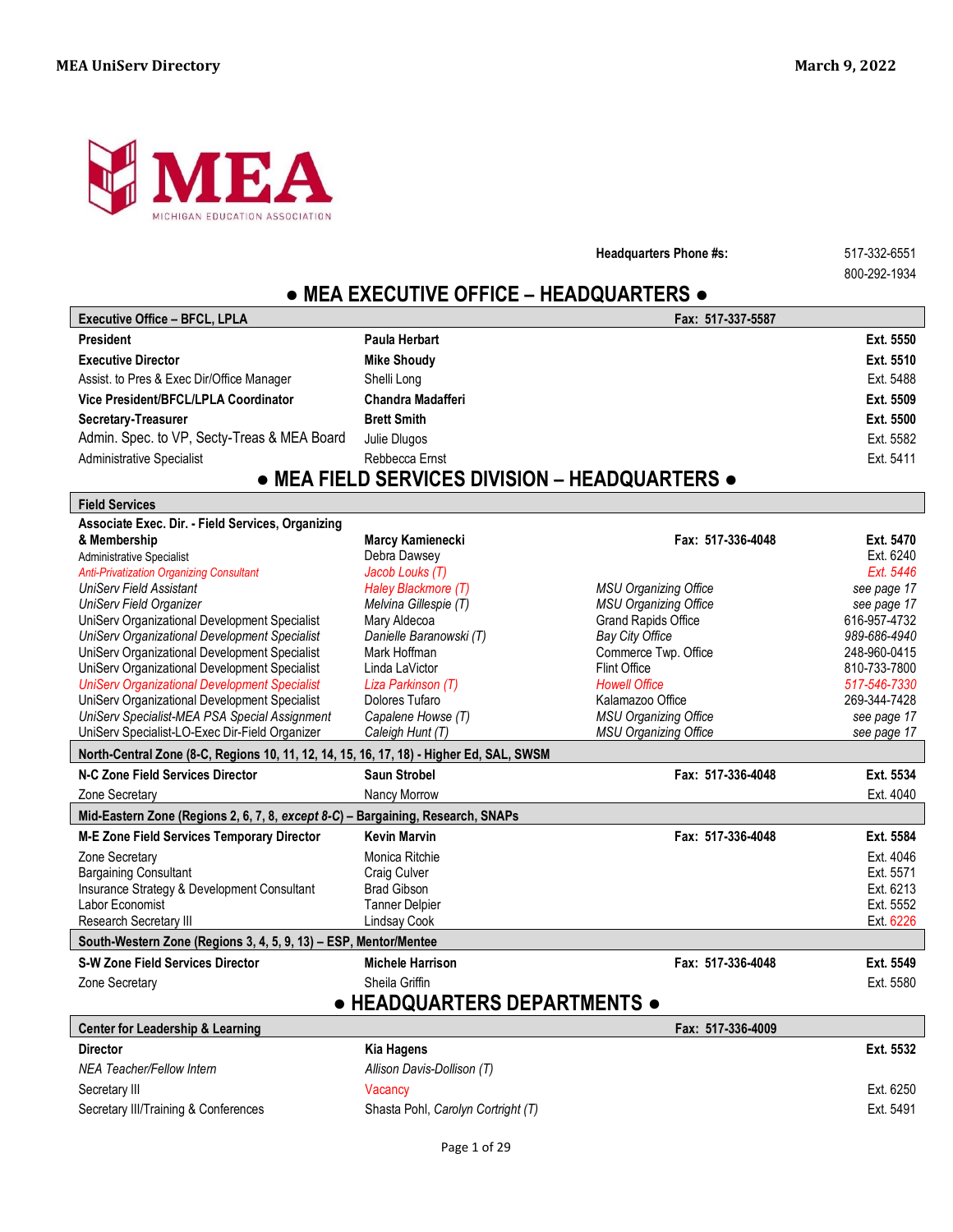| Field Services Consultant/Retirement             | Paul Helder                          |                              | Ext. 5462    |
|--------------------------------------------------|--------------------------------------|------------------------------|--------------|
| Professional Issues Organizer                    | Dorian Prier-Piloto                  |                              | Ext. 6214    |
| UniServ Consultant-Professional Issues Organizer | <b>Chad Williams</b>                 |                              | Ext. 6246    |
| UniServ Consultant-Professional Issues Organizer | Annette Christiansen                 |                              | Ext. 6245    |
| Secretary III                                    | Taylor Mayville (T)                  |                              | Ext. 6262    |
| <b>Finance</b>                                   |                                      | Fax: 517-333-6230            |              |
| <b>Director</b>                                  | <b>Matt Dewolf</b>                   |                              | Ext. 5544    |
| Secretary III                                    | Vacancy                              |                              | Ext. 5559    |
| <b>Controller</b>                                | <b>Kelly Cline</b>                   |                              | Ext. 4058    |
| Accountant                                       | Mary Dunn                            |                              | Ext. 5407    |
| Accountant                                       | Jill Brown                           |                              | Ext. 2221    |
| Accountant                                       | Mandy Schafer                        |                              | Ext. 3385    |
| <b>Bookkeeper II</b>                             | Karen Partain (T)                    |                              | Ext. 4079    |
| Bookkeeper II                                    | Nancy Kirby                          |                              | Ext. 2237    |
| Bookkeeper II                                    | Jenifer Wagner                       |                              | Ext. 3396    |
| <b>Controller</b>                                | <b>Jeff Kindinger</b>                |                              | Ext. 4057    |
| Bookkeeper II                                    | Amy Miller                           |                              | Ext. 2225    |
| Accountant                                       | Elisabeth Newton                     |                              | Ext. 4059    |
| <b>Great Lakes Center</b>                        |                                      |                              |              |
| <b>Executive Director - Maddie Fennell</b>       | <b>Great Lakes Center</b>            | maddiefennell@gmail.com      | Ext. 2940    |
| Assistant - Cheryl Cherry                        |                                      | ccherry@greatlakescenter.org |              |
| <b>Human Resources</b>                           |                                      |                              |              |
| Director - HR                                    | <b>Tracy Stablein</b>                |                              | Ext. 5539    |
| Director - DEI                                   | <b>Brandy Lovelady Mitchell</b>      |                              | Ext. 5520    |
| <b>Administrative Specialist</b>                 | Andy Wentz                           |                              | Ext. 3522    |
| <b>HR Generalist</b>                             | <b>Barb Hitchcock</b>                |                              | Ext. 6276    |
| <b>HR Generalist</b>                             | Nancy Hoth                           |                              | Ext. 2904    |
| <b>Associate Manager Payroll</b>                 | <b>Courtney Pierce</b>               |                              | Ext. 5444    |
| Payroll/Benefits Coordinator                     | Sharon Cowherd                       |                              | Ext. 3514    |
| Payroll/Benefits Coordinator                     | Rebecca Yankee                       |                              | Ext. 5481    |
| <b>Legal Services</b>                            |                                      | Fax: 517-337-5579            |              |
| <b>Director - General Counsel</b>                | Lisa Harrison                        |                              | Ext. 5476    |
| Legal Services Manager                           | Debra Dawsey                         |                              | Ext. 6240    |
| Attorney                                         | Michelle Pollok                      |                              | Ext. 5458    |
| Attorney                                         | Doug Wilcox (1/2 time USO President) |                              | Ext. 5458    |
| Attorney                                         | Dan Zarimba                          |                              | Ext. 5458    |
| Attorney-Arbitration Specialist                  | Suzanne Clark                        | Petoskey Office              | 231-347-6021 |
| <b>Attorney-Arbitration Specialist</b>           | Anita Szczepanski                    | Jackson Office               | 517-787-4545 |
| <b>Attorney-Arbitration Specialist</b>           | Nick Caldwell                        | Lathrup Village Office       | 248-559-9725 |
| Secretary III                                    | Joan Summers                         |                              | Ext. 5458    |
| <b>Membership Information Systems</b>            |                                      |                              |              |
| <b>Director</b>                                  | Angela Lanczynski                    |                              | Ext. 4067    |
| Secretary III                                    | Courtney Spousta (T)                 |                              | Ext. 5489    |
| <b>Information Technology</b>                    |                                      |                              |              |
| <b>Business Analyst</b>                          | Melissa Kale                         |                              | Ext. 5538    |
| <b>Digital Strategist</b>                        | Steven Cook                          |                              | Ext. 4028    |
| Programmer Analyst I                             | <b>Brian Budner</b>                  |                              | Ext. 4033    |
| Programmer Analyst II                            | Vacancy                              |                              | Ext. 4031    |
| Programmer Analyst II                            | Nate Hartmann                        |                              | Ext. 4060    |
| Programmer Analyst II                            | <b>Steve Parker</b>                  |                              | Ext. 4052    |
| Programmer Analyst II                            | Vacancy                              |                              |              |
|                                                  |                                      |                              |              |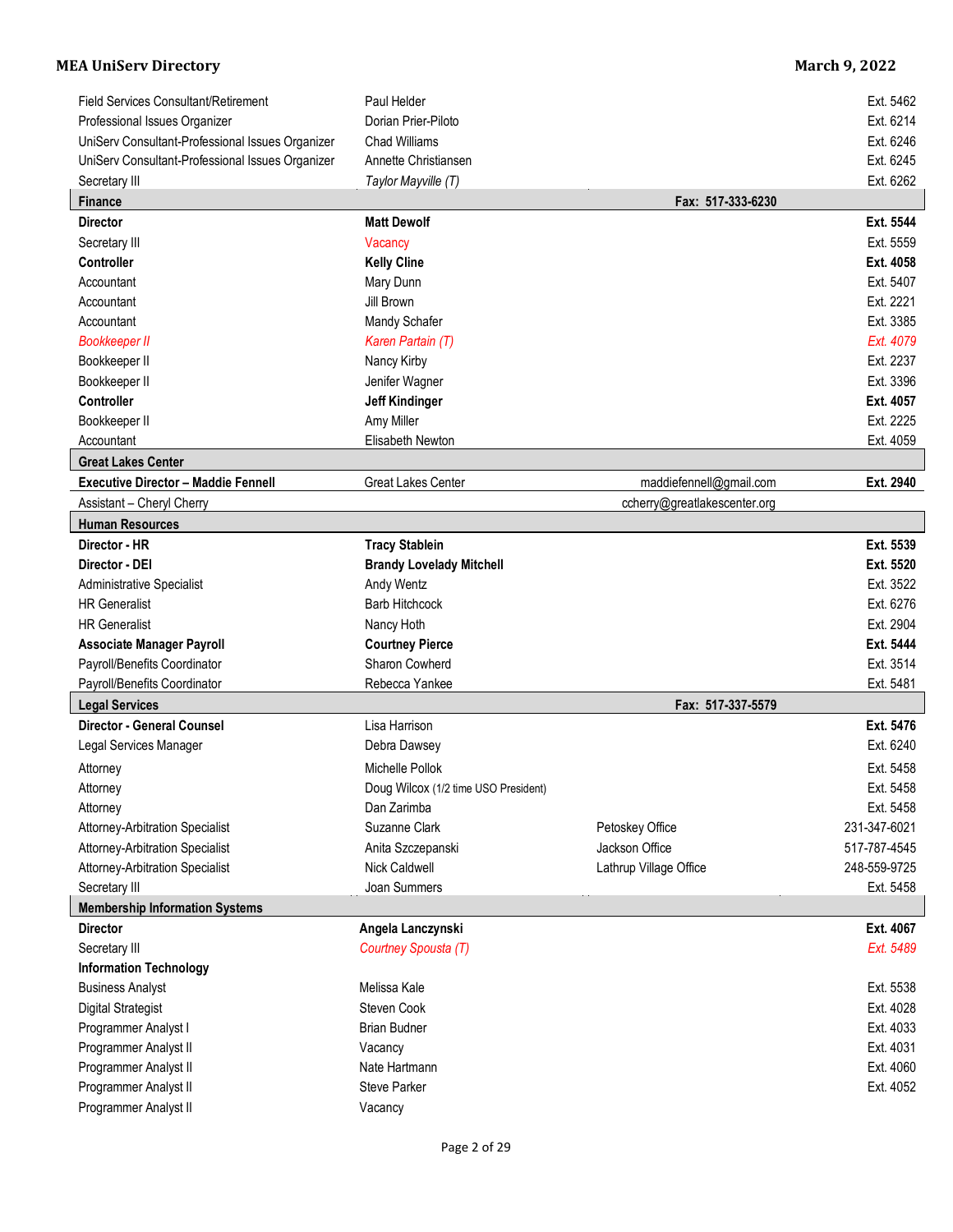| <b>Membership/Help Center</b>                 | <b>Cynthia McCurtis, Supervisor</b>       | Fax: 517-337-5565 & 5414 | Ext. 5530              |
|-----------------------------------------------|-------------------------------------------|--------------------------|------------------------|
| Help Center Coordinator                       | Aaron Peake                               |                          | Ext. 6232              |
| Help Center Specialist                        | Dominique Muse                            |                          | Ext. 6218              |
| Help Center Specialist                        | <b>Susan Good</b>                         |                          | Ext. 6269              |
| <b>Help Center Specialist</b>                 | David Wong                                |                          | Ext. 6256              |
| Membership Coordinator                        | Kylie Beardslee                           |                          | Ext. 2228              |
| Membership Processor                          | <b>Brian Fowler</b>                       |                          | Ext. 2230              |
| Membership Processor                          | Jessica Fowler                            |                          | Ext.2226               |
| Membership Processor                          | Karen Luttig                              |                          | Ext. 4007              |
| Membership Processor                          | Janis Smyth                               |                          | Ext. 3370              |
| <b>Public Affairs</b>                         |                                           | Fax: 517-336-4024        |                        |
| <b>Director</b>                               | <b>Doug Pratt</b>                         |                          | Ext. 5566              |
| Secretary III                                 | Elena Helmer                              |                          | Ext. 5463              |
| American Rescue Plan Organizer                | Zach Crim (T)                             |                          | Ext. 6273              |
| <b>Communications Consultant</b>              | Thomas Morgan                             |                          | Ext. 6225              |
| Database Administrator                        | Sharon Janes                              |                          | Ext. 5466              |
| Editor                                        | Brenda Ortega                             |                          | Ext. 6215              |
| Lobbyist                                      | David Michelson                           |                          | Ext. 6210              |
| Lobbyist                                      | Andy Neumann                              |                          | Ext. 5537              |
| Secretary II                                  | Elizabeth (Lisa) Fox                      |                          | Ext. 6264              |
| UniServ Consultant/Member-Political Organizer | Amanda West (T)/Jessica Lumbreras (leave) |                          | Ext. 6255              |
| <b>Associate Manager Creative Projects</b>    | Paul "Gus" Schowengerdt                   |                          | Ext. 5439              |
| <b>Communications Multimedia Specialist</b>   | Rachel Beyer                              |                          | Ext. 4074              |
| <b>Communications Publications Specialist</b> | <b>Shantell Coats</b>                     |                          | Ext. 4027              |
| <b>Communications Web Specialist</b>          | Miriam Garcia                             |                          | Ext. 6274              |
| <b>Creative Projects Team Specialist</b>      | <b>Robert Vitu</b>                        |                          | Ext. 7706              |
| <b>Electronic Printer</b>                     | Dave Bender                               |                          | Ext. 4023              |
| Mail Services Bindery Machine Coordinator     | Dan Hunt                                  |                          | Ext. 5484              |
| <b>Staff Retirement</b>                       |                                           | Fax: 517-337-5555        |                        |
| <b>SRP Administrator</b>                      | Jennifer Miller                           |                          | Ext. 5586              |
| <b>Pension Specialist</b>                     | Cyndi Johnson                             |                          | Ext. 5595              |
| Secretary (T)                                 | Lisa Gibbs (T)                            |                          | Ext. 5567              |
| <b>USO</b>                                    |                                           | Fax: 517-337-5591        |                        |
| <b>President</b>                              | <b>Doug Wilcox</b>                        |                          | Ext. 5542              |
| Secretary                                     | Vacancy                                   |                          | Ext. 6636              |
|                                               | • UNISERV/FIELD OFFICES •                 |                          |                        |
|                                               |                                           |                          | <b>Monica Ritchie.</b> |

| 2-7 Higher Education Coordinating Council     |                          | <b>Mid-Eastern Zone</b> | <b>Zone Assistant</b> |
|-----------------------------------------------|--------------------------|-------------------------|-----------------------|
| Jimalatice Thomas-Gilbert, Director*          | 248-559-9725 OFFICE      | Oakland CC E            | Sheposh               |
| *also in in 2-D                               | 248-559-9730 FAX         | Oakland University CM   | Sheposh               |
|                                               |                          | Oakland University O    | Sheposh               |
| Jacob Reno, Field Assistant#                  | 17500 W ELEVEN MILE ROAD | Schoolcraft College CM  | Thomas-Gilbert        |
| #also works with 2-D & 7-A - Southfield units | SUITE 100                | Schoolcraft College E   | Thomas-Gilbert        |
|                                               | LATHRUP VILLAGE 48076    | Schoolcraft College F   | Thomas-Gilbert        |
| Cynthia Stiff, Field Membership Assistant##   |                          | Schoolcraft College O   | Thomas-Gilbert        |
| ##works with Region $2$ – located in 2-A      |                          | Univ of Detroit/Mercy E | Thomas-Gilbert        |
|                                               |                          | Univ of Detroit/Mercy O | Thomas-Gilbert        |
| Sheposh located in 7-IJ Commerce Twp.         |                          |                         |                       |

Heather Scott, MESSA Area 1 Field Rep *Located in Clinton Twp. Office Services St. Clair & Macomb Counties*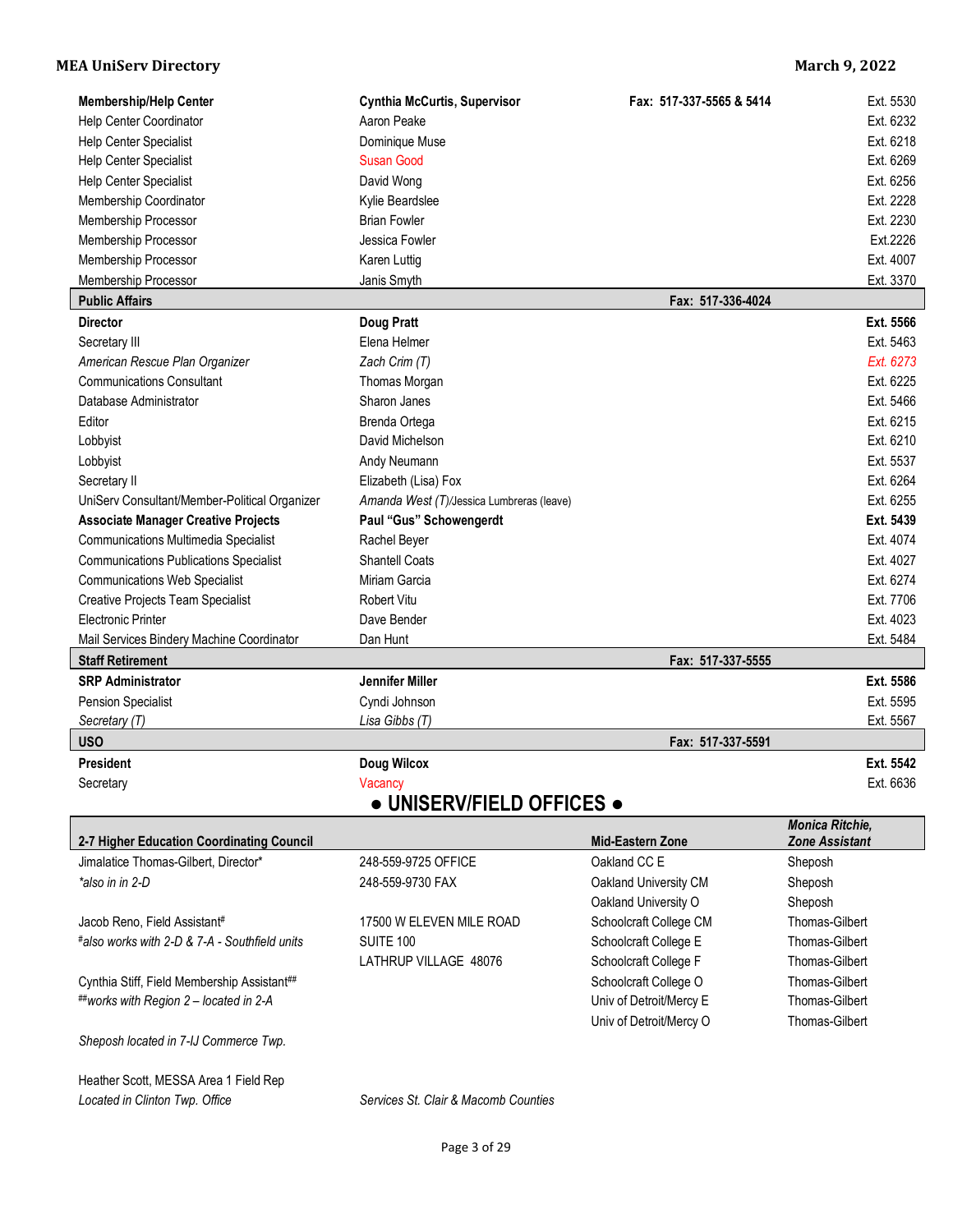| <b>2-A Coordinating Council</b>                                   |                        | <b>Mid-Eastern Zone</b>         | <b>Monica Ritchie,</b><br><b>Zone Assistant</b> |
|-------------------------------------------------------------------|------------------------|---------------------------------|-------------------------------------------------|
| Seth Furlow Director*                                             | 734-207-4457 OFFICE    | Plymouth-Canton Cafeteria Assoc |                                                 |
| *also in 2-D                                                      | 734-207-4461 FAX       | Plymouth-Canton E               |                                                 |
|                                                                   |                        | Plymouth-Canton Ext Day Assoc   |                                                 |
| Nick Caldwell, Atty-Arbitration Specialist                        | 40500 ANN ARBOR ROAD E | Plymouth-Canton M               |                                                 |
|                                                                   | SUITE 100              | Plymouth-Canton P               |                                                 |
| Debra Feole-Botts, Field Assistant#                               | PLYMOUTH 48170         |                                 |                                                 |
| #also works with 2-B                                              |                        |                                 |                                                 |
|                                                                   |                        |                                 |                                                 |
| Cynthia Stiff, Field Membership Assistant##                       |                        |                                 |                                                 |
| ##works with Region 2 - located in 2-A                            |                        |                                 |                                                 |
|                                                                   |                        |                                 |                                                 |
| Andrew Lavendusky, MESSA Area 3 Rep                               | Services Wayne County  |                                 |                                                 |
|                                                                   |                        |                                 | Monica Ritchie,                                 |
| 2-B Wayne County-MEA/NEA (L)                                      |                        | <b>Mid-Eastern Zone</b>         | <b>Zone Assistant</b>                           |
| Troy Scott, Director                                              | 313-381-5100 OFFICE    | Allen Park E                    |                                                 |
|                                                                   | 313-982-0660 FAX       | Allen Park O                    |                                                 |
| Deb Feole-Botts, Field Assistant#                                 |                        | Dearborn Heights E              |                                                 |
| #also works with 2-A – located in 2-A                             | 6 PARKLANE BOULEVARD   | Dearborn Heights O              |                                                 |
|                                                                   | <b>SUITE 665</b>       | Dearborn Heights P              |                                                 |
| Cynthia Stiff, Field Membership Assistant##                       | DEARBORN, MI 48126     | Lincoln Park E                  |                                                 |
| ##works with Region 2 - located in 2-A                            |                        | Redford Union E                 |                                                 |
|                                                                   |                        | Romulus EA                      |                                                 |
| Andrew Lavendusky, MESSA Area 3 Rep<br>Located in Plymouth Office | Services Wayne County  | Westwood E<br>Westwood OP       |                                                 |
|                                                                   |                        | Woodhaven E                     |                                                 |
|                                                                   |                        | Woodhaven GO                    |                                                 |
|                                                                   |                        | Woodhaven P                     |                                                 |
|                                                                   |                        | Wyandotte E                     |                                                 |
|                                                                   |                        | Wyandotte O                     |                                                 |
|                                                                   |                        |                                 | <b>Monica Ritchie,</b>                          |
| 2-C Wayne-Westland Coordinating Council (L)                       |                        | <b>Mid-Eastern Zone</b>         | <b>Zone Assistant</b>                           |
| Tonya Karpinski, Director*                                        | 734-207-4454 OFFICE    | Wayne-Westland CFT              |                                                 |
| *also services units in 2-B & 2-E                                 | 734-207-4461 FAX       | Wayne-Westland E                |                                                 |
|                                                                   |                        | Wayne-Westland M                |                                                 |
| Pat Gearns, Field Assistant#                                      | 40500 ANN ARBOR ROAD E | Wayne-Westland O                |                                                 |
| #also works with 2-E & 2-L                                        | <b>SUITE 100</b>       |                                 |                                                 |
|                                                                   | PLYMOUTH 48170         |                                 |                                                 |
| Andrew Lavendusky, MESSA Area 3 Rep                               | Services Wayne County  |                                 |                                                 |
|                                                                   |                        |                                 | Monica Ritchie,                                 |
| <b>2-D Coordinating Council</b>                                   |                        | <b>Mid-Eastern Zone</b>         | <b>Zone Assistant</b>                           |
| Thomas-Gilbert located in 2-7                                     | 313-381-5100 OFFICE    | Crestwood CM                    | Furlow                                          |
| Furlow located in 2-A & Feole-Botts is FA                         | 313-982-0660 FAX       | Flat Rock E                     | <b>Thomas-Gilbert</b>                           |
|                                                                   |                        | Flat Rock T                     | Thomas-Gilbert                                  |
| Jacob Reno, Field Assistant#                                      | 6 PARKLANE BOULEVARD   | Grosse Ile E                    | <b>Thomas-Gilbert</b>                           |
| #also works with 2-7 & 7-A Southfield units                       | <b>SUITE. 665</b>      | Grosse Ile O                    | Thomas-Gilbert                                  |
|                                                                   | DEARBORN, MI 48126     | Grosse Ile P                    | <b>Thomas-Gilbert</b>                           |
| Cynthia Stiff, Field Membership Assistant##                       |                        | River Rouge E                   | Thomas-Gilbert                                  |
| ##works with Region 2 - located in 2-A                            |                        | <b>Riverview E</b>              | Thomas-Gilbert                                  |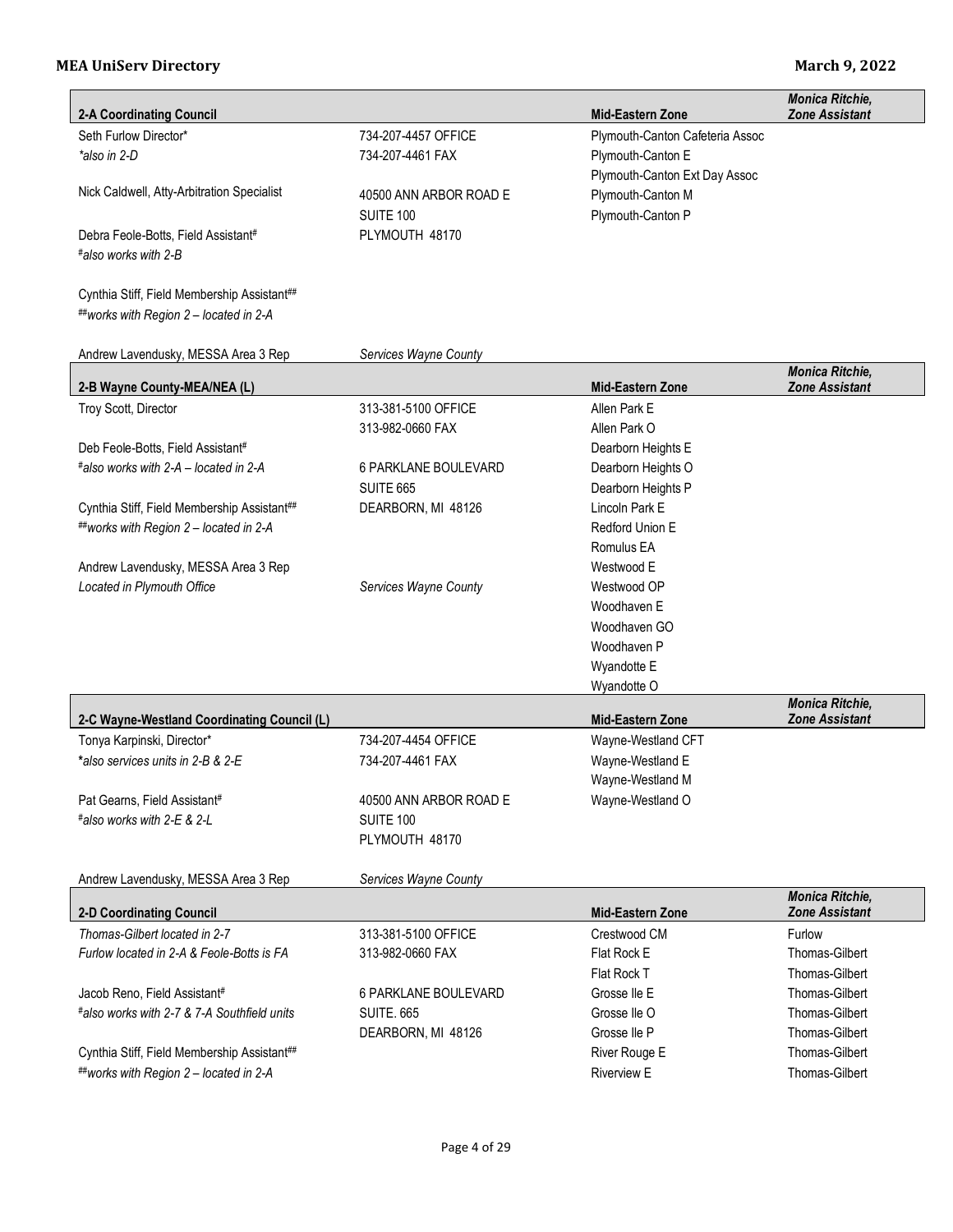| Located in Plymouth Office                                                |                                                |                                          | Monica Ritchie,                          |
|---------------------------------------------------------------------------|------------------------------------------------|------------------------------------------|------------------------------------------|
| 2-E Coordinating Council (L)<br><b>Bill Triolet, Director</b>             | 734-207-4450 OFFICE                            | <b>Mid-Eastern Zone</b><br>Garden City E | <b>Zone Assistant</b><br>Triolet         |
|                                                                           |                                                |                                          |                                          |
|                                                                           | 734-207-4461 FAX                               | Gibraltar CM                             | Triolet                                  |
|                                                                           |                                                | Gibraltar E                              | Triolet                                  |
| Pat Gearns, Field Assistant#                                              | 40500 ANN ARBOR ROAD E                         | Gibraltar OP                             | Triolet                                  |
| #also works with 2-C & 2-L                                                | SUITE 100                                      | Gibraltar T                              | Triolet                                  |
|                                                                           | PLYMOUTH 48170                                 | Huron E                                  | Triolet                                  |
| Cynthia Stiff, Field Membership Assistant##                               |                                                | Redford Union O                          | Karpinski                                |
| ##works with Region 2 - located in 2-A                                    |                                                | Redford Union P                          | Karpinski                                |
|                                                                           |                                                | South Redford E                          | Karpinski                                |
|                                                                           |                                                | Southgate Alt. Ed.                       | Triolet                                  |
| Longuski located in 2-L                                                   |                                                | Southgate Beacon Day P                   | Triolet                                  |
| Karpinski located in 2-C                                                  |                                                | Southgate E                              | Triolet                                  |
|                                                                           |                                                | Southgate Special Ed P                   | Triolet                                  |
|                                                                           |                                                | Southwest Head Start CFPT                | Longuski                                 |
| Andrew Lavendusky, MESSA Area 3 Field Rep                                 | Services Wayne County                          | Trenton E                                | Longuski                                 |
|                                                                           |                                                | Trenton P                                | Longuski                                 |
|                                                                           |                                                | Van Buren CMPT                           | Triolet                                  |
|                                                                           |                                                | Van Buren E                              | Triolet                                  |
|                                                                           |                                                | Van Buren O                              | Triolet                                  |
| 2-L Coordinating Council (L)                                              |                                                | <b>Mid-Eastern Zone</b>                  | Monica Ritchie,<br><b>Zone Assistant</b> |
| Eric Longuski, Director*                                                  | 734-737-0995 OFFICE                            | Livonia C                                |                                          |
| *also services units in 2-E                                               | 734-737-0996 FAX                               | Livonia E                                |                                          |
|                                                                           |                                                | Livonia O                                |                                          |
| Pat Gearns, Field Assistant#                                              | 40500 ANN ARBOR ROAD                           | Livonia P                                |                                          |
| #also works with 2-C & 2-E - located in 2-C                               | SUITE 100                                      |                                          |                                          |
|                                                                           | PLYMOUTH 48170                                 |                                          |                                          |
| Cynthia Stiff, Field Membership Assistant##                               |                                                |                                          |                                          |
| ##works with Region 2 - located in 2-A                                    |                                                |                                          |                                          |
|                                                                           |                                                |                                          |                                          |
| Andrew Lavendusky, MESSA Area 3 Field Rep                                 | Services Wayne County                          |                                          |                                          |
| 3-AB Jackson County Education Association                                 |                                                | South-Western Zone                       | Sheila Griffin,<br><b>Zone Assistant</b> |
| Milt Rehberg, Director                                                    | 517-787-4543 OFFICE                            | Columbia CM                              | Rehberg                                  |
|                                                                           | 517-787-4545 FAX                               | Columbia E                               | Rehberg                                  |
| Anita Szczepanski, Atty-Arb. Spec.                                        |                                                | Concord CFMOP                            | Rehberg                                  |
|                                                                           | 950 W MONROE STREET                            | Concord E                                | Rehberg                                  |
| Stacy Saari, Field Assistant                                              | <b>STE 100</b>                                 | East Jackson E                           | Rehberg                                  |
|                                                                           | JACKSON 49202                                  | Grass Lake CFMOPT                        | Rehberg                                  |
| Stephanie Hanosh, Field M'ship Asst.#                                     |                                                | Grass Lake E                             | Rehberg                                  |
| #works with Region 3 - located in 3-D                                     |                                                | Hanover-Horton CFMOPT                    |                                          |
|                                                                           |                                                |                                          | Rehberg                                  |
| Paesens located in 4-A                                                    |                                                | Hanover-Horton E                         | Rehberg                                  |
|                                                                           |                                                | Jackson Career Center EP                 | Rehberg                                  |
|                                                                           |                                                |                                          |                                          |
|                                                                           |                                                | Jackson CC CGMOP                         | Paesens                                  |
| Julie Berryman Adams, MESSA Area 5 Field Rep<br>Located in Jackson Office | Services Ingham, Jackson &<br>Lenawee Counties | Jackson CC E<br>Jackson City C           | Paesens<br>Rehberg                       |

Jackson City E Rehberg Jackson City P Rehberg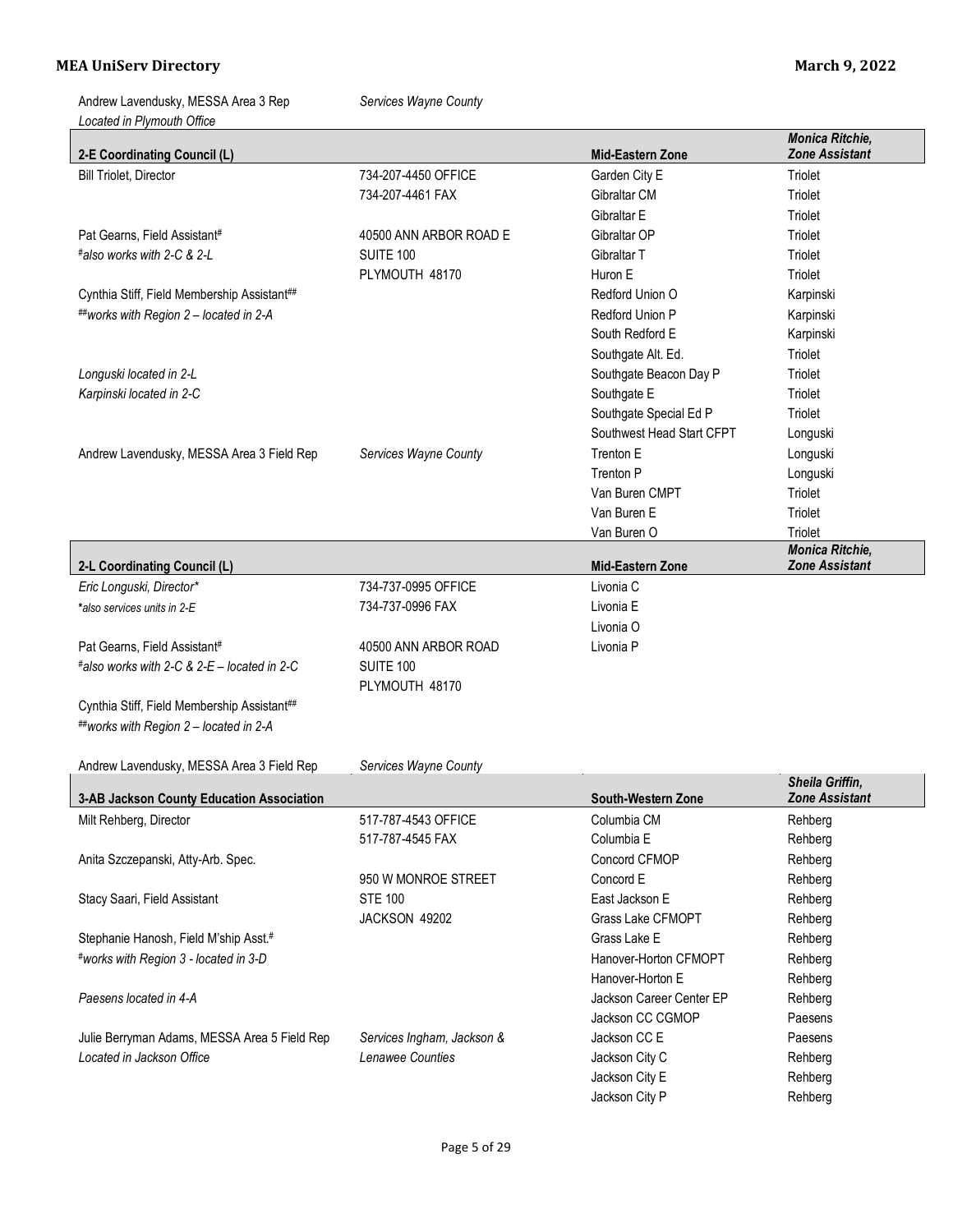|                                              |                                 | Jackson Dist. Library E         | Paesens               |
|----------------------------------------------|---------------------------------|---------------------------------|-----------------------|
|                                              |                                 | Jackson ISD CFMOT               | Rehberg               |
|                                              |                                 | Jackson ISD EP                  | Rehberg               |
|                                              |                                 | Michigan Center E               | Rehberg               |
|                                              |                                 | Michigan Center FP              | Rehberg               |
|                                              |                                 | Napoleon CFMOP                  | Rehberg               |
|                                              |                                 |                                 |                       |
|                                              |                                 | Napoleon E                      | Rehberg               |
|                                              |                                 | Northwest E                     | Rehberg               |
|                                              |                                 | Northwest FP                    | Rehberg               |
|                                              |                                 | Springport CM                   | Rehberg               |
|                                              |                                 | Springport E                    | Rehberg               |
|                                              |                                 | Springport OP                   | Rehberg               |
|                                              |                                 | Vandercook Lake CFMOPT          | Rehberg               |
|                                              |                                 | Vandercook Lake E               | Rehberg               |
|                                              |                                 | Western CFMT                    | Rehberg               |
|                                              |                                 | Western E                       | Rehberg               |
|                                              |                                 |                                 | Sheila Griffin,       |
| 3-C Ann Arbor Coordinating Council (L)       |                                 | South-Western Zone              | <b>Zone Assistant</b> |
| George Przygodski, Director                  | 734-996-5858 OFFICE             | Ann Arbor E                     |                       |
|                                              |                                 |                                 |                       |
|                                              | 734-996-4888 FAX                | Ann Arbor Library E             |                       |
| Kimberly Wolcott, Field Assistant            |                                 | Ann Arbor Library O             |                       |
|                                              | 4141 JACKSON ROAD               | Ann Arbor O                     |                       |
| Stephanie Hanosh, Field M'ship Asst.#        | ANN ARBOR 48103                 | Ann Arbor P                     |                       |
| #works with Region 3 - located in 3-D        |                                 |                                 |                       |
|                                              |                                 |                                 |                       |
| Julie Berryman Adams, MESSA Area 5 Field Rep | Services Ingham, Jackson &      |                                 |                       |
|                                              | Lenawee Counties                |                                 |                       |
|                                              |                                 |                                 |                       |
| Located in Jackson Office                    |                                 |                                 | Sheila Griffin,       |
| 3-D Monroe County Education Association      |                                 | South-Western Zone              | <b>Zone Assistant</b> |
| Chris Dusich, Director                       | 517-263-6741 OFFICE             | Airport E                       | Dusich                |
|                                              |                                 |                                 |                       |
|                                              | 517-265-5817 FAX                | Bedford C                       | Dusich                |
| Jessica Gueda, Field Assistant#              |                                 | Bedford E                       | Dusich                |
| #also works with 3-G                         |                                 | <b>Bedford F</b>                | Dusich                |
|                                              | 3245 N ADRIAN HIGHWAY           | Bedford O                       | Dusich                |
| Stephanie Hanosh, Field M'ship Assistant##   | SUITE I [as in eye, not the #1] | <b>Bedford P</b>                | Dusich                |
| ##works with Region 3 - located in 3-D       | ADRIAN 49221                    | Bedford T                       | Dusich                |
|                                              |                                 | Dundee E                        | Powers                |
| Powers located in 3-F                        |                                 | Dundee OP                       | Powers                |
|                                              |                                 | Ida E                           | Dusich                |
| Monica McKay MESSA Area 4 Field Rep          | Services Livingston, Washtenaw  | Ida P                           | Dusich                |
|                                              |                                 |                                 |                       |
|                                              | & Monroe Counties               | Jefferson CM                    | Dusich                |
|                                              |                                 | Jefferson E                     | Dusich                |
|                                              |                                 | Jefferson P                     | Dusich                |
|                                              |                                 | Jefferson T                     | Dusich                |
|                                              |                                 | Mason Consol E                  | Dusich                |
|                                              | "UnStaffed" Office Space:       | Mason Consol FO                 | Dusich                |
|                                              | 14576 S DIXIE HIGHWAY           | Mason Consol T                  | Dusich                |
|                                              | UNIT#1                          | Monroe CC CM                    | Dusich                |
|                                              | <b>MONROE, MI 48161</b>         | Monroe CC E                     | Dusich                |
|                                              |                                 | Monroe CC O                     | Dusich                |
|                                              |                                 |                                 |                       |
|                                              |                                 | Monroe City CM<br>Monroe City E | Dusich<br>Dusich      |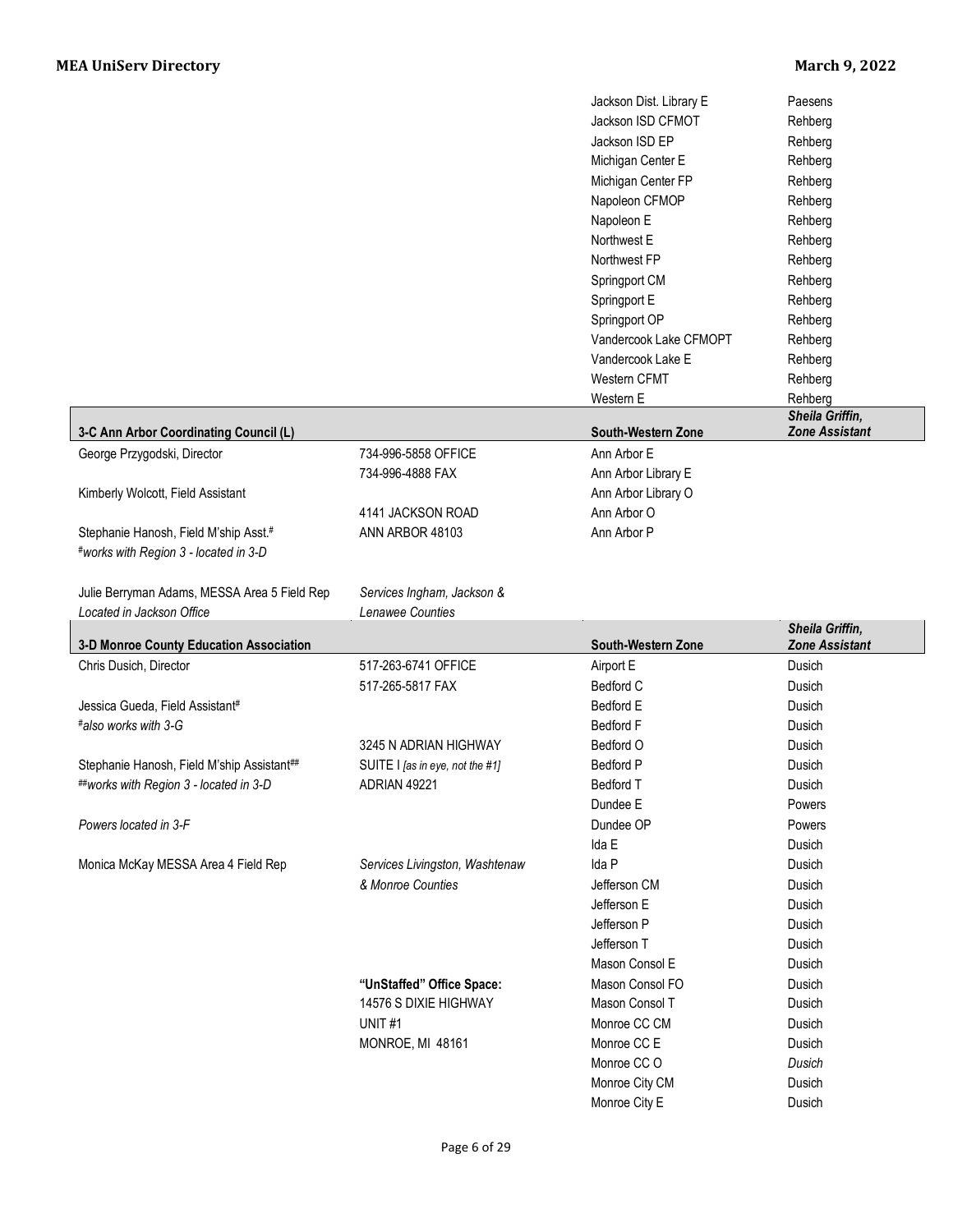|                                                      |                                 | Monroe City O              | Dusich                                   |
|------------------------------------------------------|---------------------------------|----------------------------|------------------------------------------|
|                                                      |                                 | Monroe ISD CMOPT           | Dusich                                   |
|                                                      |                                 | Monroe ISD E               | Dusich                                   |
|                                                      |                                 | Summerfield E              | Dusich                                   |
|                                                      |                                 | Whiteford E                | Dusich                                   |
|                                                      |                                 | <b>Whiteford FMOT</b>      | Dusich                                   |
| 3-F Washtenaw County School Employees Coord. Council |                                 | South-Western Zone         | Sheila Griffin,<br><b>Zone Assistant</b> |
| Kelly Powers, Director*                              | 734-973-9600 OFFICE             | Chelsea E                  | Powers                                   |
| *also in 3-D                                         | 734-973-0771 FAX                | Dexter CFMOP               | Powers                                   |
|                                                      |                                 | Dexter E                   | Powers                                   |
| Kimberly Wolcott, Field Assistant                    | 4141 JACKSON ROAD               | Lincoln OP                 | Powers                                   |
|                                                      | ANN ARBOR 48103                 | Lincoln E                  | Powers                                   |
| Stephanie Hanosh, Field M'ship Assistant#            |                                 | Manchester CFMOPT          | Powers                                   |
| #works with Region 3 - located in 3-D                |                                 | Manchester E               | Powers                                   |
|                                                      |                                 | Milan E                    | Powers                                   |
| Monica McKay MESSA Area 4 Field Rep                  | Services Livingston, Washtenaw  | Saline CFMOPT              | Powers                                   |
|                                                      | & Monroe Counties               | Saline E                   | Powers                                   |
|                                                      |                                 | Washtenaw CC E             | Powers                                   |
|                                                      |                                 | Washtenaw CC OP            | Powers                                   |
|                                                      |                                 | Whitmore Lake E            | Powers                                   |
|                                                      |                                 | Whitmore Lake P            | Powers                                   |
|                                                      |                                 | Whitmore Lake O            | Powers                                   |
|                                                      |                                 | Ypsilanti Community CFMOPT | Powers                                   |
|                                                      |                                 | Ypsilanti Community E      | Powers                                   |
|                                                      |                                 |                            | Sheila Griffin,                          |
| 3-G Hillsdale-Lenawee County Education Association   |                                 |                            |                                          |
|                                                      |                                 | South-Western Zone         | <b>Zone Assistant</b>                    |
| Gabriel Snyder, Director                             | 517-263-6741 OFFICE             | Addison E                  | Snyder                                   |
|                                                      | 517-265-5817 FAX                | Adrian College E           | Snyder                                   |
| Jessica Gueda, Field Assistant#                      |                                 | Adrian E                   | Snyder                                   |
| #also works with 3-D                                 | 3245 N ADRIAN HIGHWAY           | Adrian FP                  | Snyder                                   |
|                                                      | SUITE I [as in eye, not the #1] | <b>Blissfield E</b>        | Snyder                                   |
| Stephanie Hanosh, Field M'ship Asst.##               | ADRIAN 49221                    | <b>Britton-Deerfield E</b> | Snyder                                   |
| ##works with Region 3 - located in 3-D               |                                 | Camden-Frontier E          | Paesens                                  |
|                                                      |                                 | Camden-Frontier FP         | Paesens                                  |
| Paesens located in 4-AB                              |                                 | Clinton CM                 | Snyder                                   |
|                                                      |                                 | Clinton E                  | Snyder                                   |
| Julie Berryman Adams, MESSA Area 5 Field Rep         | Services Ingham, Jackson &      | Clinton FOPT               | Snyder                                   |
| Located in Jackson Office                            | Lenawee Counties                | Hillsdale CFMOPT           | Snyder                                   |
|                                                      |                                 | Hillsdale E                | Snyder                                   |
|                                                      |                                 | Hillsdale ISD E            | Snyder                                   |
|                                                      |                                 | Hillsdale ISD MOPT         | Snyder                                   |
|                                                      |                                 | Hudson E                   | Snyder                                   |
|                                                      |                                 | Hudson FOPT                | Snyder                                   |
|                                                      |                                 | Jonesville E               | Paesens                                  |
|                                                      |                                 | Jonesville PT              | Paesens                                  |
|                                                      |                                 | Lenawee ISD EP             | Snyder                                   |
|                                                      |                                 | Lenawee Voc-Tech E         | Snyder                                   |
|                                                      |                                 | Litchfield CFMOPT          | Paesens                                  |
|                                                      |                                 | Litchfield E               | Paesens                                  |
|                                                      |                                 | Madison E<br>Morenci E     | Snyder<br>Snyder                         |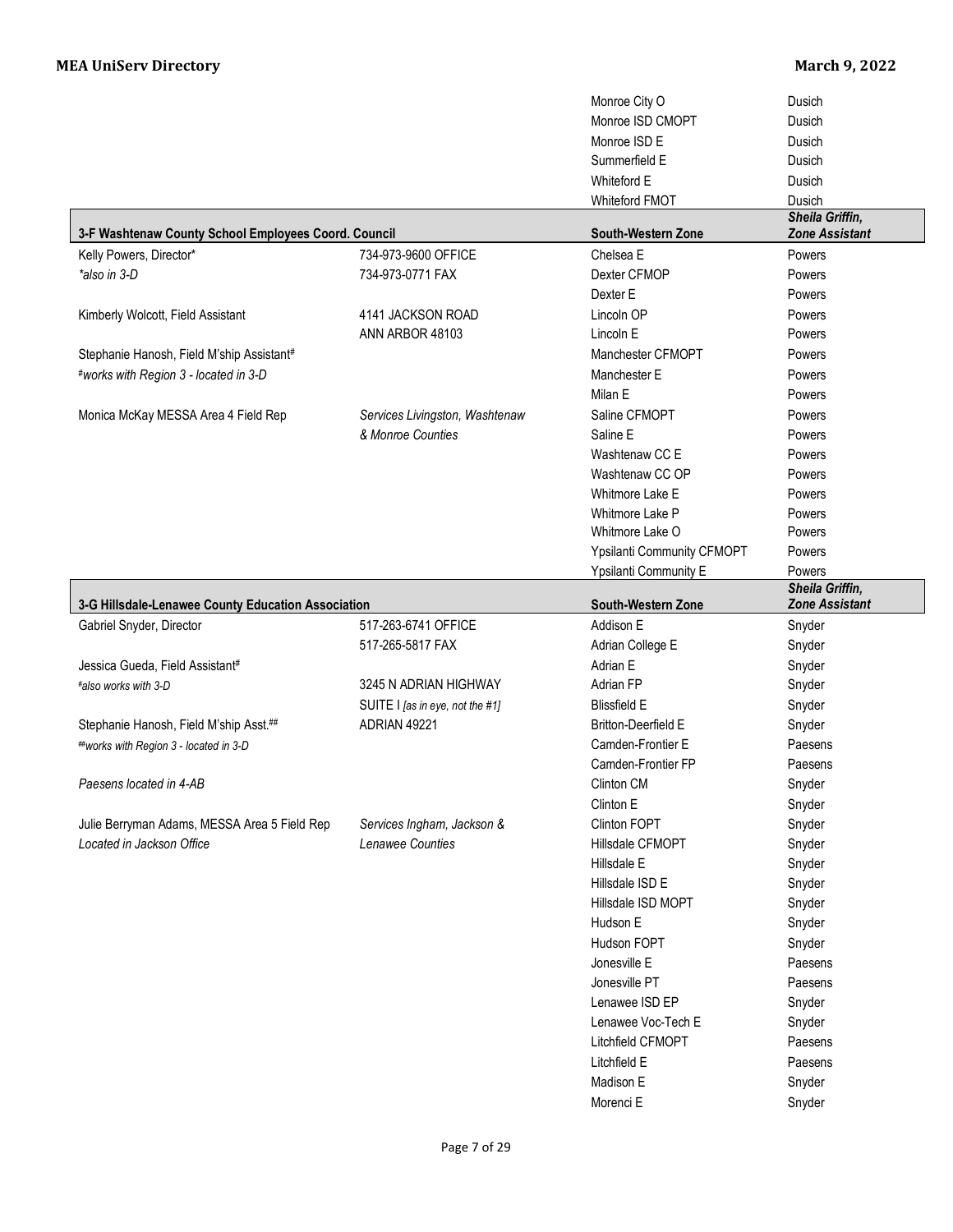|                                             |                                        | North Adams-Jerome CFMOPT                     | Paesens                                  |
|---------------------------------------------|----------------------------------------|-----------------------------------------------|------------------------------------------|
|                                             |                                        | North Adams-Jerome E                          | Paesens                                  |
|                                             |                                        | Onsted CFMPT                                  | Snyder                                   |
|                                             |                                        | Onsted E                                      | Snyder                                   |
|                                             |                                        | Pittsford E                                   | Paesens                                  |
|                                             |                                        | Reading E                                     | Paesens                                  |
|                                             |                                        | Sand Creek E                                  | Snyder                                   |
|                                             |                                        | Tecumseh E                                    | Snyder                                   |
|                                             |                                        | Waldron E                                     | Snyder                                   |
| <b>4-AB Coordinating Council</b>            |                                        | South-Western Zone                            | Sheila Griffin,<br><b>Zone Assistant</b> |
| Sandy Paesens, Director*                    | 269-965-2251 OFFICE                    | Athens E                                      | Paesens                                  |
| *also in 3-G                                | 269-965-8322 FAX                       | Athens FOP                                    | Paesens                                  |
|                                             |                                        | Barry ISD E                                   | Makowski                                 |
| Brian Makowski, Director                    | 77 S 20TH STREET                       | <b>Battle Creek CFM</b>                       | Makowski                                 |
|                                             | <b>SUITE 101</b>                       | <b>Battle Creek E</b>                         | Makowski                                 |
| Aarion Moorehead, Field Assistant           | BATTLE CREEK 49015                     | Battle Creek O                                | Makowski                                 |
|                                             |                                        | <b>Battle Creek P</b>                         | Makowski                                 |
| Sara LaForge, Field M'ship Asst.#           |                                        | Branch ISD Headstart CFMOPT                   | Makowski                                 |
| #works with Regions 4 & 5 - located in 5-AB |                                        | Bronson E                                     | Makowski                                 |
|                                             |                                        | Calhoun ISD E                                 | Paesens                                  |
| Tara Wilbur, MESSA Area 6 Field Rep         | Services Barry, Eaton, Calhoun.        | Calhoun ISD P                                 | Paesens                                  |
|                                             | <b>Branch &amp; Hillsdale Counties</b> | Calhoun Tech Center E                         | Paesens                                  |
|                                             |                                        | Coldwater E                                   | Makowski                                 |
|                                             |                                        | Coldwater OPT                                 | Makowski                                 |
|                                             |                                        | Delton-Kellogg E                              | Makowski                                 |
|                                             |                                        | Harper Creek E                                | Paesens                                  |
|                                             |                                        | Harper Creek F                                | Paesens                                  |
|                                             |                                        | Harper Creek O                                | Paesens                                  |
|                                             |                                        | Harper Creek P                                | Paesens                                  |
|                                             |                                        | Hastings CFMOP                                | Makowski                                 |
|                                             |                                        | Hastings E                                    | Makowski                                 |
|                                             |                                        | Homer E                                       | Makowski                                 |
|                                             |                                        | Kellogg CC E                                  | Makowski                                 |
|                                             |                                        | Lakeview B.C. E                               | Makowski                                 |
|                                             |                                        | Lakeview B.C. O                               | Makowski                                 |
|                                             |                                        | Mar Lee E                                     | Paesens                                  |
|                                             |                                        | Marshall CFMOP                                | Paesens                                  |
|                                             |                                        | Marshall E<br>Metz Culinary Privatized-Albion | Paesens                                  |
|                                             |                                        | College F                                     | Paesens                                  |
|                                             |                                        | Pennfield E                                   | Makowski                                 |
|                                             |                                        | Pennfield T                                   | Makowski                                 |
|                                             |                                        | Quincy E                                      | Makowski                                 |
|                                             |                                        | Tekonsha E                                    | Paesens                                  |
|                                             |                                        | Union City E                                  | Makowski                                 |
|                                             |                                        | Willard Public Library E                      | Makowski                                 |
|                                             |                                        | Willard Public Library O                      | Makowski<br>Sheila Griffin,              |
| 5-AB Kalamazoo County Education Association |                                        | South-Western Zone                            | <b>Zone Assistant</b>                    |
| Rebecca Drayton, Director (T)               | 269-344-7428 OFFICE                    | Climax-Scotts E                               | Drayton                                  |
|                                             | 888-663-8448 TOLL FREE                 | Comstock E                                    | Drayton                                  |
|                                             |                                        |                                               |                                          |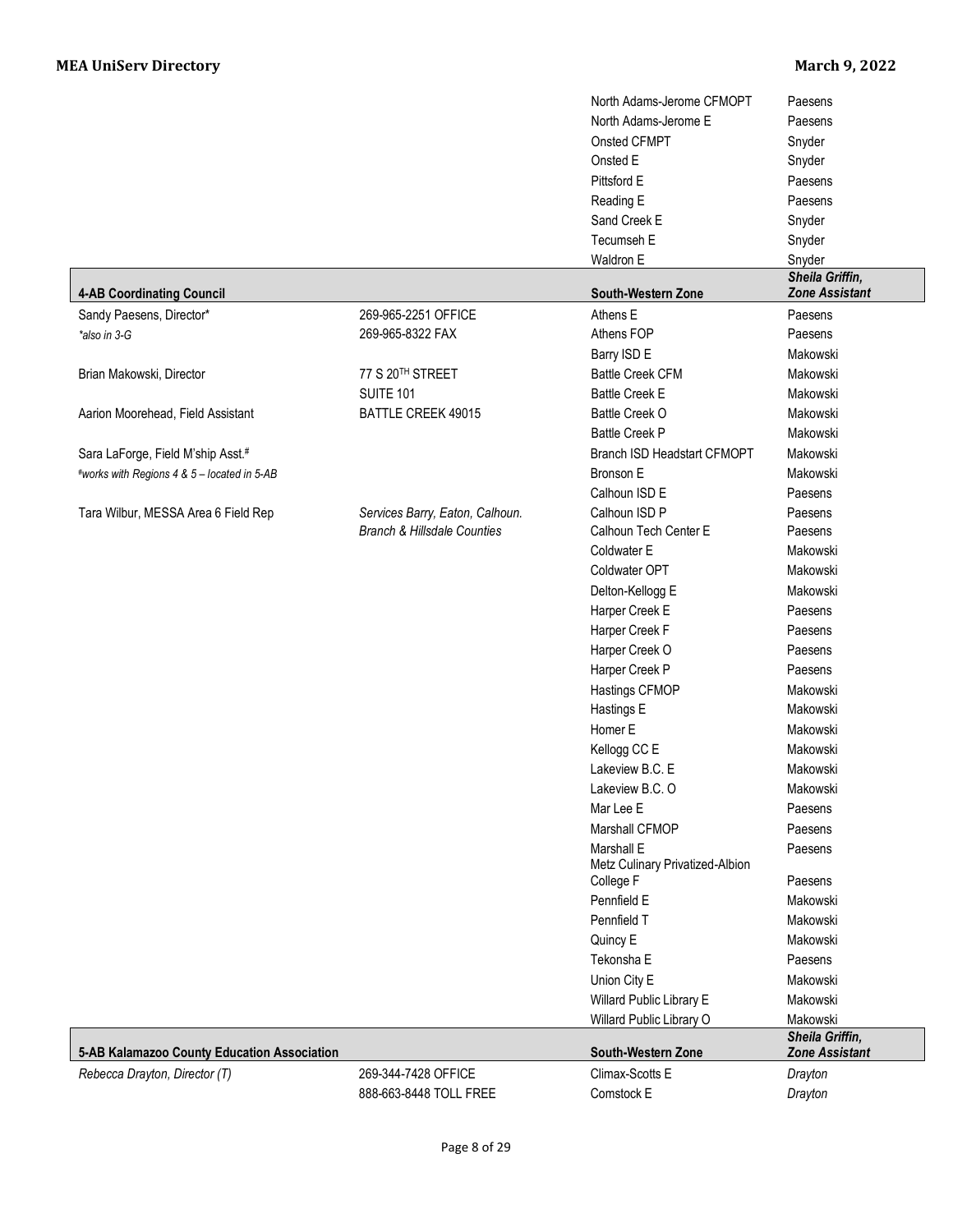| Tom Greig, Director                                              | 269-344-0353 FAX                                           | Comstock P                  | Drayton                      |
|------------------------------------------------------------------|------------------------------------------------------------|-----------------------------|------------------------------|
|                                                                  |                                                            | Galesburg-Augusta E         | Drayton                      |
| Andrea Villarreal, Field Assistant##                             | 4341 S WESTNEDGE AVENUE                                    | Gull Lake E                 | Drayton                      |
|                                                                  | <b>SUITE 1210</b>                                          | Kalamazoo Bhvr Spcl P       | Accreted to K'zoo E 2/2/22   |
| Sara LaForge, Field Membership Asst.###                          | KALAMAZOO 49008                                            | Kalamazoo E                 | Greig                        |
| ###works with Regions 4 & 5                                      |                                                            | Kalamazoo G                 | Accreted to K'zoo OPT 2/2/22 |
|                                                                  |                                                            | Kalamazoo GOPT              | Greig                        |
| Bogue (T) located in 5-EG                                        |                                                            | Kalamazoo Public Library CP | Greig                        |
|                                                                  |                                                            | Kalamazoo Public Library E  | Greig                        |
| Jim Baker, MESSA Area 7 Field Rep                                | Services St. Joseph Cass, Berrien &,                       | Kalamazoo Public Library O  | Greig                        |
|                                                                  | Van Buren Counties                                         | Mattawan E                  | Greig                        |
|                                                                  |                                                            | Parchment E                 | Drayton                      |
|                                                                  |                                                            | Parchment O                 | Drayton                      |
|                                                                  |                                                            | Portage CM                  | Drayton                      |
|                                                                  |                                                            | Portage E                   | Drayton                      |
|                                                                  |                                                            | Portage O                   | Drayton                      |
|                                                                  |                                                            | Portage T                   | Drayton                      |
|                                                                  |                                                            | Schoolcraft E               | <b>Bogue</b>                 |
|                                                                  |                                                            | Vicksburg E                 | <b>Bogue</b>                 |
|                                                                  |                                                            |                             | Sheila Griffin,              |
| <b>5-C Coordinating Council</b>                                  |                                                            | South-Western Zone          | <b>Zone Assistant</b>        |
| Lou Ann Vidmar, Director*                                        | 269-471-7705 OFFICE                                        | Benton Harbor E             |                              |
| *also in 5-H                                                     | 800-332-4383 TOLL FREE                                     | Benton Harbor P             |                              |
|                                                                  | 269-471-3880 FAX                                           | Berrien RESA E              |                              |
| Samantha Grimm, Field Assistant#                                 |                                                            | Berrien RESA P              |                              |
| #also works with 5-H & 5-D                                       | 104 W FERRY SUITE 201                                      | Berrien Springs E           |                              |
|                                                                  | <b>PO BOX 229</b>                                          | Berrien Springs MOP         |                              |
| Sara LaForge, Field M'ship Asst.##                               | BERRIEN SPRINGS 49103                                      | Bridgman E                  |                              |
| ##works with Regions 4 & 5 - located in 5-AB                     |                                                            | Coloma E                    |                              |
|                                                                  |                                                            | Lakeshore-Stevnvle E        |                              |
| Jim Baker, MESSA Area 7 Field Rep                                | Services St. Joseph Cass, Berrien &,                       | New Buffalo CFMOPT          |                              |
| Located in Kalamazoo Office                                      | Van Buren Counties                                         | New Buffalo E               |                              |
|                                                                  |                                                            | <b>River Valley E</b>       |                              |
|                                                                  |                                                            | St Joseph CM                |                              |
|                                                                  |                                                            | St Joseph E                 |                              |
|                                                                  |                                                            |                             |                              |
|                                                                  |                                                            |                             |                              |
|                                                                  |                                                            | Watervliet CMOP             |                              |
|                                                                  |                                                            | Watervliet E                | Sheila Griffin,              |
| <b>5-D Coordinating Council</b>                                  |                                                            | South-Western Zone          | <b>Zone Assistant</b>        |
| Warren located in 5-H                                            | 269-471-7705 OFFICE                                        | Bangor Public E             |                              |
|                                                                  | 800-332-4383 TOLL FREE                                     | Bloomingdale E              |                              |
| Samantha Grimm, Field Assistant#                                 | 269-471-3880 FAX                                           | Bloomingdale OP             |                              |
| #also works with 5-H & 5-C                                       |                                                            | Covert E                    |                              |
|                                                                  | 104 W FERRY SUITE 201                                      | Decatur CFMOPT              |                              |
| Sara LaForge, Field M'ship Asst.##                               | PO BOX 229                                                 | Decatur E                   |                              |
| ##works with Regions 4 & 5 - located in 5-AB                     | BERRIEN SPRINGS 49103                                      | Gobles COP                  |                              |
|                                                                  |                                                            | Gobles E                    |                              |
|                                                                  |                                                            | Hartford E                  |                              |
| Jim Baker, MESSA Area 7 Field Rep<br>Located in Kalamazoo Office | Services St. Joseph Cass, Berrien &,<br>Van Buren Counties | Lawrence E                  |                              |
|                                                                  |                                                            |                             |                              |
|                                                                  |                                                            | Lawton CFMOPT               |                              |
|                                                                  |                                                            | Lawton E<br>Paw CMPT        |                              |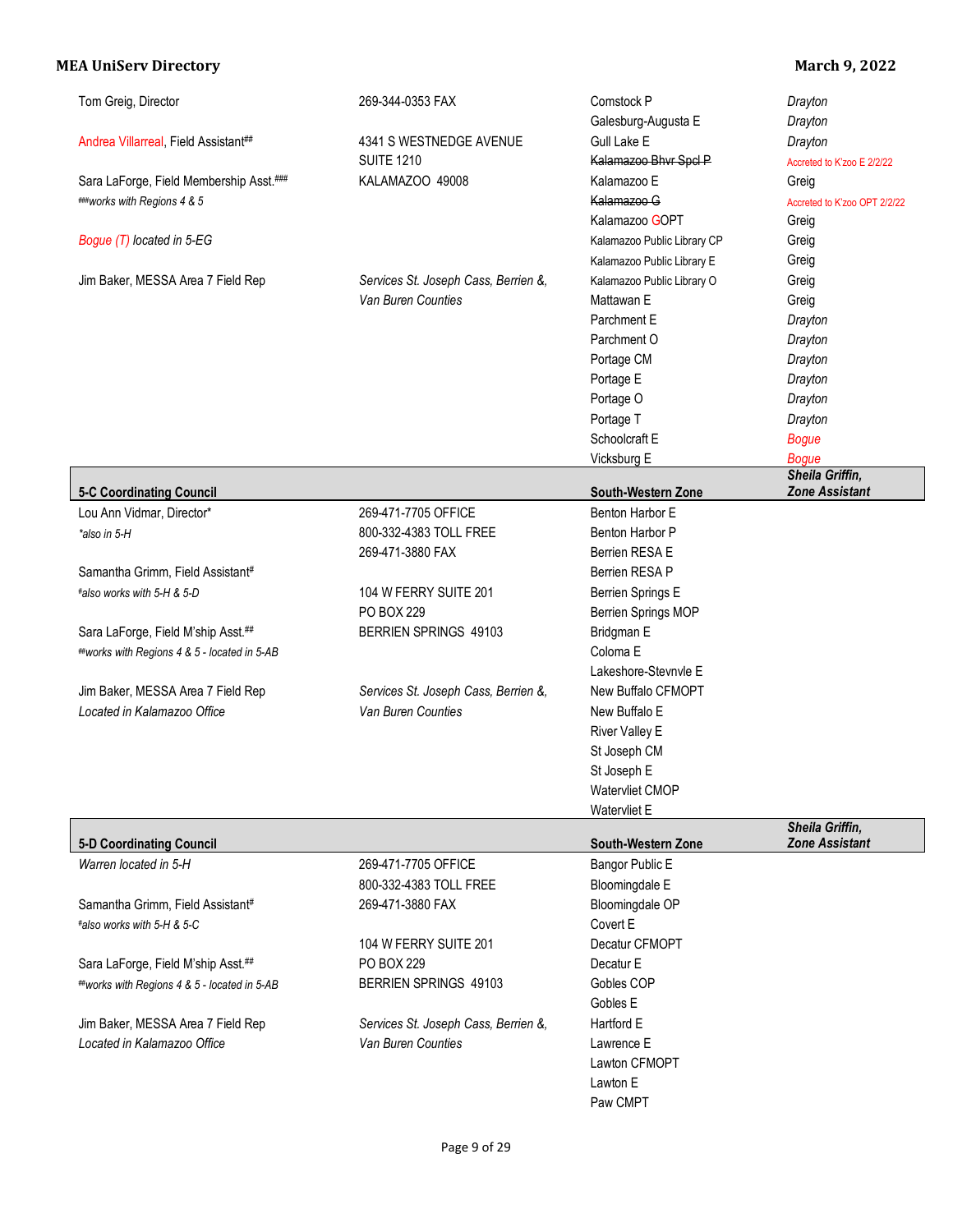|                                                  |                                      | Paw <sub>E</sub>              |                                          |
|--------------------------------------------------|--------------------------------------|-------------------------------|------------------------------------------|
|                                                  |                                      | South Haven E                 |                                          |
|                                                  |                                      | Van Buren ISD CMPT            |                                          |
|                                                  |                                      | Van Buren ISD E               |                                          |
| 5-EG Southwestern Michigan Education Association |                                      | <b>South-Western Zone</b>     | Sheila Griffin,<br><b>Zone Assistant</b> |
| Mary Bogue, Director (T)                         | 269-344-7428 OFFICE                  | Centreville E                 |                                          |
| Kevin Kline*, Director (T) (leave)               | 888-663-8448 TOLL FREE               | Centreville P                 |                                          |
| *also in 5-AB                                    | 269-344-0353 FAX                     | Colon E                       |                                          |
|                                                  |                                      | Constantine E                 |                                          |
| Morgan Jansen, Field Assistant#                  | 4341 S WESTNEDGE AVENUE              | Glen Oaks CC CGMO             |                                          |
| #also works with 5-AB & 5-F                      | <b>SUITE 1210</b>                    | Glen Oaks CC E                |                                          |
|                                                  | KALAMAZOO 49008                      | Marcellus E                   |                                          |
| Sara LaForge, Field M'ship Asst.##               |                                      | Mendon E                      |                                          |
| ##works with Regions 4 & 5 - located in 5-AB     |                                      | Nottawa E                     |                                          |
|                                                  |                                      | St Joseph ISD E               |                                          |
| Jim Baker, MESSA Area 7 Field Rep                | Services St. Joseph Cass, Berrien &, | St Joseph ISD P               |                                          |
|                                                  | Van Buren Counties                   | Sturgis E                     |                                          |
|                                                  |                                      | Three Rivers E                |                                          |
|                                                  |                                      | White Pigeon E                |                                          |
| 5-F Allegan County Education Association         |                                      | <b>South-Western Zone</b>     | Sheila Griffin,<br><b>Zone Assistant</b> |
| Christine Anderson, Director                     | 269-344-7428 OFFICE                  | Allegan E                     |                                          |
|                                                  | 888-663-8448 TOLL FREE               | Allegan ISD E/ESP             |                                          |
| Morgan Jansen, Field Assistant##                 | 269-344-0353 FAX                     | Fennville E                   |                                          |
| #also works with5-AB & 5-EG                      |                                      | Hamilton CM                   |                                          |
|                                                  | 4341 S WESTNEDGE AVENUE              | Hamilton E                    |                                          |
| Sara LaForge, Field M'ship Asst.##               | <b>SUITE 1210</b>                    | Hopkins E                     |                                          |
| ##works with Regions 4 & 5 - located in 5-AB     | KALAMAZOO 49008                      | Martin E                      |                                          |
|                                                  |                                      | Otsego E                      |                                          |
| Jim Baker, MESSA Area 7 Field Rep                | Services St. Joseph Cass, Berrien &, | Otsego F                      |                                          |
|                                                  | Van Buren Counties                   | Otsego OP                     |                                          |
|                                                  |                                      | Plainwell E                   |                                          |
|                                                  |                                      | Saugatuck E                   |                                          |
|                                                  |                                      | Wayland-Union CM              |                                          |
|                                                  |                                      | Wavland-Union E               |                                          |
|                                                  |                                      | Wayland-Union F               |                                          |
|                                                  |                                      |                               | Sheila Griffin,                          |
| <b>5-H Coordinating Council</b>                  |                                      | South-Western Zone            | <b>Zone Assistant</b>                    |
| Bryant Warren, Director*                         | 269-471-7705 OFFICE                  | Brandywine E                  | Vidmar                                   |
| *also in 5-D                                     | 800-332-4383 TOLL FREE               | <b>Brandywine FMT</b>         | Vidmar                                   |
|                                                  | 269-471-3880 FAX                     | Buchanan E                    | Vidmar                                   |
| Samantha Grimm, Field Assistant#                 |                                      | Buchanan P                    | Vidmar                                   |
| #also works with 5-C & 5-D                       | 104 WEST FERRY SUITE 201             | Buchanan T                    | Vidmar                                   |
|                                                  | <b>PO BOX 229</b>                    | Cassopolis CFMOPT             | Vidmar                                   |
| Sara LaForge, Field M'ship Asst.##               | BERRIEN SPRINGS 49103                | Cassopolis E                  | Warren                                   |
| ##works with Regions 4 & 5 - located in 5-AB     |                                      | Dowagiac Union CMT            | Vidmar                                   |
|                                                  |                                      | Dowagiac Union E              | Vidmar                                   |
| Vidmar located in 5-C                            |                                      | Eau Claire E                  | Vidmar                                   |
|                                                  |                                      | Edwardsburg E                 | Warren                                   |
| Jim Baker, MESSA Area 7 Field Rep                | Services St. Joseph Cass, Berrien &, | Edwardsburg T                 | Warren                                   |
| Located in Kalamazoo Office                      | Van Buren Counties                   | Heritage Southwest ISD CFMOPT | Warren                                   |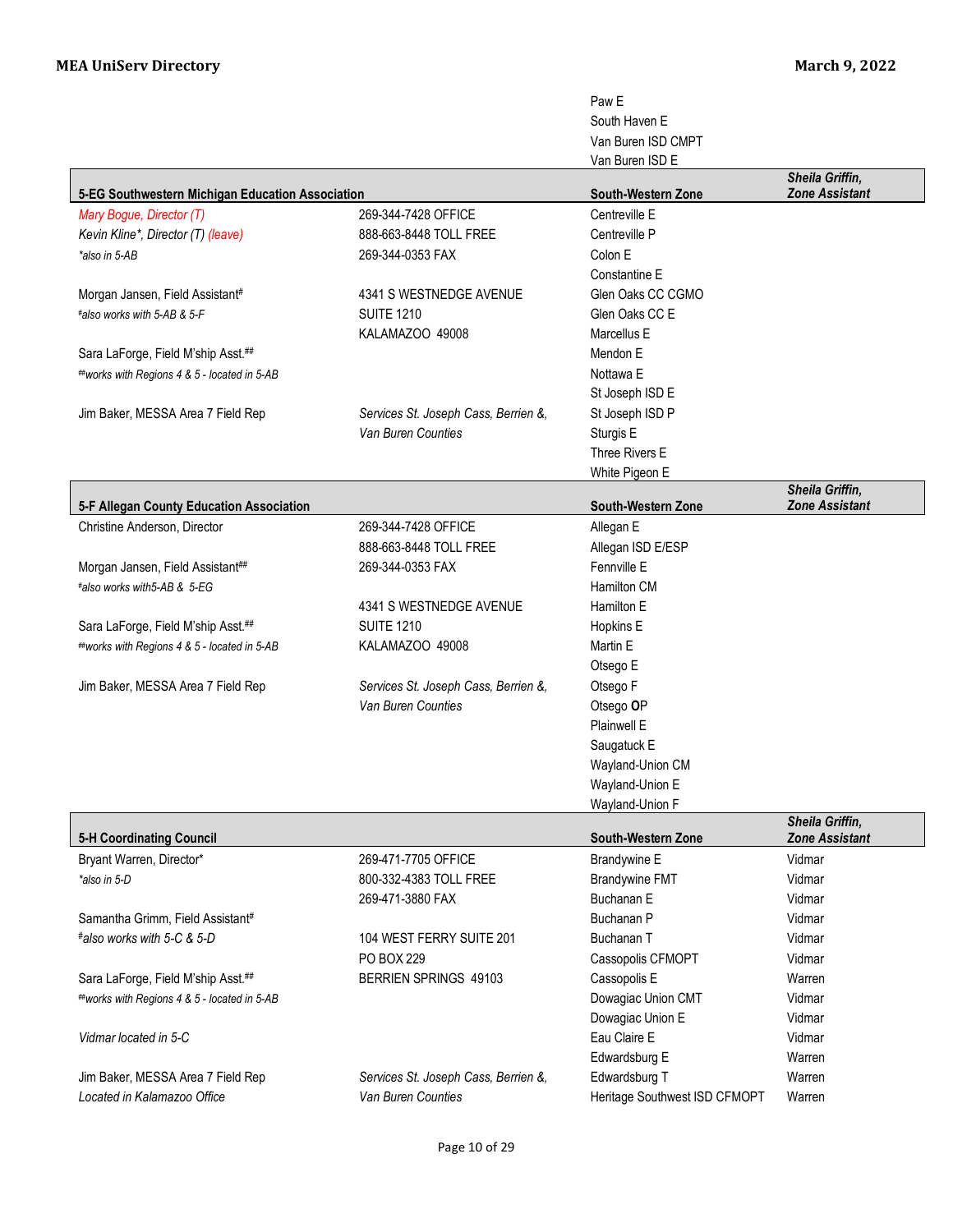|                                                                                   |                                      | Heritage Southwest ISD E<br>Lake Michigan CC E<br>Lake Michigan College M | Warren<br>Warren<br>Warren                      |
|-----------------------------------------------------------------------------------|--------------------------------------|---------------------------------------------------------------------------|-------------------------------------------------|
|                                                                                   |                                      | Niles E                                                                   | Warren                                          |
|                                                                                   |                                      | Niles O                                                                   | Warren                                          |
|                                                                                   |                                      | Riverside Hagar #6 E                                                      | Vidmar                                          |
|                                                                                   |                                      | Southwestern Michigan College E                                           | Vidmar                                          |
| 6-A Warren-Fitzgerald Coord. Council (L)                                          |                                      | Mid-Eastern Zone                                                          | Monica Ritchie,<br><b>Zone Assistant</b>        |
| Patrick Rorai, Director*                                                          | 586-825-0429 OFFICE                  | Fitzgerald E                                                              |                                                 |
| *also services a unit in 6-C                                                      | 586-825-0453 FAX                     | Warren E                                                                  |                                                 |
| John Rauchman, Field Assistant#                                                   | 13969 PLUMBROOK ROAD                 |                                                                           |                                                 |
| #also works with 6-C                                                              | STERLING HEIGHTS 48312               |                                                                           |                                                 |
| Dawn Lenz, Field Membership Assistant##<br>##works with Region 6 - located in 6-F |                                      |                                                                           |                                                 |
| Heather Scott, MESSA Area 1 Field Rep<br>Located in Clinton Twp. Office           | Services Macomb & St. Clair Counties |                                                                           |                                                 |
| 6-B Port Huron/MEA (L)                                                            |                                      | <b>Mid-Eastern Zone</b>                                                   | Monica Ritchie,<br><b>Zone Assistant</b>        |
| Pyden located in 6-E                                                              | 810-987-6710 OFFICE                  | Port Huron E                                                              | Pyden                                           |
|                                                                                   | 810-987-8681 FAX                     | Port Huron O                                                              | Pyden                                           |
| Cindy Simonetta, Field Assistant#                                                 |                                      | Port Huron P                                                              | Pyden                                           |
| #also works with 6-F                                                              | 308 WALL STREET                      |                                                                           |                                                 |
|                                                                                   | SUITE A                              |                                                                           |                                                 |
| Dawn Lenz, Field Membership Assistant##                                           | PORT HURON 48060                     |                                                                           |                                                 |
| ##works with Region 6- located in 6-F                                             |                                      |                                                                           |                                                 |
| Heather Scott, MESSA Area 1 Field Rep                                             | Services Macomb & St. Clair Counties |                                                                           |                                                 |
| Located in Clinton Twp. Office                                                    |                                      |                                                                           |                                                 |
| 6-C Utica Coordinating Council (L)                                                |                                      | Mid-Eastern Zone                                                          | <b>Monica Ritchie,</b><br><b>Zone Assistant</b> |
| Douglas Coates, Director*                                                         | 586-978-8852 OFFICE                  | Utica E                                                                   | Coates                                          |
| *also services a unit in 6-E                                                      | 586-978-8872 FAX                     | Utica P                                                                   | Rorai                                           |
|                                                                                   |                                      |                                                                           |                                                 |
| John Rauchman, Field Assistant#                                                   | 13969 PLUMBROOK ROAD                 |                                                                           |                                                 |
| #also works with 6-A                                                              | STERLING HEIGHTS 48312               |                                                                           |                                                 |
| Dawn Lenz, Field Membership Assistant##<br>##works with Region 6 - located in 6-F |                                      |                                                                           |                                                 |
| Rorai located in 6-A                                                              |                                      |                                                                           |                                                 |
| Heather Scott, MESSA Area 1 Field Rep<br>Located in Clinton Twp. Office           | Services Macomb & St. Clair Counties |                                                                           |                                                 |
| 6-E MEA-NEA Local 1 (L)                                                           |                                      | <b>Mid-Eastern Zone</b>                                                   | Monica Ritchie, Zone<br><b>Assistant</b>        |
| Mara Wirtz, Director                                                              | 586-228-0100 OFFICE                  | Anchor Bay E                                                              | Wirtz                                           |
|                                                                                   | 586-228-9610 FAX                     | Anchor Bay P                                                              | Pyden                                           |
| Elizabeth Pyden, Director                                                         |                                      | Armada E                                                                  | Wirtz                                           |
|                                                                                   |                                      |                                                                           |                                                 |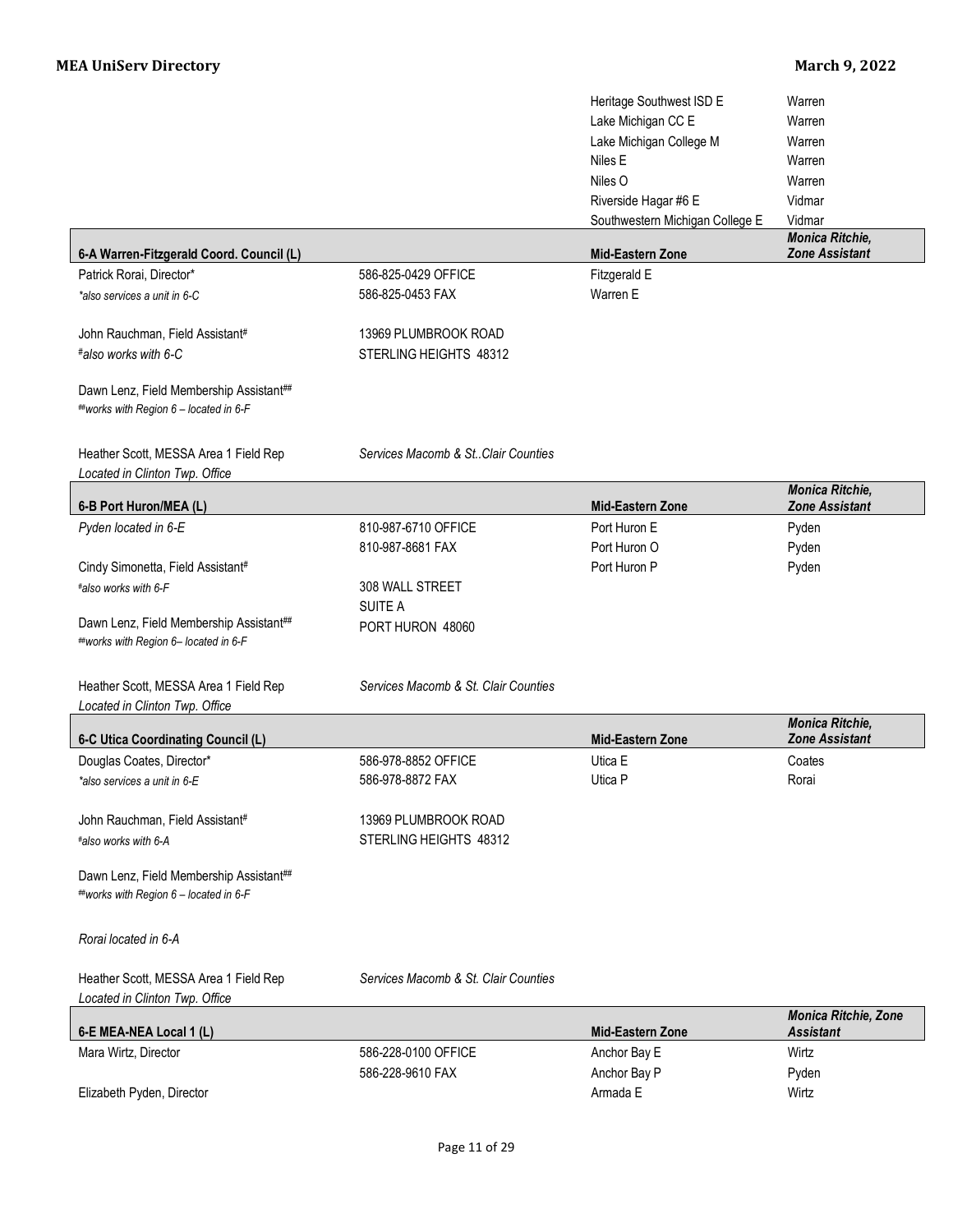|                                             | 38550 GARFIELD ROAD                  | Center Line E              | Pyden                                           |
|---------------------------------------------|--------------------------------------|----------------------------|-------------------------------------------------|
|                                             | <b>SUITE B</b>                       | Chippewa Valley A          | Couto                                           |
| Freya Weberman, Director                    | CLINTON TWP 48038-3406               | Chippewa Valley CFMT       | Couto                                           |
|                                             |                                      | Chippewa Valley E          | Couto                                           |
| Timothy Couto, Director                     |                                      | Clintondale E              | Weberman                                        |
|                                             |                                      | Fraser E                   | Wirtz                                           |
| Jill Foley, Field Assistant                 |                                      | Fraser P                   | Weberman                                        |
|                                             |                                      | Grosse Pointe CFM          | Couto                                           |
| Sande Nightingale, Field Assistant          |                                      | Grosse Pointe E            | Weberman                                        |
|                                             |                                      | Grosse Pointe Lib CMOP     | Weberman                                        |
| Dawn Lenz, Field Membership Assistant#      |                                      | Grosse Pointe Lib E        | Weberman                                        |
| #works with Region 6 - located in 6-F       |                                      | Grosse Pointe O            | Couto                                           |
|                                             |                                      | Grosse Pointe P            | Couto                                           |
| Coates (T) located in 6-C                   |                                      | Harper Woods E             | Couto                                           |
|                                             |                                      | Lakeview-St Clair Shores E | Weberman                                        |
| Heather Scott, MESSA Area 1 Field Rep       | Services Macomb & St. Clair Counties | Lakeview-St Clair Shores P | Weberman                                        |
|                                             |                                      | L'anse Creuse EA           | Wirtz                                           |
|                                             |                                      | L'anse Creuse O            | Wirtz                                           |
|                                             |                                      | Macomb Academy E           | Coates                                          |
|                                             |                                      | Macomb Academy P           | Coates                                          |
|                                             |                                      | Mt Clemens E               | Pyden                                           |
|                                             |                                      | New Haven E                | Pyden                                           |
|                                             |                                      | New Haven O                | Wirtz                                           |
|                                             |                                      | New Haven P                | Wirtz                                           |
|                                             |                                      | New Haven T                | Wirtz                                           |
|                                             |                                      | Richmond E                 | Couto                                           |
|                                             |                                      | Romeo E                    | Pyden                                           |
|                                             |                                      | Romeo O                    | Couto                                           |
|                                             |                                      | Romeo P                    | Couto                                           |
|                                             |                                      | South Lake E               | Pyden                                           |
|                                             |                                      | Warren Woods E             | Weberman                                        |
| 6-F St. Clair County Education Association  |                                      | Mid-Eastern Zone           | <b>Monica Ritchie,</b><br><b>Zone Assistant</b> |
| John Creasey, Director                      | 810-987-8668 OFFICE                  | Algonac E                  |                                                 |
|                                             | 810-987-8681 FAX                     | Algonac FOP                |                                                 |
| Cindy Simonetta, Field Assistant#           |                                      | Capac CFMOP                |                                                 |
| #also works with 6-B                        | 308 WALL STREET                      | Capac E                    |                                                 |
|                                             | SUITE A                              | Capac T                    |                                                 |
| Dawn Lenz, Field Membership Assistant##     | PORT HURON 48060                     | East China E               |                                                 |
| ##works with Region 6 - located in 6-F      |                                      | East China OP              |                                                 |
|                                             |                                      | Marysville C               |                                                 |
| Heather Scott, MESSA Area 1 Field Rep       | Services Macomb & St. Clair Counties | Marysville E               |                                                 |
| Located in Clinton Twp. Office              |                                      | Marysville O               |                                                 |
|                                             |                                      | Marysville P               |                                                 |
|                                             |                                      | Memphis E                  |                                                 |
|                                             |                                      | St Clair CC E              |                                                 |
|                                             |                                      | St Clair CC GO             |                                                 |
|                                             |                                      | St Clair Co ISD E          |                                                 |
|                                             |                                      | Yale CMPT                  |                                                 |
|                                             |                                      | Yale E                     |                                                 |
|                                             |                                      | Yale O                     |                                                 |
| 7-A South Oakland Districts Association (L) |                                      | Mid-Eastern Zone           | Monica Ritchie,                                 |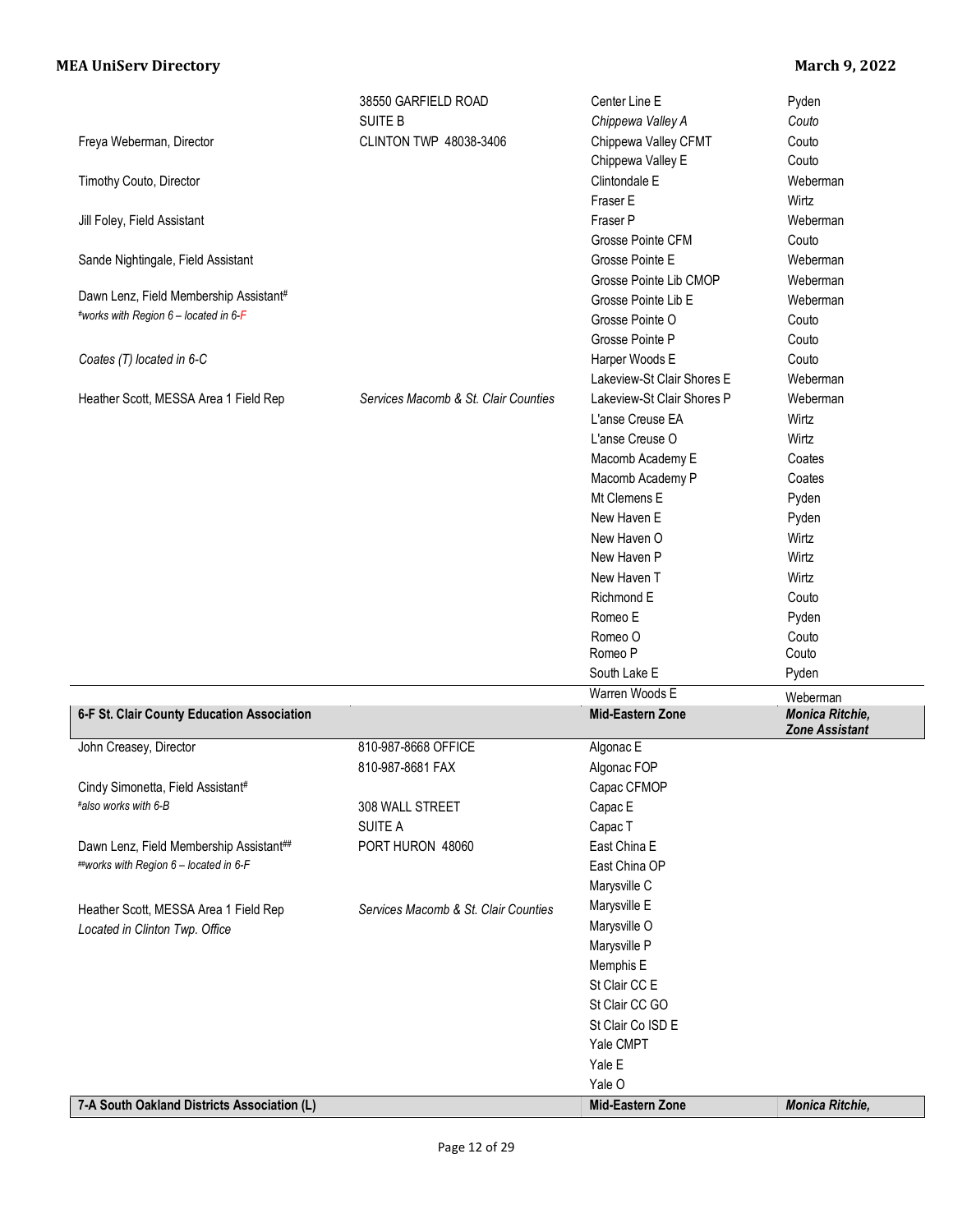|                                                         |                          |                                                    | <b>Zone Assistant</b>       |
|---------------------------------------------------------|--------------------------|----------------------------------------------------|-----------------------------|
| Nancy Rutkowski, Director                               | 248-559-9725 OFFICE      | Clawson E                                          | Pratt                       |
|                                                         | 248-225-1589 FAX         | Clawson O                                          | Pratt                       |
| Christopher Pratt, Director                             |                          | Clawson P                                          | Pratt                       |
|                                                         | 17500 W ELEVEN MILE ROAD | Ferndale E                                         | Pratt                       |
| Jacob Reno, Field Assistant#                            | SUITE 200                | Ferndale O                                         | Pratt                       |
| #also works with 2-D & 7-A                              | LATHRUP VILLAGE 48076    | Hazel Park E                                       | Pratt                       |
|                                                         |                          | Hazel Park P                                       | Pratt                       |
| Mary Blair, Field Assistant#                            |                          | Lamphere MT                                        | Rutkowski                   |
| #also works with 7-B units                              |                          | Lamphere O                                         | Rutkowski                   |
|                                                         |                          | Madison Heights E                                  | Rutkowski                   |
| Kathryn Crutcher, Field M'ship Assistant##              |                          | Oak Park E                                         | Rutkowski                   |
| ##works with Region 7 - located in 7-G                  |                          | Oak Park P                                         | Rutkowski                   |
|                                                         |                          | Southfield E                                       | Pratt                       |
| Mark Middlewood, MESSA Area 2 Field Rep                 | Services Oakland County  | Southfield MP                                      | Pratt                       |
| Located in Commerce Twp. Office                         |                          | Southfield O                                       | Pratt                       |
|                                                         |                          | Troy E                                             | Rutkowski                   |
|                                                         |                          | Troy O                                             | Rutkowski                   |
|                                                         |                          | Troy P                                             | Rutkowski                   |
| 7-B South Oakland MEA/NEA (L)                           |                          | <b>Mid-Eastern Zone</b>                            | Monica Ritchie,             |
|                                                         |                          |                                                    | <b>Zone Assistant</b>       |
| Grat Dalton, Director                                   | 248-559-4770 OFFICE      | Berkley E                                          | Dalton                      |
|                                                         | 248-559-4758 FAX         | Berkley O                                          | Dalton                      |
| Scott Warrow, Director                                  |                          | <b>Berkley P</b>                                   | Dalton                      |
|                                                         | 17500 W ELEVEN MILE ROAD | Birmingham E                                       | Warrow                      |
| Mary Blair, Field Assistant#                            | SUITE 100                | Birmingham O                                       | Warrow                      |
| #also works with 7-A units                              | LATHRUP VILLAGE 48076    | Birmingham P                                       | Warrow                      |
|                                                         |                          | <b>Bloomfield Hills Assts P</b>                    | Warrow                      |
| Kathryn Crutcher, Field M'ship Assistant#               |                          | <b>Bloomfield Hills E</b>                          | Warrow                      |
| ##works with Region 7 - located in 7-G                  |                          | Bloomfield Hills Interpreters &                    | Warrow                      |
|                                                         |                          | Interveners                                        |                             |
| Mark Middlewood, MESSA Area 2 Field Rep                 | Services Oakland County  | <b>Bloomfield Hills OP</b>                         | Warrow                      |
| Located in Commerce Twp. Office                         |                          | Bloomfield Hills Pre-K/Latch Key EA<br>(temporary) | Warrow                      |
|                                                         |                          | Northville E                                       | Dalton                      |
|                                                         |                          | Novi E                                             | Dalton                      |
|                                                         |                          | Novi OP                                            | Dalton                      |
|                                                         |                          | Novi T                                             | Dalton                      |
|                                                         |                          | Royal Oak E                                        | Dalton                      |
|                                                         |                          | Royal Oak OP                                       | Dalton                      |
| 7-E Waterford Coordinating Council (L)                  |                          | <b>Mid-Eastern Zone</b>                            | <b>Monica Ritchie, Zone</b> |
|                                                         |                          |                                                    | <b>Assistant</b>            |
| Tunick located in 7-G                                   | 248-960-0382 OFFICE      | Waterford CFMT                                     |                             |
|                                                         | 248-960-0392 FAX         | Waterford E                                        |                             |
| Daryl Szymanski, Field Assistant#                       |                          | Waterford O                                        |                             |
| #also works with 7-G & 7-IJ-Commerce Twp-located in 7-G | <b>Mailing Address:</b>  | Waterford P                                        |                             |
|                                                         | Use 7-G address below:   |                                                    |                             |
| Kathryn Crutcher, Field M'ship Assistant##              | 2625 E OAKLEY PARK ROAD  |                                                    |                             |
| ##works with Region 7 - located in 7-G                  | <b>SUITE 200</b>         | <b>Building Address:</b>                           |                             |
|                                                         | COMMERCE TWP 48390-1640  | 200 E SILVERBELL ROAD                              |                             |
| Mark Middlewood, MESSA Area 2 Field Rep                 | Services Oakland County  | LAKE ORION 48360                                   |                             |
| 7-G Farmington Coordinating Council (L)                 |                          | Mid-Eastern Zone                                   | <b>Monica Ritchie,</b>      |
|                                                         |                          |                                                    | <b>Zone Assistant</b>       |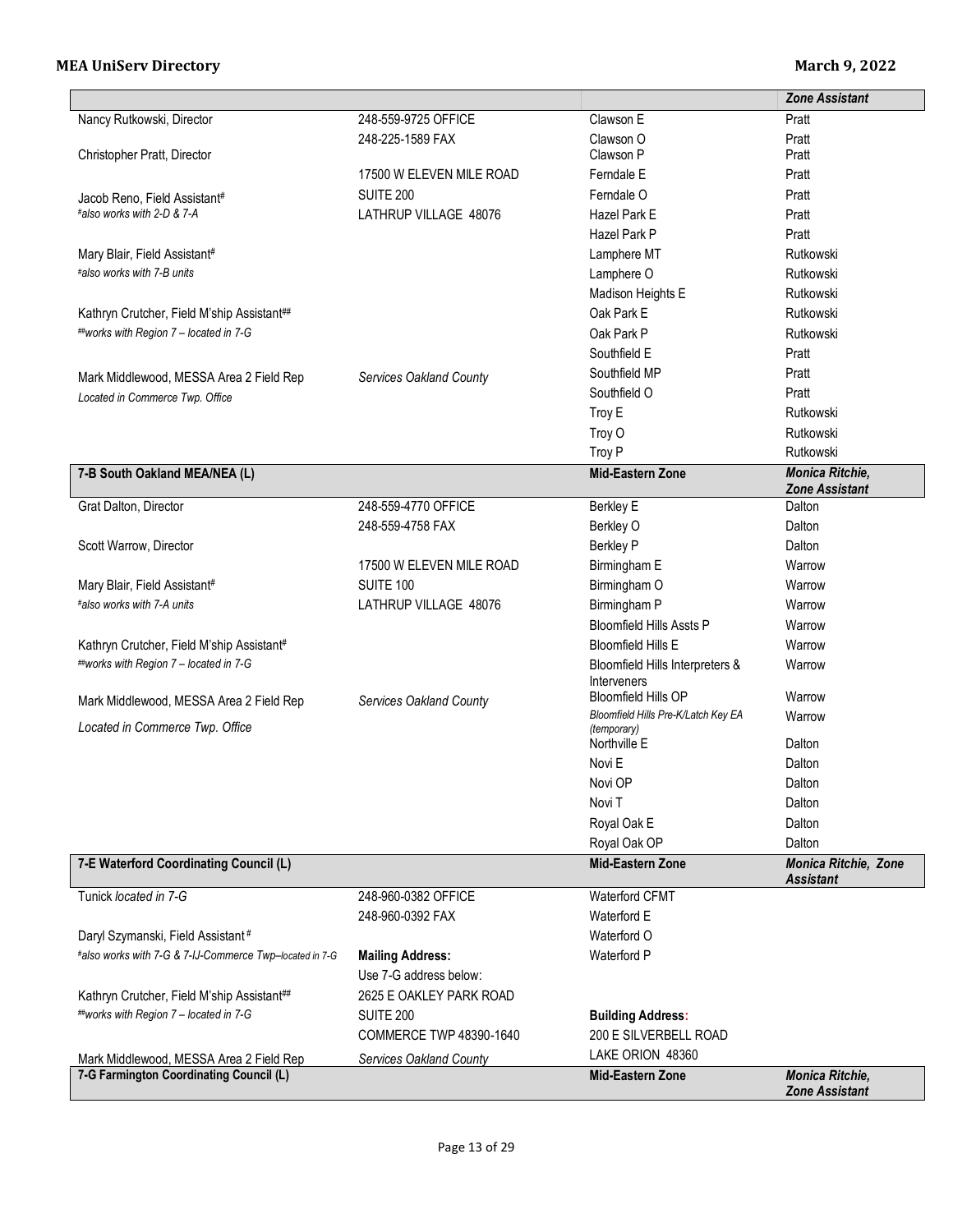| Lori Tunick, Director                                                                                             | 248-960-0382 OFFICE     | Farmington E            |                        |
|-------------------------------------------------------------------------------------------------------------------|-------------------------|-------------------------|------------------------|
|                                                                                                                   | 248-960-0392 FAX        | Farmington FM           |                        |
| Daryl Szymanski, Field Assistant <sup>#</sup>                                                                     |                         | Farmington OP           |                        |
| #also works with 7-E & 7-IJ Commerce Twp-located in 7-G                                                           | 2625 E OAKLEY PARK ROAD | Farmington T            |                        |
|                                                                                                                   | <b>SUITE 200</b>        |                         |                        |
| Kathryn Crutcher, Field M'ship Assistant##                                                                        | COMMERCE TWP 48390-1640 |                         |                        |
| ##works with Region 7 - located in 7-G                                                                            |                         |                         |                        |
| Mark Middlewood, MESSA Area 2 Field Rep                                                                           |                         |                         |                        |
|                                                                                                                   | Services Oakland County |                         |                        |
| 7-H Avondale/Rochester Education Association (L)                                                                  |                         | <b>Mid-Eastern Zone</b> | <b>Monica Ritchie,</b> |
|                                                                                                                   |                         |                         | <b>Zone Assistant</b>  |
| Deb Lotan, Director                                                                                               | 248-874-1832 OFFICE     | Avondale E              |                        |
|                                                                                                                   | 248-377-0520 FAX        | Avondale O              |                        |
| Alicia Salois, Field Assistant#                                                                                   |                         | Avondale P              |                        |
| #also works with 7-IJ (Lake Orion) & 7-K                                                                          | 200 E SILVERBELL ROAD   | Rochester E             |                        |
|                                                                                                                   | LAKE ORION 48360        | Rochester O             |                        |
| Kathryn Crutcher, Field M'ship Assistant##                                                                        |                         | Rochester P             |                        |
| ##works with Region 7 - located in 7-G                                                                            |                         |                         |                        |
|                                                                                                                   |                         |                         |                        |
| Mark Middlewood, MESSA Area 2 Field Rep                                                                           | Services Oakland County |                         |                        |
| Located in Commerce Twp. Office                                                                                   |                         |                         |                        |
| 7-IJ Coordinating Council - NOTE: there are two office locations                                                  |                         | Mid-Eastern Zone        | <b>Monica Ritchie,</b> |
| <b>Commerce Twp. Location:</b>                                                                                    |                         |                         | <b>Zone Assistant</b>  |
|                                                                                                                   |                         |                         |                        |
| Kim Abel, Director                                                                                                | 248-960-0415 OFFICE     | Clarenceville FM        | Sheposh                |
|                                                                                                                   | 248-960-0392 FAX        | Clarenceville E         | Sheposh                |
| Aaron Sheposh, Director*                                                                                          |                         | Clarenceville O         | Sheposh                |
| *also in 2-7 HE                                                                                                   | 2625 E OAKLEY PARK ROAD | Clarkston C             | Fitzpatrick            |
|                                                                                                                   | <b>SUITE 200</b>        | Clarkston E             | Fitzpatrick            |
| Christine Berky, Field Assistant                                                                                  | COMMERCE TWP 48390-1640 | Clarkston P             | Fitzpatrick            |
|                                                                                                                   |                         | Clarkston T             | Fitzpatrick            |
| Terese Fitzpatrick, Director*                                                                                     |                         | Huron Valley Child Care | Fitzpatrick            |
|                                                                                                                   |                         | Huron Valley E          | Fitzpatrick            |
| Daryl Szymanski, Field Assistant#                                                                                 |                         | Huron Valley O          | Fitzpatrick            |
| #also works with 7-E & 7-G - located in 7-G                                                                       |                         | Huron Valley P          | Fitzpatrick            |
|                                                                                                                   |                         | Oakland ISD Tech        | Sheposh                |
| Kathryn Crutcher, Field M'ship Assistant##                                                                        |                         | South Lyon E            | Sheposh                |
| ##works with Region 7 - located in 7-G                                                                            |                         | South Lyon OP           | Sheposh                |
|                                                                                                                   |                         | Walled Lake E           | Abel                   |
| Mark Middlewood, MESSA Area 2 Field Rep                                                                           | Services Oakland County | Walled Lake FM          | Abel                   |
|                                                                                                                   |                         | Walled Lake O           | Abel                   |
|                                                                                                                   |                         | Walled Lake P           | Abel                   |
|                                                                                                                   |                         | West Bloomfield E       | Abel                   |
|                                                                                                                   |                         | West Bloomfield GP      | Abel                   |
|                                                                                                                   |                         | West Bloomfield M       | Abel                   |
|                                                                                                                   |                         | West Bloomfield O       | Abel                   |
| 7-IJ Coordinating Council - NOTE: there are two office locations (the number below only services Holly & Pontiac) |                         |                         |                        |
|                                                                                                                   |                         |                         |                        |

*Lake Orion Office:*

Alicia Salois, Field Assistant# 248-253-1867 OFFICE Holly E Shivnen *#also works with 7-H & 7-K – located in 7-H* 248-377-0520 FAX Holly OP Shivnen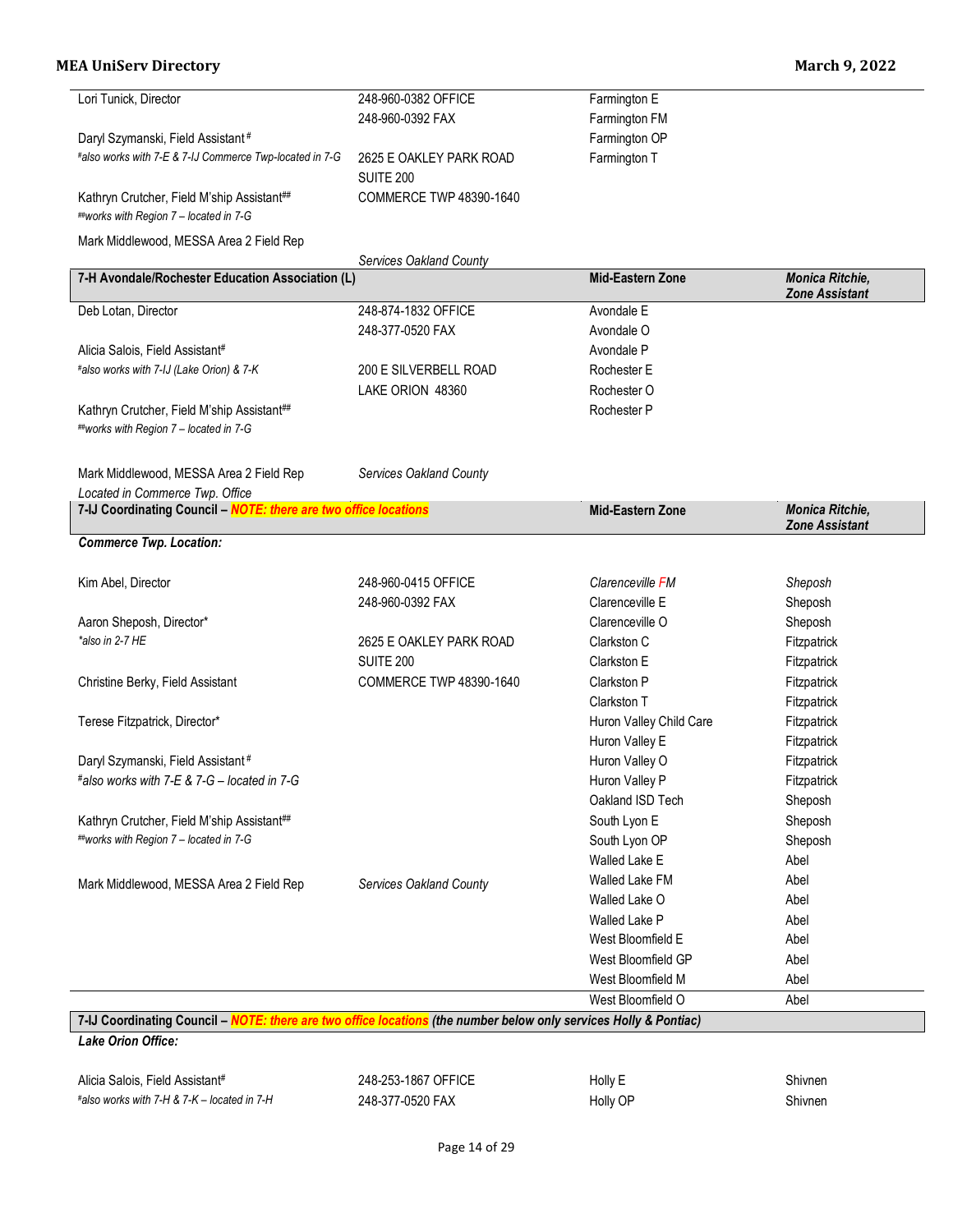Pontiac E Shivnen Kathryn Crutcher, Field M'ship Assistant# 200 E SILVERBELL ROAD *#works with Region 7 – located in 7-G* LAKE ORION 48360

*Shivnen* located in 7-K

| Mark Middlewood, MESSA Area 2 Field Rep                                    | Services Oakland County              |                     |                                          |
|----------------------------------------------------------------------------|--------------------------------------|---------------------|------------------------------------------|
| Located in Commerce Twp. Office                                            |                                      |                     |                                          |
| 7-K MEA-North Oakland County Association                                   |                                      | Mid-Eastern Zone    | Monica Ritchie,<br><b>Zone Assistant</b> |
| Shawn Shivnen, Director*                                                   | 248-253-3154 OFFICE                  | Brandon E           |                                          |
| *also in 7-IJ                                                              | 248-377-0520 FAX                     | Brandon O           |                                          |
|                                                                            |                                      | Lake Orion E        |                                          |
| Alicia Salois, Field Assistant#                                            |                                      | Lake Orion O        |                                          |
| #also works with 7-H & 7-IJ (Lake Orion) - located in 7-H                  | 200 E SILVERBELL ROAD                | Oxford E            |                                          |
|                                                                            | LAKE ORION 48360                     | Oxford OP           |                                          |
| Kathryn Crutcher, Field M'ship Assistant##                                 |                                      | Pontiac G           |                                          |
| ##works with Region 7 - located in 7-G                                     |                                      | Pontiac O           |                                          |
|                                                                            |                                      | Pontiac P           |                                          |
| Mark Middlewood, MESSA Area 2 Field Rep                                    |                                      |                     |                                          |
| Located in Commerce Twp. Office                                            | Services Oakland County              |                     |                                          |
| <b>8-ABF Coordinating Council</b>                                          |                                      | Mid-Eastern Zone    | Monica Ritchie,<br><b>Zone Assistant</b> |
| Ron Parkinson, Director                                                    | 517-999-4001 OFFICE                  | Bath E              | Parkinson                                |
|                                                                            | 517-999-4003 FAX                     | Bath OT             | Parkinson                                |
| Charles Richardson, Director                                               |                                      | Clinton RESA E      | Parkinson                                |
|                                                                            | 3474 ALAIEDON PARKWAY                | Clinton RESA P      | Parkinson                                |
| Virginia Bollwahn, Director                                                | <b>SUITES 100-400</b>                | DeWitt CFMOPT       | Parkinson                                |
|                                                                            | OKEMOS 48864                         | DeWitt E            | Parkinson                                |
| Cynthia Ward, Field Assistant                                              |                                      | East Lansing E      | Richardson                               |
|                                                                            |                                      | East Lansing P      | Richardson                               |
| William Drury, Field M'ship Asst. #                                        |                                      | Fowler CFMOPT       | Parkinson                                |
| #works with 8-ABF, 8-D, 8-E (except Lansing CC E) & 8-G - located in 8-ABF |                                      | Fowler E            | Parkinson                                |
|                                                                            |                                      | <b>Haslett CMFT</b> | <b>Bollwahn</b>                          |
| Abby Zarimba, MESSA Area 16 Field Rep                                      | Services Montcalm, Gratiot, Saginaw, | <b>Haslett EA</b>   | <b>Bollwahn</b>                          |
|                                                                            | Ionia & Clinton Counties             | Haslett O           | <b>Bollwahn</b>                          |
|                                                                            |                                      | Haslett P           | <b>Bollwahn</b>                          |
|                                                                            |                                      | Holt E              | Richardson                               |
|                                                                            |                                      | Holt O              | Richardson                               |
|                                                                            |                                      | Holt P              | Richardson                               |
|                                                                            |                                      | Lansing E           | Richardson                               |
|                                                                            |                                      | Lansing O           | Bollwahn                                 |
|                                                                            |                                      | Lansing P           | Bollwahn                                 |
|                                                                            |                                      | Leslie CFMOPT       | Bollwahn                                 |
|                                                                            |                                      | Leslie E            | Bollwahn                                 |
|                                                                            |                                      | Mason E             | Bollwahn                                 |
|                                                                            |                                      | Mason P             | Bollwahn                                 |
|                                                                            |                                      | Okemos CFM          | Richardson                               |
|                                                                            |                                      | Okemos E            | Richardson                               |
|                                                                            |                                      | Pewamo-West. CFMOPT | Parkinson                                |
|                                                                            |                                      | Pewamo-Westphalia E | Parkinson                                |
|                                                                            |                                      | St Johns E          | Parkinson                                |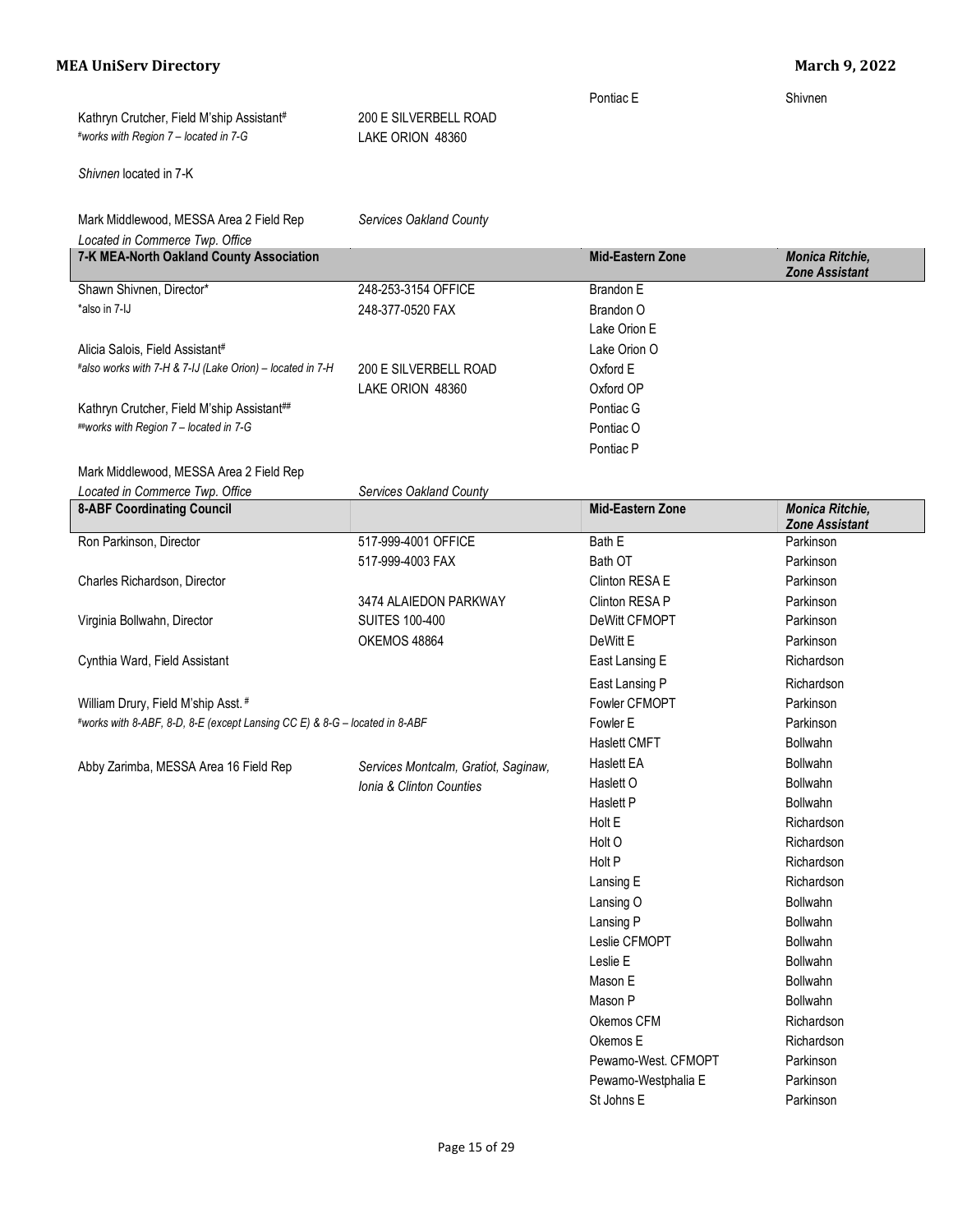|                                                                   |                                | St Johns O<br>Waverly E                | Parkinson<br>Parkinson                          |
|-------------------------------------------------------------------|--------------------------------|----------------------------------------|-------------------------------------------------|
|                                                                   |                                | Waverly FOP                            | Parkinson                                       |
| <b>8-C Coordinating Council</b>                                   |                                | <b>North-Central Zone</b>              | <b>Nancy Morrow,</b><br><b>Zone Assistant</b>   |
| Eric Kennedy, Director                                            | 810-733-7800 OFFICE            | Byron Area E                           |                                                 |
|                                                                   | 810-733-7715 FAX               | Corunna E                              |                                                 |
| Qiana Harden, Field Assistant#                                    |                                | Corunna <sub>P</sub>                   |                                                 |
| #also works with 10-D                                             | 5095 EXCHANGE DRIVE            | Durand CFMT                            |                                                 |
|                                                                   | <b>FLINT 48507</b>             | Durand E                               |                                                 |
| Carol Titus, Field M'ship Asst. ##                                |                                | Durand P                               |                                                 |
| ##works with 8-C, 10-D, 10-G & 12-F-located in 10-D               |                                | Flushing E                             |                                                 |
|                                                                   |                                | Flushing O                             |                                                 |
| Stafford located in 10-G works with Flushing & Swartz Creek units |                                | Laingsburg E                           |                                                 |
|                                                                   |                                | Morrice CFMPT                          |                                                 |
| Tim Heim, MESSA Area 8 Field Rep                                  | Services Shiawassee, Genesee & | Morrice E                              |                                                 |
| <b>Located in Flint Office</b>                                    | <b>Lapeer Counties</b>         | New Lothrop CFMP                       |                                                 |
|                                                                   |                                | New Lothrop E                          |                                                 |
|                                                                   |                                | New Lothrop T                          |                                                 |
|                                                                   |                                | Ovid-Elsie E                           |                                                 |
|                                                                   |                                | Ovid-Elsie P                           |                                                 |
|                                                                   |                                | Owosso CFMOPT                          |                                                 |
|                                                                   |                                | Owosso E                               |                                                 |
|                                                                   |                                | Perry E                                |                                                 |
|                                                                   |                                | Shiawassee RESD E<br>Shiawassee RESD P |                                                 |
|                                                                   |                                | Swartz Creek E                         |                                                 |
|                                                                   |                                |                                        |                                                 |
|                                                                   |                                |                                        |                                                 |
| 8-D Livingston County Education Association                       |                                | <b>Mid-Eastern Zone</b>                | <b>Monica Ritchie,</b><br><b>Zone Assistant</b> |
| Lori Hudson, Director                                             | 517-546-7330 OFFICE            | <b>Brighton CFMOPT</b>                 | Hudson                                          |
|                                                                   | 517-546-6078 FAX               | <b>Brighton E</b>                      | Hudson                                          |
| Jenn Slack, Field Assistant                                       |                                | Dansville E                            | Bollwahn                                        |
|                                                                   | 2566 E GRAND RIVER AVENUE      | Dansville OP                           | Bollwahn                                        |
| William Drury, Field M'ship Asst. #                               | HOWELL 48843                   | Fowlerville E                          | Hudson                                          |
| #works with 8-ABF, 8-D 8-E (except                                |                                | Fowlerville F                          | Hudson                                          |
| Lansing CC E) & 8-G - located in 8-ABF                            |                                | Fowlerville OP                         | Hudson                                          |
|                                                                   |                                | Fowlerville T                          | Hudson                                          |
| Bollwahn located in 8-ABF                                         |                                | Hartland CM                            | Hudson                                          |
|                                                                   |                                | Hartland E                             | Hudson                                          |
| Monica McKay MESSA Area 4 Field Rep                               | Services Livingston, Washtenaw | Hartland F                             | Hudson                                          |
|                                                                   | & Monroe Counties              | Hartland OP                            | Hudson                                          |
|                                                                   |                                | Howell CM                              | Hudson                                          |
|                                                                   |                                | Howell E                               | Hudson                                          |
|                                                                   |                                | Howell FOP                             | Hudson                                          |
|                                                                   |                                | Pinckney CM                            | Hudson                                          |
|                                                                   |                                | Pinckney E                             | Hudson                                          |
|                                                                   |                                | Pinckney O                             | Hudson                                          |
|                                                                   |                                | Pinckney P                             | Hudson                                          |
|                                                                   |                                | Stockbridge E                          | Bollwahn                                        |
|                                                                   |                                | Stockbridge FOPT                       | Bollwahn                                        |
|                                                                   |                                | Webberville E<br>Williamston E         | Bollwahn<br>Bollwahn                            |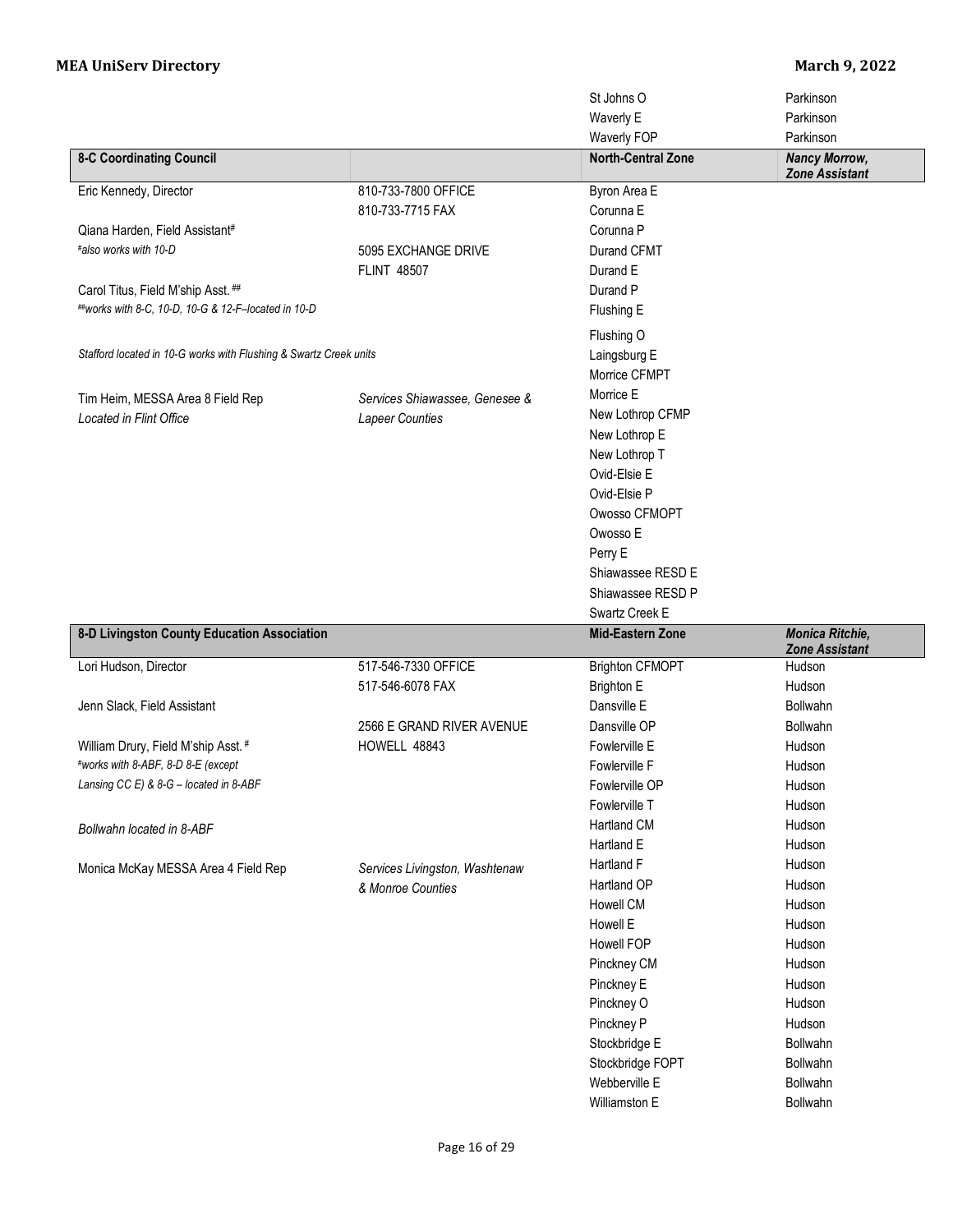| <b>8-E Coordinating Council</b>                                                                                         |                                                                  | <b>Mid-Eastern Zone</b>                                        | <b>Monica Ritchie,</b><br><b>Zone Assistant</b>                                      |
|-------------------------------------------------------------------------------------------------------------------------|------------------------------------------------------------------|----------------------------------------------------------------|--------------------------------------------------------------------------------------|
| James Manning, Director                                                                                                 | 517-999-4001 OFFICE                                              | Bellevue E                                                     |                                                                                      |
|                                                                                                                         | 517-999-4003 FAX                                                 | Bellevue FMOP                                                  |                                                                                      |
| Heather Traxler, Field Assistant#                                                                                       |                                                                  | Charlotte E                                                    |                                                                                      |
| #also works with 8-G & 8-H                                                                                              | 3474 ALAIEDON PARKWAY                                            | Charlotte P                                                    |                                                                                      |
|                                                                                                                         | <b>SUITES 100-400</b>                                            | Eaton ISD CMOP                                                 |                                                                                      |
|                                                                                                                         | OKEMOS 48864                                                     | Eaton ISD E                                                    |                                                                                      |
| William Drury, Field M'ship Asst. ##                                                                                    |                                                                  | Eaton Rapids CFMOP                                             |                                                                                      |
| ##works with 8-ABF, 8-D, 8-E (except Lansing CC E) & 8-G - located in 8-ABF                                             |                                                                  | Eaton Rapids E                                                 |                                                                                      |
|                                                                                                                         |                                                                  | Grand Ledge E                                                  |                                                                                      |
| Abby Zarimba, MESSA Area 16 Field Rep                                                                                   | Services Montcalm, Gratiot, Saginaw,                             | Grand Ledge F                                                  |                                                                                      |
|                                                                                                                         | <b>Ionia &amp; Clinton Counties</b>                              | Grand Ledge O                                                  |                                                                                      |
|                                                                                                                         |                                                                  | Grand Ledge P                                                  |                                                                                      |
|                                                                                                                         |                                                                  | Maple Valley E                                                 |                                                                                      |
|                                                                                                                         |                                                                  | Maple Valley FOPT                                              |                                                                                      |
|                                                                                                                         |                                                                  | Olivet E                                                       |                                                                                      |
|                                                                                                                         |                                                                  | Potterville E                                                  |                                                                                      |
| <b>8-G Coordinating Council</b>                                                                                         |                                                                  | <b>Mid-Eastern Zone</b>                                        | Monica Ritchie,                                                                      |
| Gezelle Oliver, Director                                                                                                | 517-999-4001 OFFICE                                              | Lansing CC E                                                   | <b>Zone Assistant</b>                                                                |
|                                                                                                                         |                                                                  | Lansing CC FMA                                                 |                                                                                      |
|                                                                                                                         | 517-999-4003 FAX                                                 |                                                                |                                                                                      |
| Heather Traxler, Field Assistant#<br>#also works with 8-E & 8-H                                                         |                                                                  | Lansing CC Full-Time O                                         |                                                                                      |
|                                                                                                                         | 3474 ALAIEDON PARKWAY                                            | Lansing CC Part-Time O                                         |                                                                                      |
|                                                                                                                         | <b>SUITES 100-400</b>                                            |                                                                |                                                                                      |
| William Drury, Field M'ship Asst. ##<br>##works with 8-ABF, 8-D, 8-E (except Lansing CC E) & 8-<br>G - located in 8-ABF | OKEMOS 48864                                                     |                                                                |                                                                                      |
| Abby Zarimba, MESSA Area 16 Field Rep                                                                                   | Services Montcalm, Gratiot, Saginaw,<br>Ionia & Clinton Counties |                                                                |                                                                                      |
| <b>8-H Coordinating Council</b>                                                                                         |                                                                  | <b>Mid-Eastern Zone</b>                                        | Monica Ritchie,                                                                      |
|                                                                                                                         |                                                                  |                                                                | <b>Zone Assistant</b>                                                                |
| Shannon Alston, Director                                                                                                | 517-999-4001 OFFICE                                              | MSU-APA E/ESP                                                  |                                                                                      |
|                                                                                                                         | 517-999-4003 FAX                                                 |                                                                |                                                                                      |
| Heather Traxler, Field Assistant#                                                                                       |                                                                  | <b>MSU Organizing Office</b>                                   | Haley Blackmore, Assist. (T)                                                         |
| #also works with 8-E & 8-G                                                                                              | 3474 ALAIEDON PARKWAY<br><b>SUITES 100-400</b><br>OKEMOS 48864   | 601 ABBOT ROAD SUITE 200<br>EAST LANSING 48823<br>517-999-8523 | Melvina Gillespie, Orgzr (T)<br>Capalene House, Orgzr (T)<br>Caleigh Hunt, Orgzr (T) |
| Abby Zarimba, MESSA Area 16 Field Rep                                                                                   | Services Montcalm, Gratiot, Saginaw,<br>Ionia & Clinton Counties |                                                                |                                                                                      |
| 9-A Grand Rapids EA & ESP Office                                                                                        |                                                                  | South-Western Zone                                             | Sheila Griffin,<br><b>Zone Assistant</b>                                             |
| Tim Russ, Director                                                                                                      | 616-957-4732 OFFICE                                              | Grand Rapids CFM                                               |                                                                                      |
| *also in 9-BCD                                                                                                          | 616-957-2099 FAX                                                 | Grand Rapids E                                                 |                                                                                      |
| Aisha Lofton, Field Assistant                                                                                           |                                                                  | Grand Rapids O                                                 |                                                                                      |
|                                                                                                                         | 4760 E FULTON                                                    | Grand Rapids P                                                 |                                                                                      |
| Teresa Boyer, Field M'ship Asst.#                                                                                       | <b>SUITE 201</b>                                                 | Grand Rapids ROTC GP                                           |                                                                                      |
| *works with 9-A, 9-BCD & 9-GH - located in 9-A                                                                          | ADA 49301                                                        | <b>Grand Rapids T</b>                                          |                                                                                      |
|                                                                                                                         |                                                                  |                                                                |                                                                                      |
| Renee Szurna, MESSA Area 10 Field Rep                                                                                   | Services Allegan & Kent Counties                                 |                                                                |                                                                                      |
| 9-BCD Kent County Education Association                                                                                 |                                                                  | South-Western Zone                                             | Sheila Griffin,<br><b>Zone Assistant</b>                                             |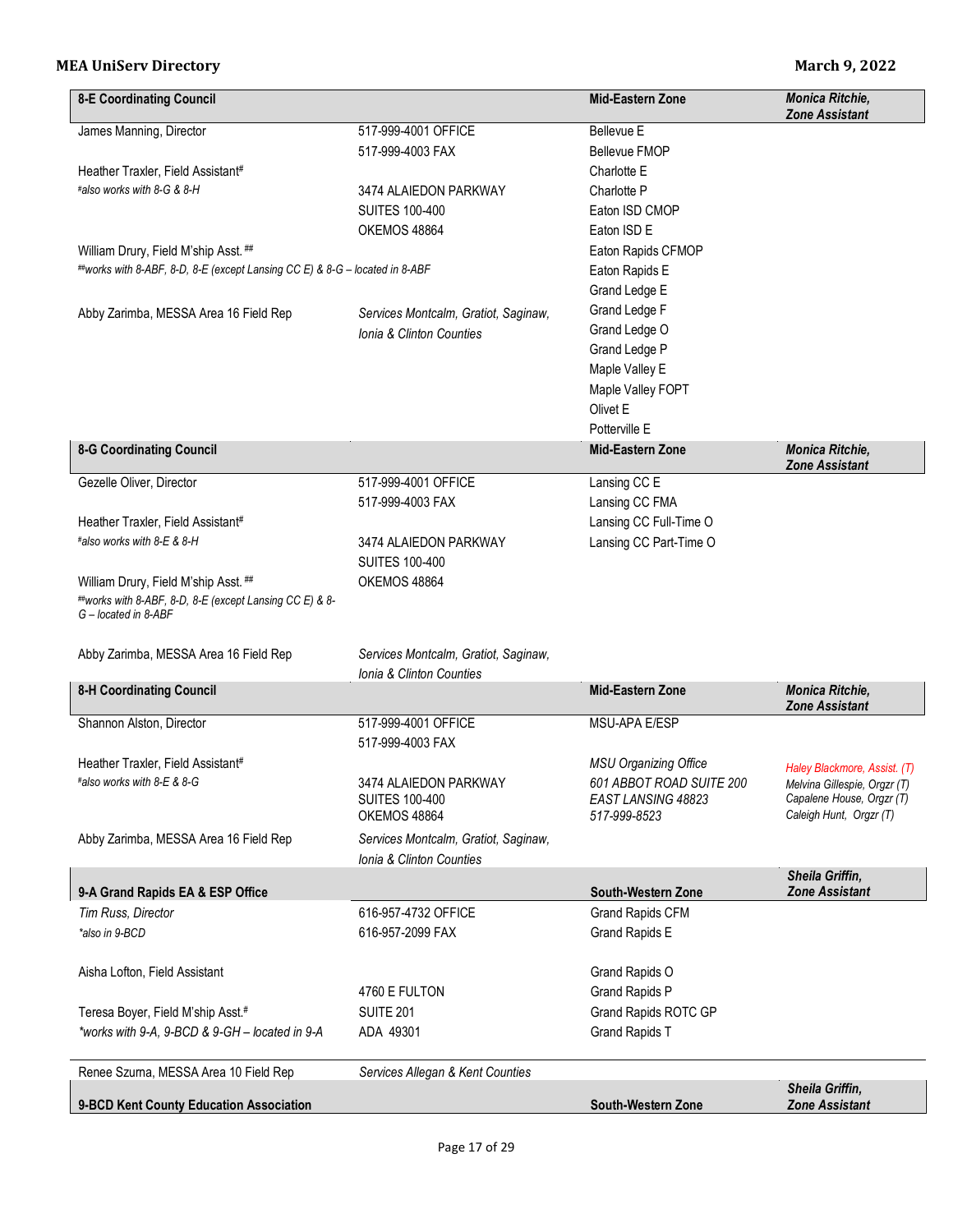| Maureen McCallister, Director                  | 616-957-1944 OFFICE<br>616-957-2099 FAX | Byron Center E<br>Caledonia E         | McCallister<br>Laubaugh                  |
|------------------------------------------------|-----------------------------------------|---------------------------------------|------------------------------------------|
|                                                |                                         | Caledonia T                           |                                          |
| Bret Laubaugh, Director                        | 4760 E FULTON                           | Cedar Springs E                       | Laubaugh<br>McGee                        |
| Michelle VanWagoner, Field Assistant           | <b>SUITE 201</b>                        | <b>Comstock Park CFMOPT</b>           | Russ                                     |
|                                                |                                         | Comstock Park E                       |                                          |
|                                                | ADA 49301                               |                                       | Russ                                     |
| Teresa Boyer, Field M'ship Asst.#              |                                         | East Grand Rapids CFMOPT              | McCallister                              |
| *works with 9-A, 9-BCD & 9-GH - located in 9-A |                                         | East Grand Rapids E                   | McCallister                              |
|                                                |                                         | Forest Hills E                        | Laubaugh<br>McCallister                  |
| Russ located in 9-A                            |                                         | Godfrey-Lee CMOPT                     |                                          |
|                                                |                                         | Godfrey-Lee E                         | McCallister                              |
| McGee located in 9-GH                          |                                         | Godwin Heights CFMT                   | McCallister                              |
|                                                |                                         | Godwin Heights E                      | McCallister                              |
| Renee Szurna, MESSA Area 10 Field Rep          | Services Kent & Allegan Counties        | Grandville CGMT                       | Russ                                     |
| Located in Grand Rapids Office                 |                                         | Grandville E                          | Russ                                     |
|                                                |                                         | Kelloggsville E                       | Laubaugh                                 |
|                                                |                                         | Kendall College Art & Design E        | <b>Russ</b>                              |
|                                                |                                         | Kenowa Hills CFGMOPT                  | McCallister                              |
|                                                |                                         | Kenowa Hills E                        | McCallister                              |
|                                                |                                         | Kent City E                           | McGee                                    |
|                                                |                                         | Kent City P                           | McGee                                    |
|                                                |                                         | Kent ISD Bus Aides                    | Laubaugh                                 |
|                                                |                                         | Kent ISD Bus Drivers                  | Laubaugh                                 |
|                                                |                                         | Kent ISD E<br>Kent ISD GSRP Associate | Laubaugh                                 |
|                                                |                                         | Teachers                              | Laubaugh                                 |
|                                                |                                         | Kent ISD GSRP Instructors             | Laubaugh                                 |
|                                                |                                         | Kent ISD Innovation High EA           | Laubaugh                                 |
|                                                |                                         | Kent ISD Interpreters                 | Laubaugh                                 |
|                                                |                                         | Kent ISD MySchool E                   | Laubaugh                                 |
|                                                |                                         | Kent ISD Specialists                  | Laubaugh                                 |
|                                                |                                         | Kent ISD Support Staff                | Laubaugh                                 |
|                                                |                                         | Kentwood CFMPT                        | McGee                                    |
|                                                |                                         | Kentwood E                            | McGee                                    |
|                                                |                                         | Lowell CFMOP                          | McCallister                              |
|                                                |                                         | Lowell E                              | McCallister                              |
|                                                |                                         | Northview E                           | Laubaugh                                 |
|                                                |                                         | Northview T                           | Laubaugh                                 |
|                                                |                                         | Rockford CFGMOPT                      | McGee                                    |
|                                                |                                         | Rockford E                            | McGee                                    |
|                                                |                                         | Sparta CFMP                           | McCallister                              |
|                                                |                                         | Sparta E                              | McCallister                              |
|                                                |                                         | Thomapple-Kellogg CFMOPT              | Laubaugh                                 |
|                                                |                                         | Thomapple-Kellogg E                   | Laubaugh                                 |
|                                                |                                         | Wyoming CFMOPT                        | Murphy                                   |
|                                                |                                         | Wyoming E                             | Murphy                                   |
| 9-E/9-13 School Employees Association          |                                         | South-Western Zone                    | Sheila Griffin,<br><b>Zone Assistant</b> |
| Krista Abbott, Director                        | 231-798-3301 OFFICE                     | Allendale E                           | Abbott                                   |
|                                                | 800-458-9213 TOLL FREE                  | Allendale P                           | Abbott                                   |
| Jon Toppen, Director                           | 231-798-7846 FAX                        | Coopersville CMT                      | Abbott                                   |
|                                                |                                         | Coopersville E                        | Abbott                                   |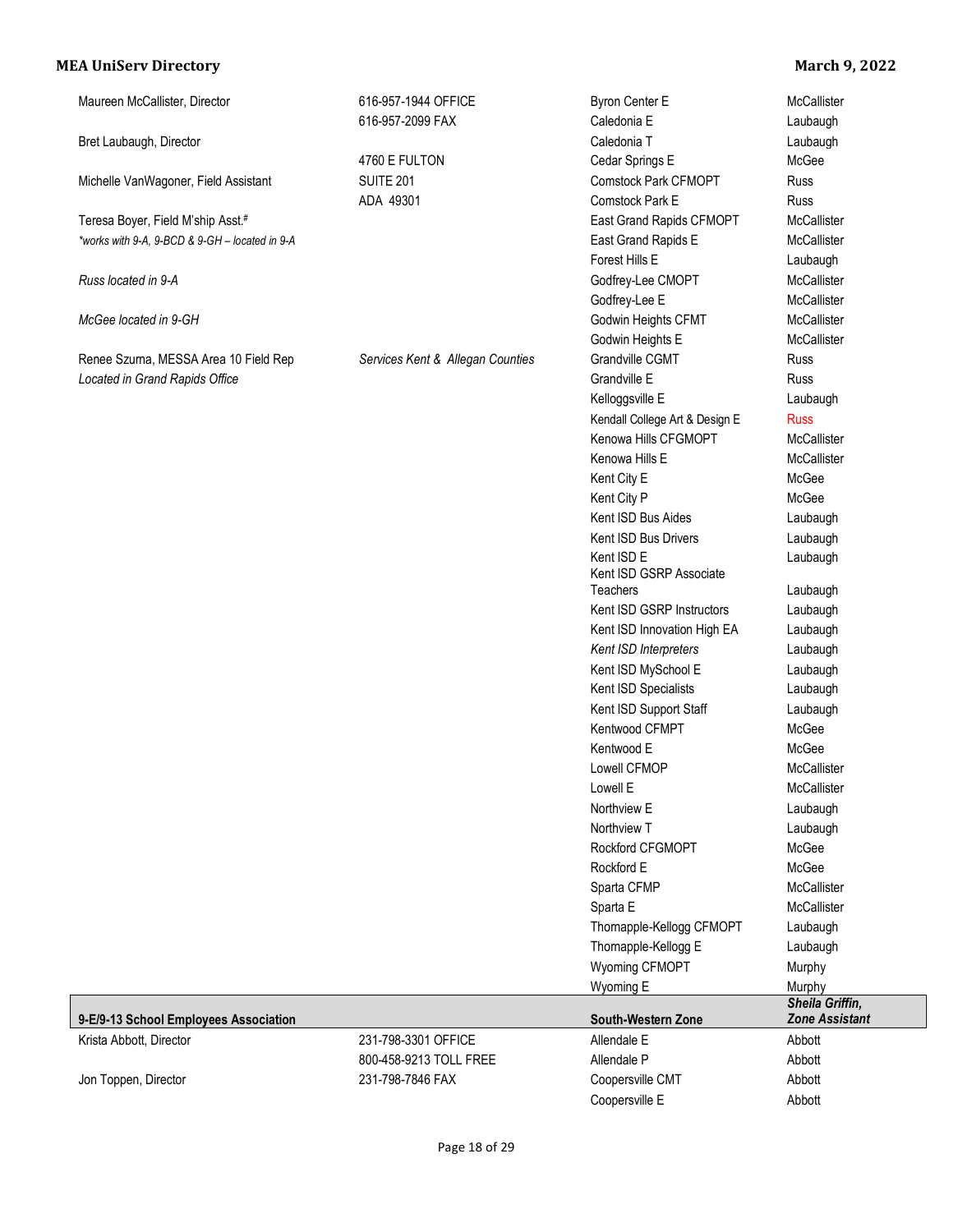| Gwyneth Kainulainen, Field Assistant                              | 5000 HAKES DRIVE                                                 | Fruitport E                                      | Abbott                    |
|-------------------------------------------------------------------|------------------------------------------------------------------|--------------------------------------------------|---------------------------|
|                                                                   | <b>SUITE 400</b>                                                 | Fruitport FT                                     | Toppen                    |
| Anna Grimm, Field Membership Assistant                            | NORTON SHORES 49441                                              | Fruitport O                                      | Toppen                    |
|                                                                   |                                                                  | Fruitport P                                      | Toppen                    |
| Jacqueline Mast, MESSA Area 11 Field Rep                          | Services Mason, Oceana, Newaygo,                                 | Grand Haven E                                    | Abbott                    |
| Located in Norton Shores Office                                   | Muskegon & Ottawa Counties                                       | Grand Haven O                                    | Abbott                    |
|                                                                   |                                                                  | <b>Holland CFMOT</b>                             | Toppen                    |
|                                                                   |                                                                  | Holland E                                        | Toppen                    |
| Kirk Ozanich, MESSA Area 15 Field Rep                             | Services Lake, Osceola, Clare, Gladwin,,                         | Hudsonville E                                    | Abbott                    |
| Located in Mt. Pleasant Office                                    | Mecosta & Isabella Counties                                      | Jenison E                                        | Toppen                    |
|                                                                   |                                                                  | Jenison OP                                       | Toppen                    |
|                                                                   |                                                                  | Jenison T                                        | Toppen                    |
|                                                                   |                                                                  | Muskegon Career Tech E                           | Toppen                    |
|                                                                   |                                                                  | Muskegon CC E                                    | Abbott                    |
|                                                                   |                                                                  | Muskegon CC O                                    | Abbott                    |
|                                                                   |                                                                  | Muskegon ISD E                                   | Toppen                    |
|                                                                   |                                                                  | Muskegon ISD P                                   | Toppen                    |
|                                                                   |                                                                  | Ottawa ISD E                                     | Abbott                    |
|                                                                   |                                                                  | Ottawa ISD P                                     | Abbott                    |
|                                                                   |                                                                  | Spring Lake CFMT                                 | Abbott                    |
|                                                                   |                                                                  | Spring Lake E                                    | Abbott                    |
|                                                                   |                                                                  | West MI Academy of Arts EA                       | Toppen                    |
|                                                                   |                                                                  | West Ottawa E                                    |                           |
|                                                                   |                                                                  | West Ottawa T                                    | Toppen<br>Toppen          |
|                                                                   |                                                                  | Zeeland E                                        |                           |
|                                                                   |                                                                  |                                                  | Toppen<br>Sheila Griffin, |
|                                                                   |                                                                  |                                                  |                           |
| 9-GH Barry Ionia Montcalm Education Association                   |                                                                  | South-Western Zone                               | <b>Zone Assistant</b>     |
| Clinton Waller, Director                                          | 616-794-0340 OFFICE                                              | <b>Belding E</b>                                 | Waller                    |
|                                                                   | 616-794-1675 FAX                                                 |                                                  | Waller                    |
| Michael McGee, Director                                           |                                                                  | <b>Belding FOPT</b>                              | Waller                    |
|                                                                   | 1129 S BRIDGE STREET                                             | Carson City-Crystal CFMOPT                       | Waller                    |
|                                                                   | BELDING 48809                                                    | Carson City-Crystal E<br>Central Montcalm CFGMTP | Waller                    |
| Katrena Hunter, Field Assistant (T)                               |                                                                  |                                                  |                           |
| Mary Bogue, Field Assistant (5-AB UD Temp)                        |                                                                  | Central Montcalm E                               | Waller                    |
|                                                                   |                                                                  | Greenville CFMPT                                 | Waller                    |
| Teresa Boyer, Field M'ship Asst.#                                 |                                                                  | Greenville E                                     | Waller                    |
| works with 9-A, 9-BCD & 9-GH-located in 9-A                       |                                                                  | Ionia City OP                                    | Waller                    |
|                                                                   |                                                                  | Ionia City E                                     | Waller                    |
| Abby Zarimba, MESSA Area 16 Field Rep<br>Located in Okemos Office | Services Montcalm, Gratiot, Saginaw,<br>Ionia & Clinton Counties | Ionia ISD CMOP                                   | McGee                     |
|                                                                   |                                                                  | Ionia ISD E                                      | McGee                     |
|                                                                   |                                                                  | Lakeview Comm E                                  | McGee                     |
|                                                                   |                                                                  | Lakewood CFMOPT                                  | McGee                     |
|                                                                   |                                                                  | Lakewood E                                       | McGee                     |
|                                                                   |                                                                  | Montabella CFMOPT                                | Waller                    |
|                                                                   |                                                                  | Montabella E                                     | Waller                    |
|                                                                   |                                                                  | Montcalm CC CMOP                                 | Waller                    |
|                                                                   |                                                                  | Montcalm CC E                                    | Waller                    |
|                                                                   |                                                                  | Montcalm ISD CFMOPT                              | Waller                    |
|                                                                   |                                                                  | Montcalm ISD E                                   | Waller                    |
|                                                                   |                                                                  | Portland E                                       | McGee                     |
|                                                                   |                                                                  | Portland OP                                      | McGee                     |
|                                                                   |                                                                  | Saranac CMOP<br>Saranac E                        | Waller<br>Waller          |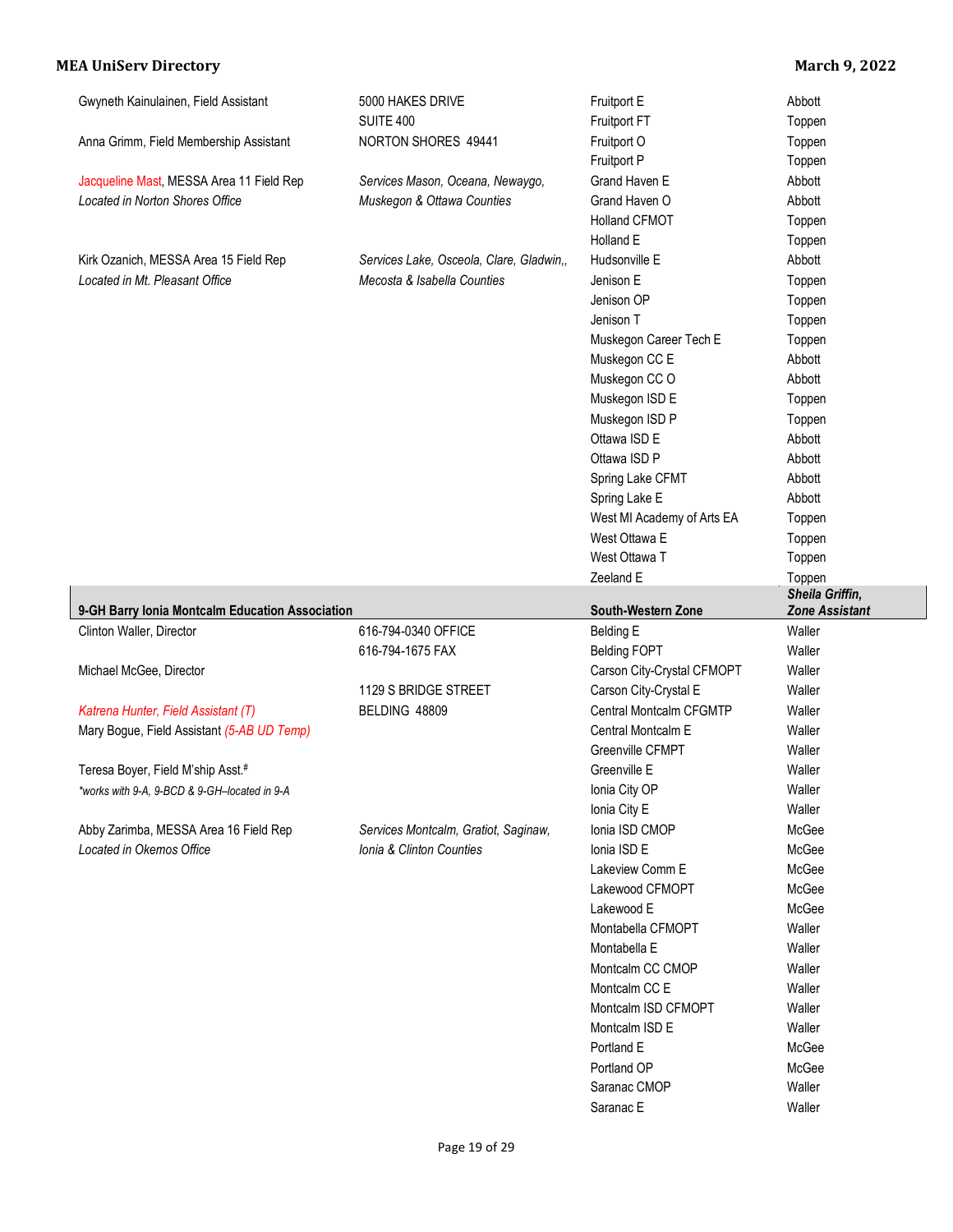|                                                   |                                | Tri County E                     | Waller                                        |
|---------------------------------------------------|--------------------------------|----------------------------------|-----------------------------------------------|
|                                                   |                                | Tri County FP                    | Wallre                                        |
|                                                   |                                | Vestaburg CFMOPT                 | Waller                                        |
|                                                   |                                | Vestaburg E                      | Waller                                        |
|                                                   |                                |                                  | <b>Nancy Morrow,</b>                          |
| <b>10-D Coordinating Council</b>                  |                                | <b>North-Central Zone</b>        | Zone Assistant                                |
| Marty Zmiejko, Director                           | 810-733-7800 OFFICE            | Almont E                         |                                               |
|                                                   | 810-733-7715 FAX               | <b>Almont FMP</b>                |                                               |
| Qiana Harden, Field Assistant#                    |                                | Davison CFMT                     |                                               |
| #also works with 8-C                              | 5095 EXCHANGE DRIVE            | Davison E                        |                                               |
|                                                   | <b>FLINT 48507</b>             | Davison P                        |                                               |
| Carol Titus, Field Membership Assistant#          |                                | Dryden E                         |                                               |
| *works with 8-C, 10-D, 10-G & 12-F-located in 10- |                                |                                  |                                               |
| D                                                 |                                | Genesee CFMPT                    |                                               |
|                                                   |                                | Genesee E                        |                                               |
| Tim Heim, MESSA Area 8 Field Rep                  | Services Shiawassee, Genesee & | Goodrich CMP                     |                                               |
| Located in Flint Office                           | Lapeer Counties                | Goodrich E                       |                                               |
|                                                   |                                | Kearsley CFMT                    |                                               |
|                                                   |                                | Kearsley E                       |                                               |
|                                                   |                                | Kearsley OP                      |                                               |
|                                                   |                                | Lapeer E                         |                                               |
|                                                   |                                | Lapeer Ed. & Tech. Teachers      |                                               |
|                                                   |                                | Assn.                            |                                               |
|                                                   |                                | Lapeer ISD E                     |                                               |
|                                                   |                                | Lapeer ISD FPT                   |                                               |
|                                                   |                                | Lapeer ISD Teaching Assistants P |                                               |
|                                                   |                                | Lapeer OP                        |                                               |
|                                                   |                                | Lapeer T                         |                                               |
|                                                   |                                | Mt Morris A                      |                                               |
|                                                   |                                | Mt Morris CFMT                   |                                               |
|                                                   |                                | Mt Morris E                      |                                               |
|                                                   |                                | North Branch E                   |                                               |
| 10-G Genesee County Council                       |                                | <b>North-Central Zone</b>        | <b>Nancy Morrow,</b><br><b>Zone Assistant</b> |
| Troy Beasley, Director                            | 810-733-7800 OFFICE            | Atherton E                       | Jordan                                        |
|                                                   | 810-733-7715 FAX               | Baker College E                  | Beasley                                       |
| Bruce Jordan, Director                            |                                | Beecher E                        | Jordan                                        |
|                                                   | 5095 EXCHANGE DRIVE            | Beecher OP                       | Jordan                                        |
| Jessica Stafford, Field Assistant#                | <b>FLINT 48507</b>             | Bendle E                         | Jordan                                        |
| #also works with Flushing & Swartz Creek units    |                                | Bendle/Carman Ad Ed E            | Unit dissolved 11-9-21                        |
| (8-C) & Lakeville units (11-CDE)                  |                                | <b>Bentley E</b>                 | Jordan                                        |
|                                                   |                                | Carman-Ainsworth CMOP            | Jordan                                        |
| Carol Titus, Field Membership Assistant#          |                                | Carman-Ainsworth E               | Jordan                                        |
| *works with 8-C, 10-D, 10-G & 12-F-located in 10- |                                |                                  |                                               |
| D                                                 |                                | Carman-Ainsworth T               | Jordan                                        |
|                                                   |                                | Clio CM                          | Jordan                                        |
| Tim Heim, MESSA Area 8 Field Rep                  | Services Shiawassee, Genesee & | Clio E                           | Jordan                                        |
| Located in Flint Office                           | Lapeer Counties                | Clio <sub>O</sub>                | Jordan                                        |
|                                                   |                                | Fenton E                         | Beasley                                       |
|                                                   |                                | Flint E                          | Jordan                                        |
|                                                   |                                | Genesee ISD CMOPT                | Jordan                                        |
|                                                   |                                | Genesee ISD E                    | Jordan                                        |
|                                                   |                                | Grand Blanc E                    | Beasley                                       |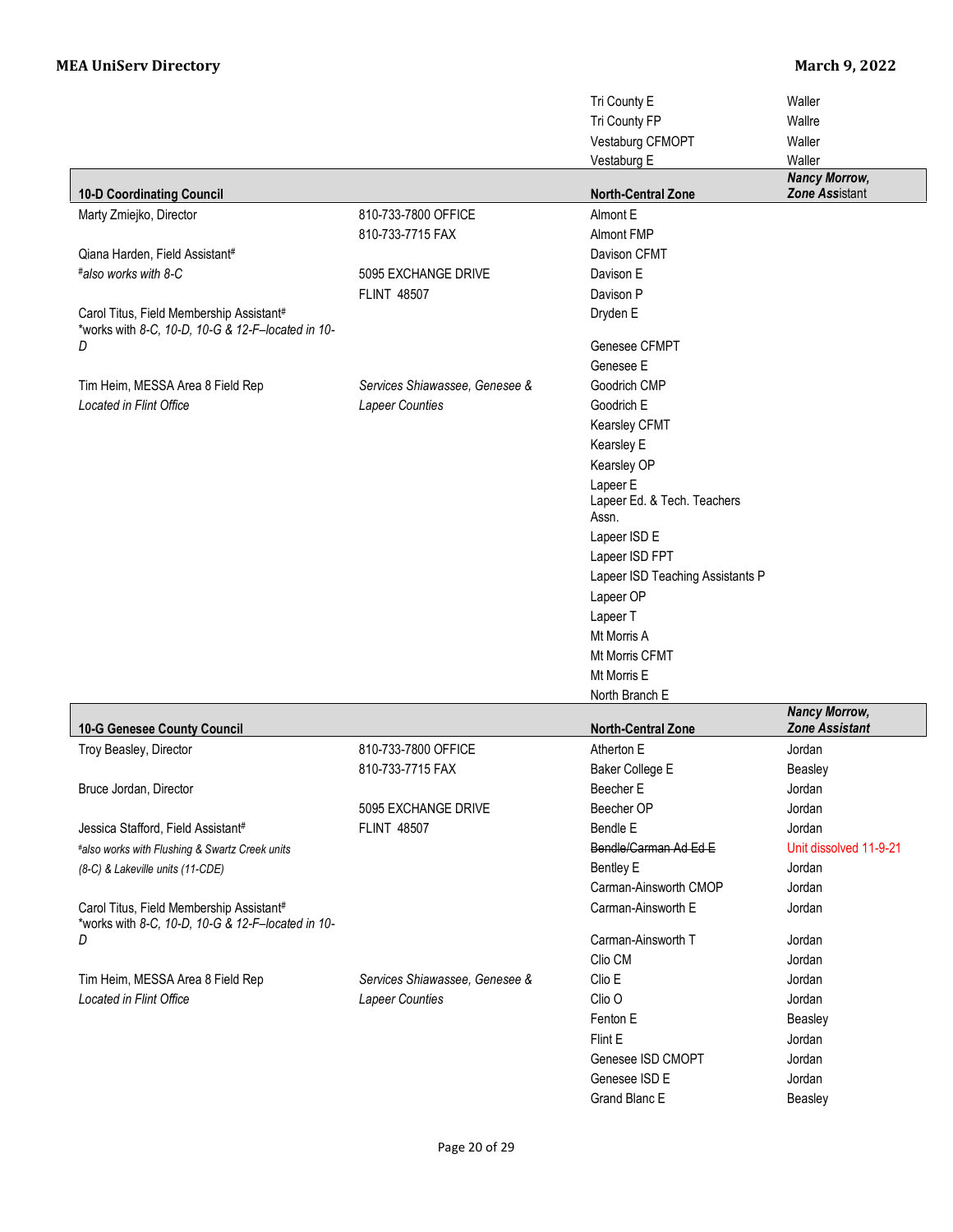|                                                                                         |                               | Grand Blanc O                | Beasley                            |
|-----------------------------------------------------------------------------------------|-------------------------------|------------------------------|------------------------------------|
|                                                                                         |                               | <b>Grand Blanc P</b>         | Beasley                            |
|                                                                                         |                               | Lake Fenton E                | Beasley                            |
|                                                                                         |                               | Linden CFMP                  | Beasley                            |
|                                                                                         |                               | Linden E                     | Beasley                            |
|                                                                                         |                               | Montrose E                   | Jordan                             |
|                                                                                         |                               | Mott CC E                    | Beasley                            |
|                                                                                         |                               | Mott CC Prof Tech O          | <b>Beasley</b>                     |
|                                                                                         |                               | Westwood Heights CFMOP       | Jordan                             |
|                                                                                         |                               | Westwood Heights E           | Jordan                             |
|                                                                                         |                               |                              | <b>Nancy Morrow</b>                |
| 11-A Saginaw Education Association (L)                                                  |                               | <b>North-Central Zone</b>    | <b>Zone Assistant</b>              |
| Jean Weiss, Director                                                                    | 989-686-4940 OFFICE           | <b>Bridgeport E</b>          |                                    |
|                                                                                         | 989-686-8960 FAX              | Carrollton CF                |                                    |
| Tracy Ewald, Field Assistant#                                                           |                               | Carrollton E                 |                                    |
| #also works with 12-A                                                                   | 1483 S VALLEY CENTER DRIVE    | Carrollton P                 |                                    |
|                                                                                         | <b>BAY CITY 48706</b>         | Freeland CFMOPT              |                                    |
| Sommer Wiley, Field M'ship Asst.##                                                      |                               | Freeland E                   |                                    |
| ##works with 11-A, 11-CDE, 12-A, 12-B & 12-CE/11-B - located in 12-CE/11-B Mt. Pleasant |                               | Saginaw City E               |                                    |
|                                                                                         |                               | Saginaw ISD Preschool E/ESP  | ESP only unit                      |
|                                                                                         |                               | Swan Valley E                |                                    |
| Matt Zimmerman, MESSA Area 9 Field Rep                                                  | Services Midland, Bay, Huron, | Swan Valley OP               |                                    |
| Located in Midland Office                                                               | Sanilac & Tuscola Counties    |                              |                                    |
|                                                                                         |                               |                              | <b>Nancy Morrow,</b>               |
| <b>11-CDE Coordinating Council</b>                                                      |                               | <b>North-Central Zone</b>    | <b>Zone Assistant</b>              |
| Tammy Daenzer, Director                                                                 | 989-286-3812 OFFICE           | Akron-Fairgrove E            | Daenzer                            |
|                                                                                         | 989-698-1510 FAX              | Bad Axe E                    | <b>Williams</b>                    |
| Melissa Williams, Director (T)                                                          |                               | Bangor Twp CFMOP             | Daenzer                            |
|                                                                                         | <b>137 N STATE STREET</b>     | Bangor Twp E                 | Daenzer                            |
| Carrie Luana, Field Assistant                                                           | CARO 48723                    | Caro CMO                     | <b>Williams</b>                    |
|                                                                                         |                               | Caro E                       | <b>Williams</b>                    |
| Sommer Wiley, Field M'ship Asst.#                                                       |                               | Carsonville/Pt Sanilac E     | <b>Williams</b><br><b>Williams</b> |
| #works with 11-A,11-CDE, 12-A, 12-B & 12-CD/11-B - located in 12-CE/11-B Mt. Pleasant   |                               | Caseville CFMOPT             |                                    |
|                                                                                         |                               | Caseville E                  | <b>Williams</b>                    |
| Stafford located in 10-G works with Lakeville units                                     |                               | Cass City E                  | <b>Williams</b>                    |
| Harden located in 10-D works with North Branch                                          |                               | Croswell-Lexington E         | <b>Williams</b>                    |
| Zmiejko located in 10-D                                                                 |                               | Croswell-Lexington OP        | <b>Williams</b>                    |
|                                                                                         |                               | Deckerville CFMT             | <b>Williams</b>                    |
| Matt Zimmerman, MESSA Area 9 Field Rep                                                  | Services Midland, Bay, Huron, | Deckerville E                | <b>Williams</b>                    |
| Located in Midland Office                                                               | Sanilac & Tuscola Counties    | Elkton-Pigeon-Bay Pt Laker E | <b>Williams</b>                    |
|                                                                                         |                               | Essexville-Hampton E         | Daenzer                            |
|                                                                                         |                               | Essexville-Hampton OP        | Daenzer                            |
|                                                                                         |                               | Harbor Beach E               | <b>Williams</b>                    |
|                                                                                         |                               | Huron ISD CFMOPT             | <b>Williams</b>                    |
|                                                                                         |                               | Huron ISD E                  | <b>Williams</b>                    |
|                                                                                         |                               | Kingston E                   | Daenzer                            |
|                                                                                         |                               | Lakeville E                  | Daenzer                            |
|                                                                                         |                               | Lakeville P                  | Daenzer                            |
|                                                                                         |                               | Marlette E                   | <b>Williams</b>                    |
|                                                                                         |                               |                              |                                    |
|                                                                                         |                               | Mayville E                   | Daenzer                            |
|                                                                                         |                               | Millington FMOP              | Daenzer                            |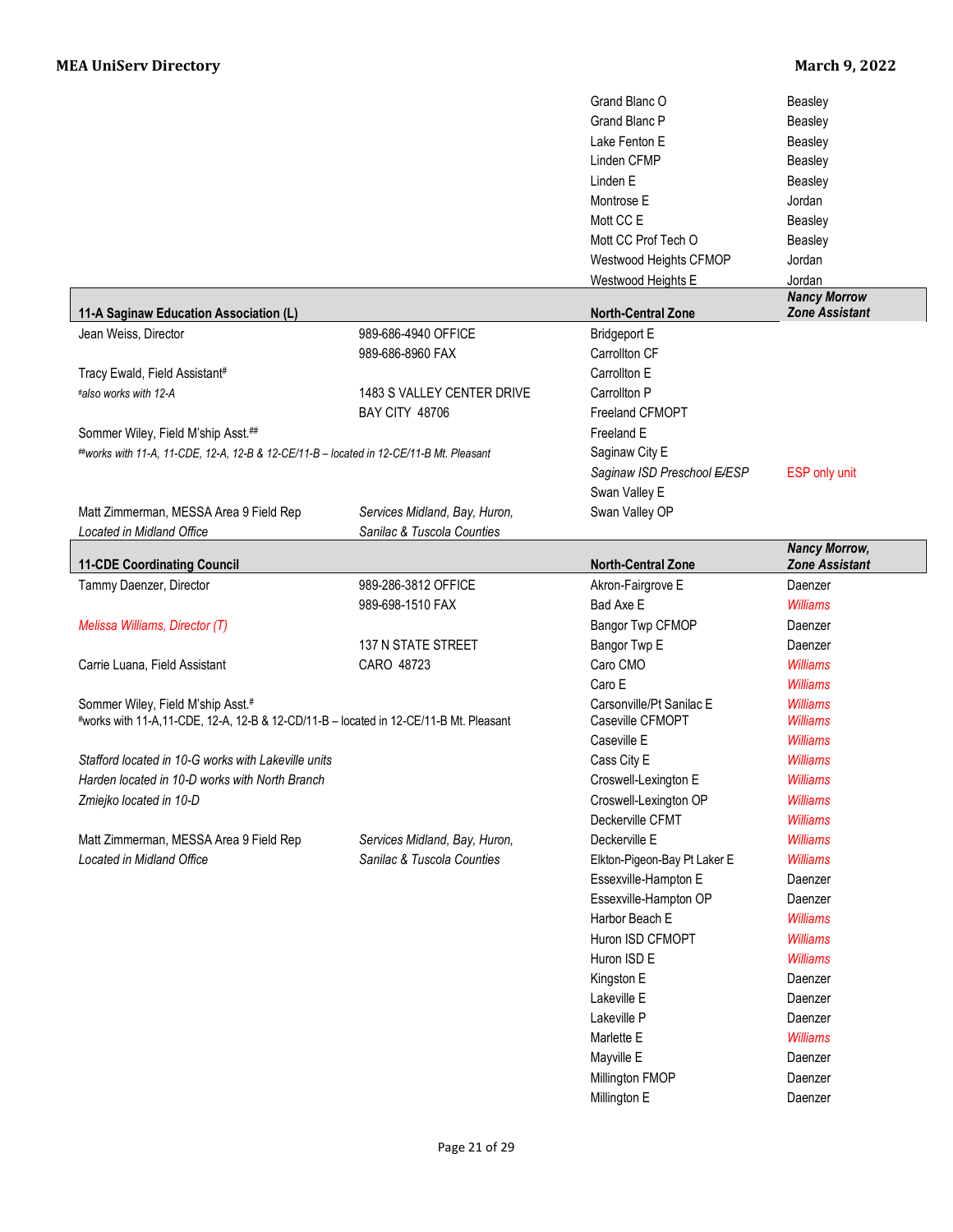|                                                                                                |                               | North Huron E                                   | <b>Williams</b>                               |
|------------------------------------------------------------------------------------------------|-------------------------------|-------------------------------------------------|-----------------------------------------------|
|                                                                                                |                               | Owendale-Gagetown E                             | <b>Williams</b>                               |
|                                                                                                |                               | Peck E                                          | <b>Williams</b>                               |
|                                                                                                |                               | Pinconning E                                    | Daenzer                                       |
|                                                                                                |                               | Reese E                                         | Daenzer                                       |
|                                                                                                |                               | Reese MP                                        | Daenzer                                       |
|                                                                                                |                               | Saginaw Twp E                                   | Daenzer                                       |
|                                                                                                |                               | Saginaw Twp O                                   | Daenzer                                       |
|                                                                                                |                               | Sandusky CFMOPT                                 | <b>Williams</b>                               |
|                                                                                                |                               | Sandusky E                                      | <b>Williams</b>                               |
|                                                                                                |                               | Sanilac ISD CMOPT                               | <b>Williams</b>                               |
|                                                                                                |                               | Sanilac ISD E                                   | <b>Williams</b>                               |
|                                                                                                |                               | Tuscola ISD COPT                                | <b>Williams</b>                               |
|                                                                                                |                               |                                                 |                                               |
|                                                                                                |                               | Tuscola ISD E                                   | <b>Williams</b>                               |
|                                                                                                |                               | Ubly E                                          | <b>Williams</b>                               |
|                                                                                                |                               | Unionville-Sebewaing CFOP                       | Daenzer                                       |
|                                                                                                |                               | Unionville-Sebewaing E                          | Daenzer                                       |
|                                                                                                |                               | Vassar CM                                       | Daenzer                                       |
|                                                                                                |                               | Vassar E                                        | Daenzer                                       |
|                                                                                                |                               | Vassar FP                                       | Daenzer                                       |
| 12-A Coordinating Council (L)                                                                  |                               | <b>North-Central Zone</b>                       | <b>Nancy Morrow,</b><br><b>Zone Assistant</b> |
| Cal Mott, Director (T)                                                                         | 989-686-4940 OFFICE           | Bay City CM                                     |                                               |
|                                                                                                | 989-686-8960 FAX              | Bay City E                                      |                                               |
| Tracy Ewald, Field Assistant#                                                                  |                               | Bay City F                                      |                                               |
| #also works with 11-A                                                                          | 1483 S VALLEY CENTER DRIVE    | Bay City Hall Monitors                          |                                               |
|                                                                                                | <b>BAY CITY 48706</b>         | Bay City OP                                     |                                               |
| Sommer Wiley, Field M'ship Asst##                                                              |                               | Delta College E                                 |                                               |
|                                                                                                |                               |                                                 |                                               |
| ##works with 11-A, 11-CDE, 12-A, 12-B & 12-CD/11-B - located in 12-CE/11-B Mt. Pleasant Office |                               | Saginaw Valley St U CM<br>Saginaw Valley St U E |                                               |
| Matt Zimmerman, MESSA Area 9 Field Rep                                                         | Services Midland, Bay, Huron, |                                                 |                                               |
| <b>Located in Midland Office</b>                                                               | Sanilac & Tuscola Counties    |                                                 |                                               |
|                                                                                                |                               |                                                 | <b>Nancy Morrow,</b>                          |
| 12-B Coordinating Council (L)                                                                  |                               | <b>North-Central Zone</b>                       | <b>Zone Assistant</b>                         |
| Renaye Baker, Director                                                                         | 989-631-5531 OFFICE           | Bay-Arenac ISD CPT                              |                                               |
|                                                                                                | 989-631-0045 FAX              | Bay-Arenac ISD E                                |                                               |
| Diane Bush, Field Assistant                                                                    |                               | Bay-Arenac ISD O                                |                                               |
|                                                                                                | 509 VANCE ROAD                | Beaverton CFMOP                                 |                                               |
| Sommer Wiley, Field M'ship Asst.#                                                              | MIDLAND 48640                 | Beaverton E                                     |                                               |
| #works with 11-A, 11-CDE, 12-A, 12-B & 12-CE/11-B - located in 12-CE/11-B Mt. Pleasant office  |                               | <b>Bullock Creek E</b>                          |                                               |
|                                                                                                |                               | Coleman CMOP                                    |                                               |
| Matt Zimmerman, MESSA Area 13 Field Rep                                                        | Services Midland, Bay, Huron, | Coleman E                                       |                                               |
|                                                                                                | Sanilac & Tuscola Counties    | Meridian CMP                                    |                                               |
|                                                                                                |                               | Meridian E                                      |                                               |
|                                                                                                |                               | Midland City CM                                 |                                               |
|                                                                                                |                               | Midland City E                                  |                                               |
|                                                                                                |                               |                                                 |                                               |
| 12-CE/11-B Coordinating Council - NOTE: there are two office locations                         |                               | <b>North-Central Zone</b>                       | <b>Nancy Morrow,</b><br><b>Zone Assistant</b> |

Lisa Robbins, Director **Canadian CEMT** 989-772-5922 OFFICE Alma CFMT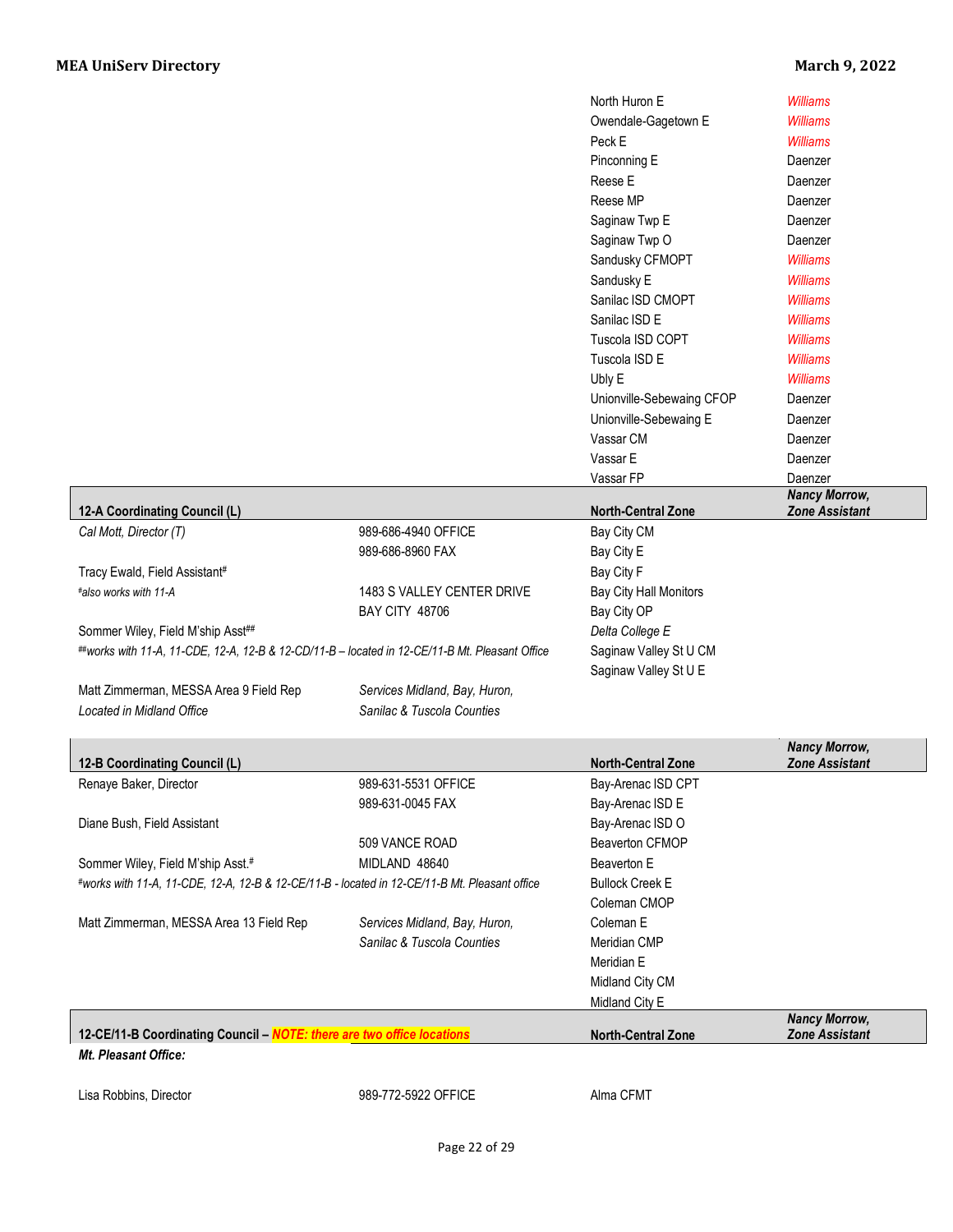|                                                      | 989-772-1630 FAX                         | Alma E                     |                       |
|------------------------------------------------------|------------------------------------------|----------------------------|-----------------------|
| Caleb Kenyon, Field Assistant#                       |                                          | Ashley E                   |                       |
| #also works with 12-F                                | 4855 E BLUEGRASS ROAD                    | Beal City E                |                       |
|                                                      | <b>SUITE 109</b>                         | Birch Run CMOPT            |                       |
| Sommer Wiley, Field M'ship Asst.##                   | MT PLEASANT 48858                        | Birch Run E                |                       |
| ##works with 11-A, 11-CDE, 12-A, 12-B & 12-CE/11-B   |                                          | Breckenridge E             |                       |
|                                                      |                                          | Chesaning Union E          |                       |
| Kirk Ozanich, MESSA Area 15 Field Rep                | Services Lake, Osceola, Clare, Gladwin,, | Fulton CFMOPT              |                       |
| Located in Mt. Pleasant Office                       | Mecosta & Isabella Counties              | Fulton E                   |                       |
|                                                      |                                          | Gratiot-Isabella RESD E    |                       |
|                                                      |                                          | Gratiot-Isabella RESD P    |                       |
|                                                      |                                          | Ithaca E                   |                       |
|                                                      |                                          | Merrill CFMOPT             |                       |
|                                                      |                                          | Merrill E                  |                       |
|                                                      |                                          | Mt. Pleasant Community E   |                       |
|                                                      |                                          | Mt Pleasant E              |                       |
|                                                      |                                          | Mt Pleasant GOP            |                       |
|                                                      |                                          | Mt Pleasant MT             |                       |
|                                                      |                                          | Shepherd E                 |                       |
|                                                      |                                          | St Charles E               |                       |
|                                                      |                                          | St Louis E                 |                       |
|                                                      |                                          |                            |                       |
|                                                      |                                          |                            |                       |
|                                                      |                                          |                            |                       |
| <b>Midland Office:</b>                               |                                          |                            |                       |
|                                                      |                                          |                            |                       |
| Rhonda Kruch, Director                               | 989-631-5531 OFFICE                      | Arenac Eastern CFPT        | Dissolved 3-10-20     |
|                                                      | 989-631-0045 FAX                         | Au Gres-Sims CFMOPT        |                       |
| Diane Bush, Field Assistant                          |                                          | Au Gres-Sims E             |                       |
|                                                      | 509 VANCE ROAD                           | Clare E                    |                       |
| Sommer Wiley, Field M'ship Asst.#                    | MIDLAND 48640                            | Clare FOP                  |                       |
| ##works with 11-A, 11-CDE, 12-A, 12-B & 12-CE/11-B - |                                          | Clare Pioneer E            |                       |
| located in 12-CE/11-B Mt. Pleasant office            |                                          | Clare-Gladwin RESD CFOP    |                       |
|                                                      |                                          | COOR ISD CMP               |                       |
| Rahshaan Watson, MESSA Area 13 Field Rep             | Services Northeast Lower Peninsula       | COOR ISD E                 |                       |
|                                                      | & Eastern Upper Peninsula                | Farwell E                  |                       |
|                                                      |                                          | Farwell OP                 |                       |
|                                                      |                                          | Gladwin E                  |                       |
|                                                      |                                          | Harrison CFMOPT            |                       |
|                                                      |                                          | Harrison E                 |                       |
|                                                      |                                          | Houghton Lake CFMP         |                       |
|                                                      |                                          | Houghton Lake E            |                       |
|                                                      |                                          | Standish-Sterling CFMOPT   |                       |
|                                                      |                                          | Standish-Sterling E        |                       |
|                                                      |                                          | West Branch-Rose City E    |                       |
|                                                      |                                          | Whittemore-Prescott CFMOPT |                       |
|                                                      |                                          | Whittemore-Prescott E      |                       |
|                                                      |                                          |                            | <b>Nancy Morrow,</b>  |
| <b>12-F Coordinating Council</b>                     |                                          | <b>North-Central Zone</b>  | <b>Zone Assistant</b> |
| Brandy VanDerhovel, Director                         | 989-772-5922 OFFICE                      | Central Michigan Univ E    |                       |
|                                                      | 989-772-1630 FAX                         | Central Michigan Univ P    |                       |
| Caleb Kenyon, Field Assistant#                       |                                          | Ferris State University E  |                       |
|                                                      |                                          |                            |                       |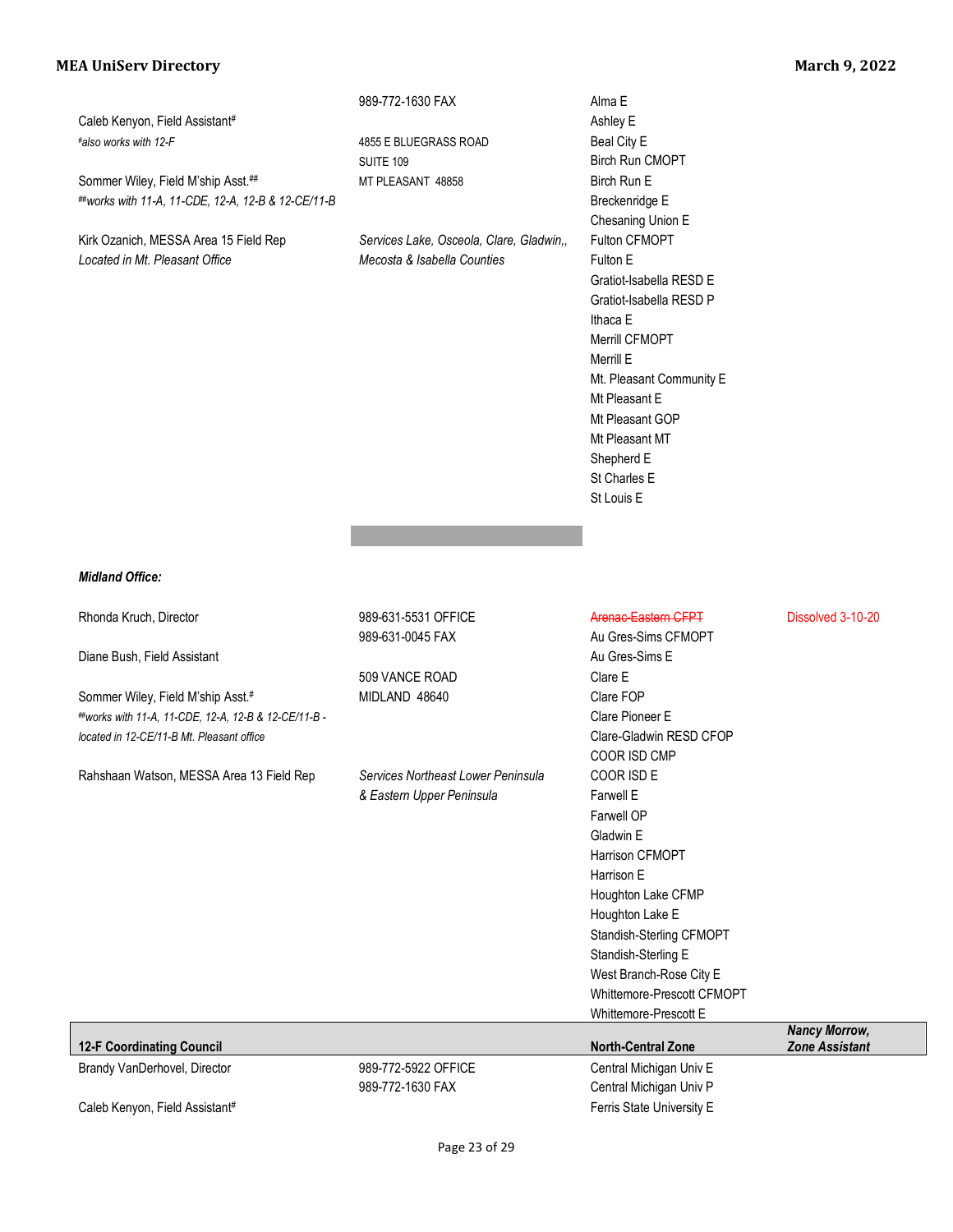| #also works with 12-CE/11-B                         | 4855 E BLUEGRASS ROAD                    | Ferris State University O   |                                          |
|-----------------------------------------------------|------------------------------------------|-----------------------------|------------------------------------------|
|                                                     | <b>SUITE 109</b>                         | Mid Michigan CC CFMOP       |                                          |
| Carol Titus, Field M'ship Asst.##                   | MT PLEASANT 48858                        | Mid Michigan CC E           |                                          |
| ##works with 8-C, 10-D, 10-G & 12-F-located in 10-D |                                          |                             |                                          |
| Matt Zimmerman, MESSA Area 9 Field Rep              | Services Midland, Bay, Huron,            |                             |                                          |
| Located in Midland Office                           | Sanilac & Tuscola Counties               |                             |                                          |
| <b>13-B Coordinating Council</b>                    |                                          | South-Western Zone          | Sheila Griffin,<br><b>Zone Assistant</b> |
| Joe Washington, Director                            | 231-845-6341 OFFICE                      | Bear Lake E                 |                                          |
|                                                     | 231-845-6511 FAX                         | Benzie Co Central E         |                                          |
| Nicole Birkett, Field Assistant                     |                                          | Benzie Co Central MP        |                                          |
|                                                     | 239 N JEBAVY DRIVE                       | Benzie Co Central O         |                                          |
| Anna Grimm, Field Membership Assistant#             | UNIT <sub>C</sub>                        | Benzie Co Central T         |                                          |
| # also works with 13-CDE - located in 13-CDE        | LUDINGTON 49431                          | Benzie County Central C     |                                          |
|                                                     |                                          | Hart CFMOP                  |                                          |
| Jacqueline Mast, MESSA Area 11 Field Rep            | Services Ottawa, Muskegon, Oceana,       | Hart E                      |                                          |
| Located in Norton Shores Office                     | Mason & Newaygo Counties                 | Hart T                      |                                          |
|                                                     |                                          | Kaleva-Norman-Dickson CFOPT |                                          |
|                                                     |                                          | Kaleva-Norman-Dickson E     |                                          |
|                                                     |                                          | Ludington CFMOPT            |                                          |
|                                                     |                                          | Ludington E                 |                                          |
|                                                     |                                          | Manistee CM                 |                                          |
|                                                     |                                          | Manistee E                  |                                          |
|                                                     |                                          | Manistee ISD E              |                                          |
|                                                     |                                          | Manistee P                  |                                          |
|                                                     |                                          | Mason Co Central E          |                                          |
|                                                     |                                          | Mason Co Eastern E          |                                          |
|                                                     |                                          | Onekama E                   |                                          |
|                                                     |                                          | Pentwater E                 |                                          |
|                                                     |                                          | Shelby E                    |                                          |
|                                                     |                                          | Walkerville CFOPT           |                                          |
|                                                     |                                          | Walkerville E               |                                          |
|                                                     |                                          | West Shore CC E             |                                          |
|                                                     |                                          | West Shore ESD E            | <b>Sheila Griffin.</b>                   |
| 13-CDE Shoreline Educational Coordinating Council   |                                          | South-Western Zone          | <b>Zone Assistant</b>                    |
| Keith Sauter, Director                              | 231-799-8606 OFFICE                      | <b>Big Rapids E</b>         | Sauter                                   |
|                                                     | 800-458-9213 TOLL FREE                   | <b>Big Rapids P</b>         | Sauter                                   |
| Tim Smith, Director                                 | Usable in 231 & 616 area codes only      | Chippewa Hills CFMOPT       | Sauter                                   |
|                                                     | 231-798-7846 FAX                         | Chippewa Hills EA           | Sauter                                   |
| Kristen Reasoner, Field Assistant                   |                                          | Fremont E                   | Smith                                    |
|                                                     | 5000 HAKES DRIVE                         | <b>Grant CFMOPT</b>         | Sauter                                   |
| Anna Grimm, Field Membership Assistant#             | <b>SUITE 400</b>                         | Grant E                     | Sauter                                   |
| # also works with 13-B - located in 13-CDE          | NORTON SHORES 49441                      | Hesperia E                  | Smith                                    |
|                                                     |                                          | Hesperia FMOPT              | Smith                                    |
| Jacqueline Mast, MESSA Area 11 Field Rep            | Services Ottawa, Muskegon, Oceana,       | Holton CFMOPT               | Smith                                    |
| Located in Norton Shores Office                     | Mason & Newaygo Counties                 | Holton E                    | Smith                                    |
|                                                     |                                          | Mona Shores E               | Sauter                                   |
| Kirk Ozanich, MESSA Area 15 Field Rep               | Services Lake, Osceola, Clare, Gladwin,, | Mona Shores OP              | Sauter                                   |
| Located in Mt. Pleasant Office                      | Mecosta & Isabella Counties              | Montague CFMOPT             | Smith                                    |
|                                                     |                                          | Montague E                  | Smith                                    |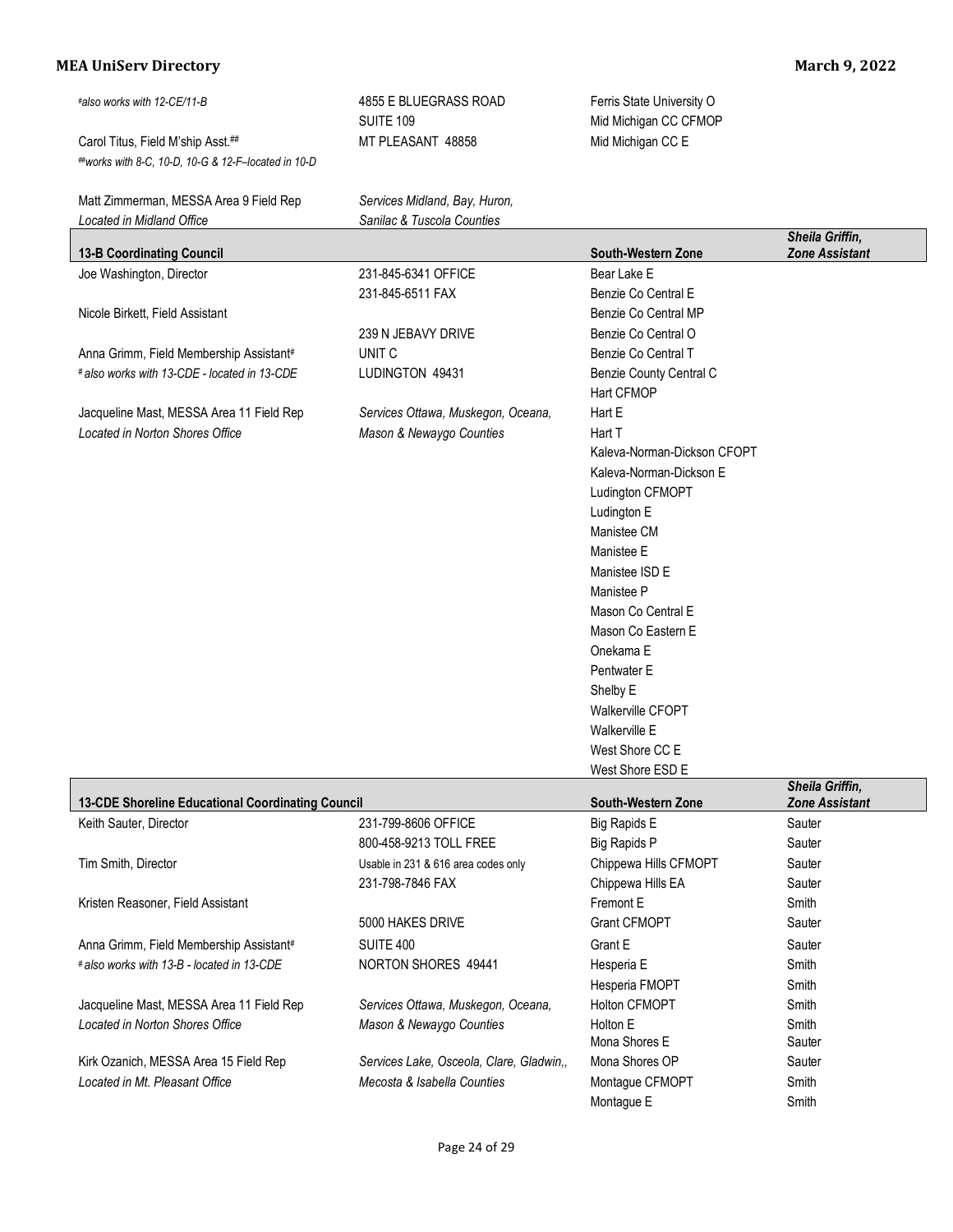|                                                    | "Unstaffed" Office Space           | Morley-Stanwood CMPT        | Smith                 |
|----------------------------------------------------|------------------------------------|-----------------------------|-----------------------|
|                                                    | 1215 MAPLE STREET                  | Morley-Stanwood E           | Smith                 |
|                                                    | <b>SUITE B</b>                     | Muskegon City E             | Smith                 |
|                                                    | BIG RAPIDS, MI 49307               | Muskegon City OP            | Smith                 |
|                                                    |                                    | Newaygo E                   | Smith                 |
|                                                    |                                    | Newaygo ISD CMOPT           | Smith                 |
|                                                    |                                    | Newaygo ISD E               | Smith                 |
|                                                    |                                    | North Muskegon E            | Sauter                |
|                                                    |                                    | North Muskegon FP           | Sauter                |
|                                                    |                                    | Oakridge CMFT               | Sauter                |
|                                                    |                                    | Oakridge E                  | Sauter                |
|                                                    |                                    | Oakridge OP                 | Sauter                |
|                                                    |                                    | Orchard View CFMOPT         | Sauter                |
|                                                    |                                    | Orchard View E              | Sauter                |
|                                                    |                                    | Ravenna CMP                 | Smith                 |
|                                                    |                                    | Ravenna E                   | Smith                 |
|                                                    |                                    | Reeths-Puffer CFMT          | Sauter                |
|                                                    |                                    | Reeths-Puffer E             | Sauter                |
|                                                    |                                    | Reeths-Puffer OP            | Sauter                |
|                                                    |                                    | White Cloud E               | Smith                 |
|                                                    |                                    | White Cloud FP              | Smith                 |
|                                                    |                                    | Whitehall T                 | Smith                 |
|                                                    |                                    | Whitehall E                 | Smith                 |
|                                                    |                                    |                             | <b>Nancy Morrow,</b>  |
| 14-A Thunder Bay Area Coordinating Council         |                                    | <b>North-Central Zone</b>   | <b>Zone Assistant</b> |
| Deb Larson, Director                               | 989-356-4551 OFFICE                | Alcona CFMOPT               |                       |
|                                                    | 989-354-6936 FAX                   | Alcona E                    |                       |
| Amy Brookmyer, Field Assistant                     |                                    | Alpena CC CM                |                       |
|                                                    | 452 W BALDWIN STREET               | Alpena CC E                 |                       |
| Amanda Guarisco, Field M'ship Assistant#           | <b>SUITE 100</b>                   | Alpena CCO                  |                       |
| #works with Regions 14, 15 & 16-A-located in 14-BC | ALPENA 49707                       | Alpena City E               |                       |
|                                                    |                                    | Alpena City FGP             |                       |
| Rahshaan Watson, MESSA Area 13 Field Rep           | Services Northeast Lower Peninsula | Alpena City T               |                       |
| Located in Midland Office                          | & Eastern Upper Peninsula          | Atlanta E                   |                       |
|                                                    |                                    | Gaylord E                   |                       |
|                                                    |                                    | Gaylord MOP                 |                       |
|                                                    |                                    | Hillman CFMOPT              |                       |
|                                                    |                                    | Hillman E                   |                       |
|                                                    |                                    | Johannesburg-Lewiston E     |                       |
|                                                    |                                    | Johannesburg-Lewiston FMOPT |                       |
|                                                    |                                    | Mio-Ausable E               |                       |
|                                                    |                                    | Mio-Ausable FOPT            |                       |
|                                                    |                                    | Oscoda E                    |                       |
|                                                    |                                    | Oscoda O                    |                       |
|                                                    |                                    | Posen CFMOPT                |                       |
|                                                    |                                    | Posen E                     |                       |
|                                                    |                                    | Rogers City CFMPT           |                       |
|                                                    |                                    | Rogers City E               |                       |
|                                                    |                                    | Vanderbilt E                |                       |
|                                                    |                                    | Vanderbilt P                | <b>Nancy Morrow,</b>  |
|                                                    |                                    |                             |                       |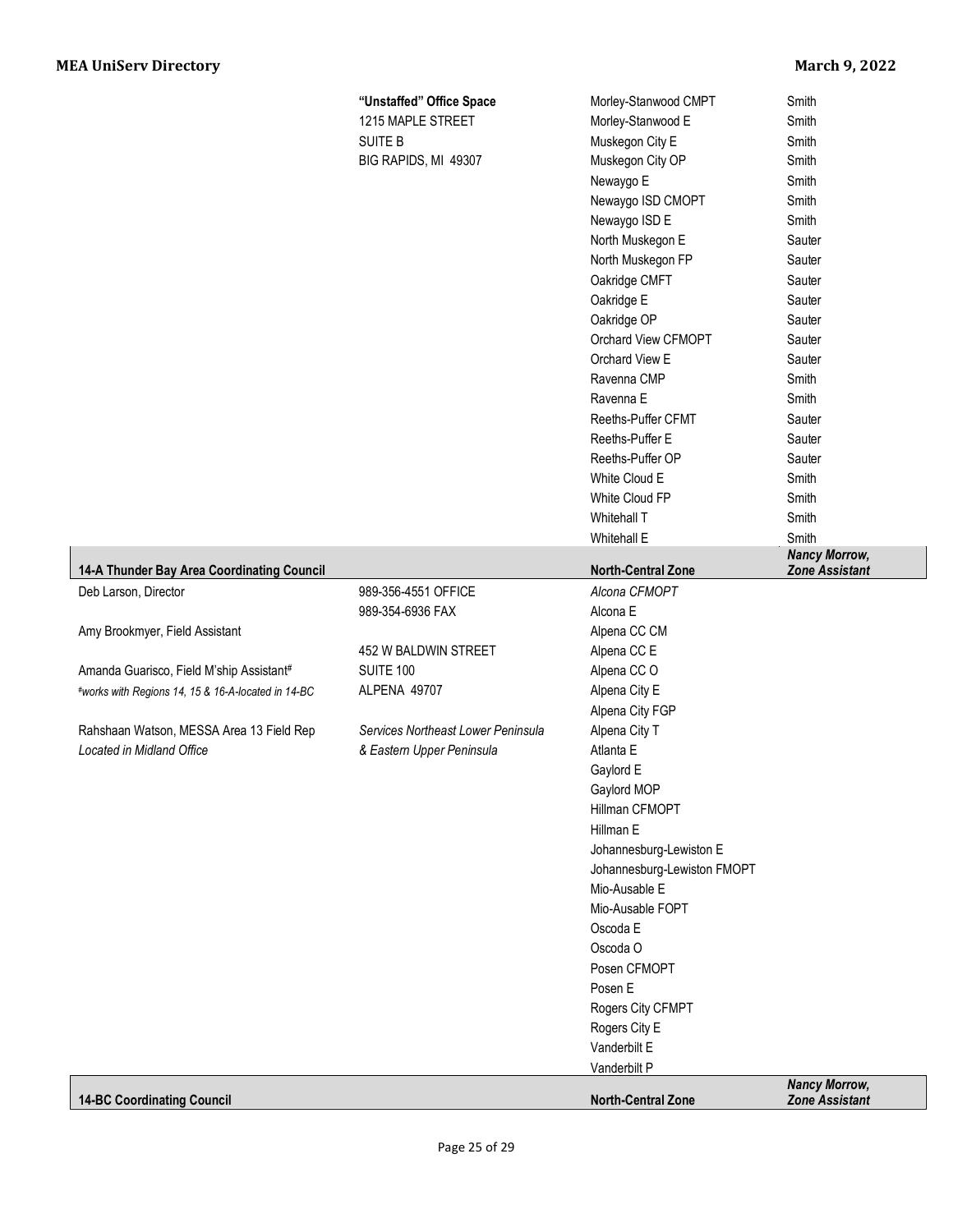| Kurt Murray, Director<br>Suzanne Clark, Atty-Arbitration Specialist                            | 231-347-6021 OFFICE<br>231-347-6818 FAX                                | Alba CFPT<br>Alba E<br>Beaver Island E<br><b>Bellaire CMOPT</b>                                                                                                                                                                                                                               |                                               |
|------------------------------------------------------------------------------------------------|------------------------------------------------------------------------|-----------------------------------------------------------------------------------------------------------------------------------------------------------------------------------------------------------------------------------------------------------------------------------------------|-----------------------------------------------|
| Adrienne Winchester, Field Assistant                                                           |                                                                        | <b>Bellaire E</b><br>Boyne City CFMOPT                                                                                                                                                                                                                                                        |                                               |
| Amanda Guarisco, Field M'ship Assistant#<br>#works with Regions 14, 15 & 16-A-located in 14-BC | 1301 S US HIGHWAY 131<br>SUITE <sub>1</sub><br>PETOSKEY 49770          | Boyne City E<br>Boyne Falls CFMOPT<br>Boyne Falls E<br>Central Lake E                                                                                                                                                                                                                         |                                               |
| Viola Collin, MESSA Area 12 Field Rep<br>Located in Traverse City Office                       | Services Northwest Lower Peninsula                                     | Charlevoix CFMOP<br>Charlevoix E<br>Charlevoix-Emmett ISD E<br>Charlevoix-Emmett ISD T<br>East Jordan E<br>East Jordan O<br>Ellsworth E<br>Harbor Springs CFMOPT<br>Harbor Springs E                                                                                                          |                                               |
|                                                                                                |                                                                        | Mancelona E<br>Mancelona OP<br>Mancelona T<br>North Central MI College E<br>North Central MI College CMO<br>Petoskey CMO                                                                                                                                                                      |                                               |
|                                                                                                |                                                                        | Petoskey E                                                                                                                                                                                                                                                                                    |                                               |
|                                                                                                |                                                                        | <b>North-Central Zone</b>                                                                                                                                                                                                                                                                     | <b>Nancy Morrow,</b><br><b>Zone Assistant</b> |
| <b>15-A Coordinating Council</b><br>Mary McGee-Cullen, Director                                | 231-947-8372 OFFICE<br>231-947-8379 FAX                                | Elk Rapids CFM<br>Elk Rapids E                                                                                                                                                                                                                                                                |                                               |
| Heather Halvorsen, Field Assistant                                                             |                                                                        | Frankfort-Elberta CFMOPT<br>Frankfort-Elberta E                                                                                                                                                                                                                                               |                                               |
| Amanda Guarisco, Field M'ship Assistant#<br>#works with Regions 14, 15 & 16-A-located in 14-BC | 12935 S WEST BAYSHORE DRIVE<br><b>SUITE 420</b><br>TRAVERSE CITY 49684 | Glen Lake T<br>Kalkaska E<br>Kalkaska FPT<br>Leland E                                                                                                                                                                                                                                         |                                               |
| Viola Collin, MESSA Area 12 Field Rep<br>Located in Traverse City Office                       | Services Northwest Lower Peninsula                                     | Leland FOPT<br>Northport CFPT<br>Northport E<br>Northwest Education Services E<br>Northwest Education Services P<br>Northwestern MI College<br>Academic Chairs<br>Northwestern MI College E<br>Suttons Bay Daycare<br>Suttons Bay E<br>Traverse City E<br>Traverse City OP<br>Traverse City T |                                               |
| <b>15-B Coordinating Council</b>                                                               |                                                                        | <b>North-Central Zone</b>                                                                                                                                                                                                                                                                     | <b>Nancy Morrow,</b><br><b>Zone Assistant</b> |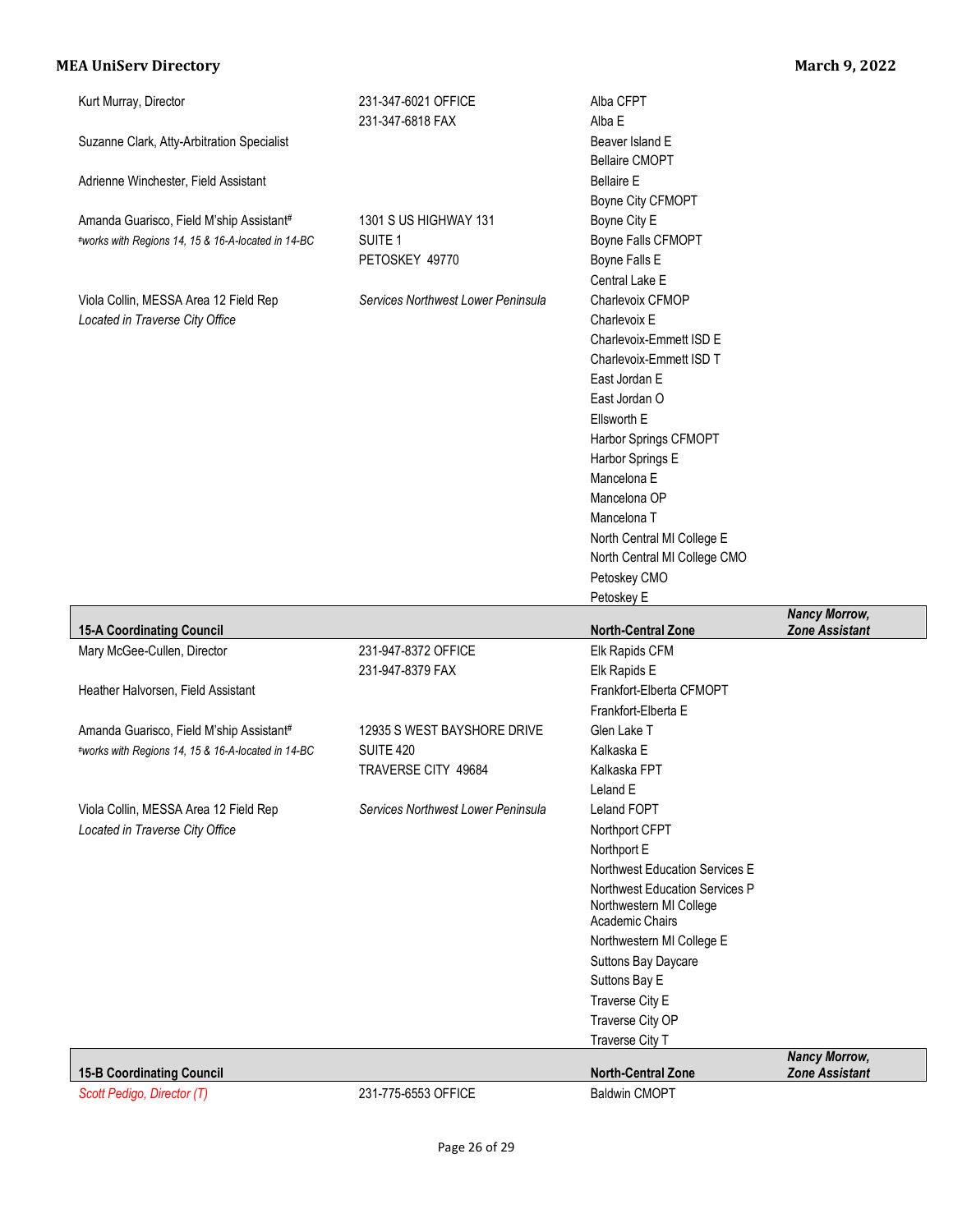|                                                                                                | 231-775-7734 FAX                         | <b>Baldwin E</b><br><b>Buckley CFMOPT</b>                                                                                                                                                                                                      |                                               |
|------------------------------------------------------------------------------------------------|------------------------------------------|------------------------------------------------------------------------------------------------------------------------------------------------------------------------------------------------------------------------------------------------|-----------------------------------------------|
| Tabby Grames, Field Assistant                                                                  | 1337 N MITCHELL STREET<br><b>SUITE B</b> | <b>Buckley E</b><br>Cadillac E                                                                                                                                                                                                                 |                                               |
| Amanda Guarisco, Field M'ship Assistant#<br>#works with Regions 14, 15 & 16-A-located in 14-BC | CADILLAC 49601                           | Cadillac OP<br>Evart CFMOP<br>Evart E                                                                                                                                                                                                          |                                               |
| Viola Collin, MESSA Area 12 Field Rep<br>Located in Traverse City Office                       | Services Northwest Lower Peninsula       | Evart T<br>Forest Area E<br>Kingsley OP<br>Manton CFMOPT<br>Manton E<br>Marion E<br>Marion P<br>McBain CMPT<br>McBain E<br>Mecosta-Osceola ISD E<br>Mesick CMPT<br>Mesick E<br>Pine River CFOPT<br>Pine River E<br>Reed City E<br>Reed City OP |                                               |
| 14-BC/16-A Coordinating Council                                                                |                                          | <b>North-Central Zone</b>                                                                                                                                                                                                                      | <b>Nancy Morrow,</b><br><b>Zone Assistant</b> |
| Christine Khan-King, Director                                                                  | 231-347-6021 OFFICE<br>231-347-6818 FAX  | Alanson E<br>Alanson FT                                                                                                                                                                                                                        |                                               |
| Adrienne Winchester, Field Assistant#                                                          |                                          | <b>Brimley CFMOPT</b>                                                                                                                                                                                                                          |                                               |
| #works with 14-BC                                                                              | 1301 S US HIGHWAY 131                    | <b>Brimley E</b>                                                                                                                                                                                                                               |                                               |
|                                                                                                | SUITE <sub>1</sub>                       | Cheboygan E                                                                                                                                                                                                                                    |                                               |
| Amanda Guarisco, Field M'ship Assistant#<br>#works with Regions 14, 15 & 16-A-located in 14-   |                                          |                                                                                                                                                                                                                                                |                                               |
|                                                                                                | PETOSKEY 49770                           | DeTour CFMOPT                                                                                                                                                                                                                                  |                                               |
| ВC                                                                                             |                                          | DeTour E<br>Eastern U P ISD CMOP                                                                                                                                                                                                               |                                               |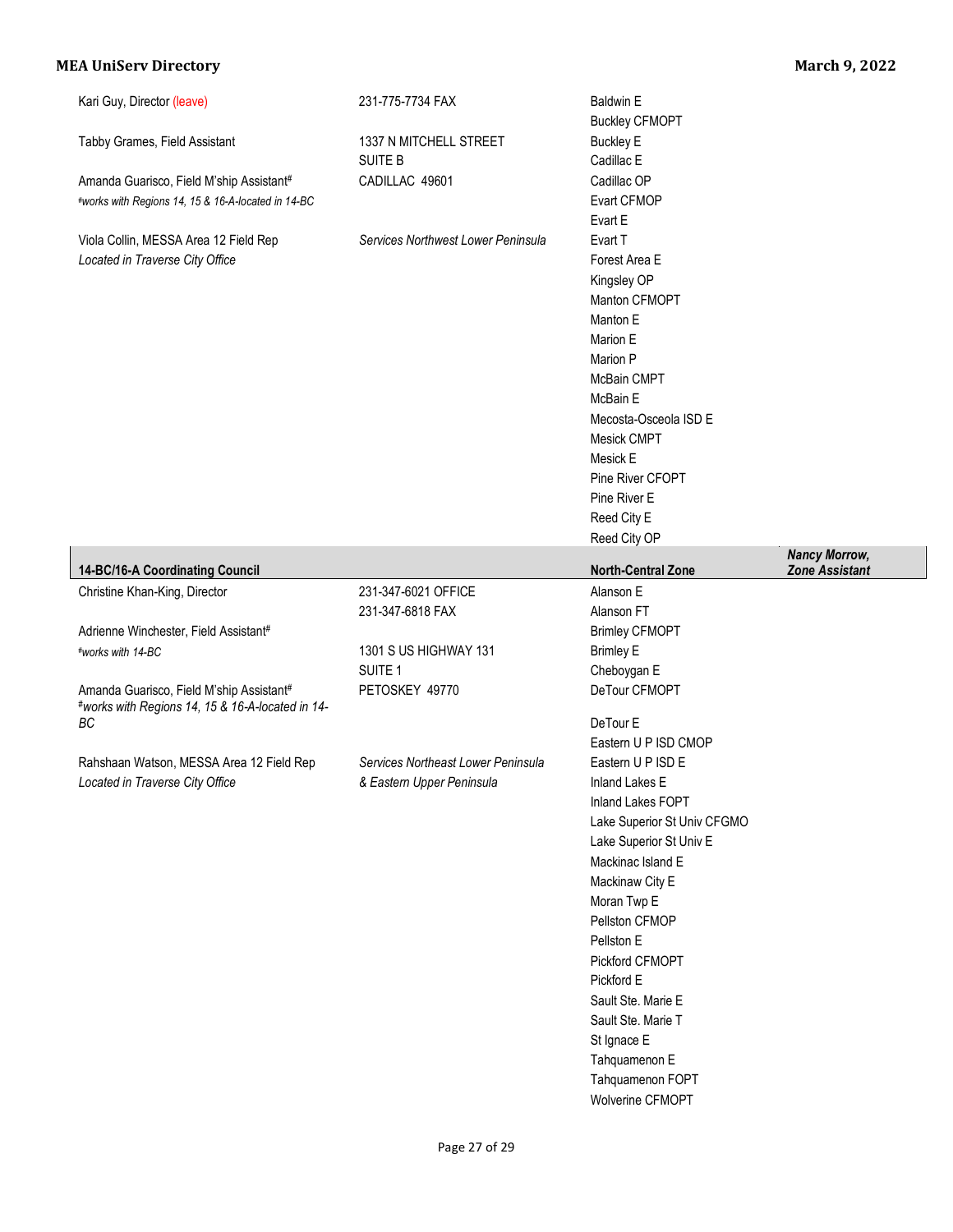|                                                |                            | <b>Wolverine E</b>                |                                               |
|------------------------------------------------|----------------------------|-----------------------------------|-----------------------------------------------|
| <b>17-A Coordinating Council</b>               |                            | <b>North-Central Zone</b>         | <b>Nancy Morrow,</b><br><b>Zone Assistant</b> |
| Larry (Bill) Milligan, Director                | 906-485-4658 OFFICE        | Gwinn E                           |                                               |
|                                                | 800-561-8791 TOLL FREE     | Gwinn P                           |                                               |
| Jody Green, Field Assistant                    | 906-485-4671 FAX           | Ishpeming CFMOPT                  |                                               |
|                                                |                            | Ishpeming E                       |                                               |
| Jennifer Bressette, Field M'ship Assistant     | 560 MATHER AVENUE          | Marquette Area CFMT               |                                               |
|                                                | ISHPEMING 49849            | Marquette Area E                  |                                               |
|                                                |                            | Marquette Area OP                 |                                               |
| RaeAnn Loy, MESSA Area 14 Field Rep            | Services Central & Western | Marquette-Alger RESA E            |                                               |
| Located in Ishpeming Office                    | <b>Upper Peninsula</b>     | Marquette-Alger RESA O            |                                               |
|                                                |                            | Mid Peninsula CFMOPT              |                                               |
|                                                |                            | Mid Peninsula E                   |                                               |
|                                                |                            | Munising CFMT                     |                                               |
|                                                |                            | Munising E                        |                                               |
|                                                |                            | N.I.C.E. E                        |                                               |
|                                                |                            |                                   |                                               |
|                                                |                            | Negaunee E                        |                                               |
|                                                |                            | Negaunee OPT<br>North Dickinson E |                                               |
|                                                |                            |                                   |                                               |
|                                                |                            | Northern Mich U E                 |                                               |
|                                                |                            | Powell Twp E                      |                                               |
|                                                |                            | Superior Central CFMOPT           |                                               |
|                                                |                            | Superior Central E                | <b>Nancy Morrow,</b>                          |
| <b>17-B Coordinating Council</b>               |                            | <b>North-Central Zone</b>         | <b>Zone Assistant</b>                         |
| Larry Gabka, Director                          | 906-474-2108 OFFICE        | <b>Bark River-Harris CFMOPT</b>   |                                               |
|                                                | 906-474-2088 FAX           | Bark River-Harris E               |                                               |
| Magheen (Maggie) Murphy-Pomeroy, Field Assist. |                            | Bay De Noc CC E                   |                                               |
|                                                | 10467 S MAIN STREET        | Big Bay De Noc CFMOPT             |                                               |
| Jennifer Bressette, Field M'ship Assistant     | PO BOX 143                 | Big Bay De Noc E                  |                                               |
|                                                | RAPID RIVER 49878          | Carney-Nadeau CFMOPT              |                                               |
|                                                |                            | Carney-Nadeau E                   |                                               |
| RaeAnn Loy, MESSA Area 14 Field Rep            | Services Central & Western | Delta-Schoolcraft ISD CMOP        |                                               |
| Located in Ishpeming Office                    | <b>Upper Peninsula</b>     | Delta-Schoolcraft ISD E           |                                               |
|                                                |                            | Engadine CFMOPT                   |                                               |
|                                                |                            | Engadine E                        |                                               |
|                                                |                            | Escanaba E                        |                                               |
|                                                |                            | Escanaba P                        |                                               |
|                                                |                            | Gladstone E                       |                                               |
|                                                |                            | Manistique CFMOPT                 |                                               |
|                                                |                            | Manistique E                      |                                               |
|                                                |                            | Menominee City E                  |                                               |
|                                                |                            | Menominee ISD E                   |                                               |
|                                                |                            | North Central CFMOPT              |                                               |
|                                                |                            | North Central E                   |                                               |
|                                                |                            | Rapid River CFGMOPT               |                                               |
|                                                |                            | Rapid River E                     |                                               |
|                                                |                            | Stephenson CFMOPT                 |                                               |
|                                                |                            | Stephenson E                      |                                               |
|                                                |                            |                                   | <b>Nancy Morrow,</b>                          |
| 18-A Copper Country Education Association      |                            | <b>North-Central Zone</b>         | <b>Zone Assistant</b>                         |